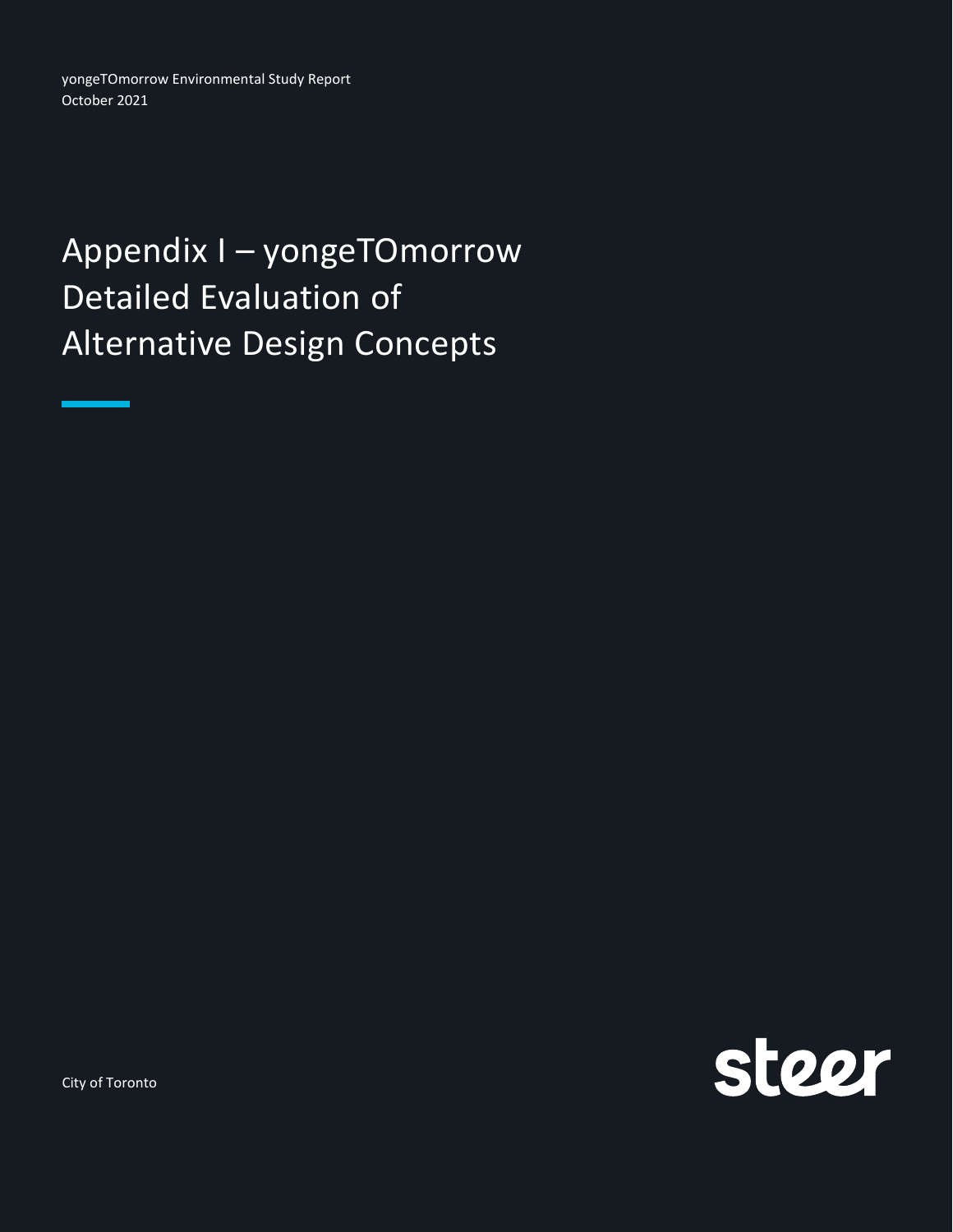|                      |                                                                                                                                                                                     |      |                                                                                                                                                                                                                                                     | <b>DETAILED DESIGN EVALUATION</b> |              |                                                                                                                          |                  |                    | <b>DO NOTHING</b><br>Future baseline (or existing situation where<br>unavailable)                                                                                                                                                                                                                                                                                                                                                                                                                                                                                                                                         |                                                                                                              |                                                                                                                                                                                                                                                                                                                                                                                                                                                                                                                                                                                                                                                                                 | <b>ALTERNATIVE DESIGN CONCEPT 4A</b>                                                                                                                                                                                                      | <b>Most Pedestrian Priority</b> |       |                         |                   |                                                                                                                                                                                                                                                                       |                                                                                                                                                                                                                                                                                                                                                                                                                                                                                                                                                                                                                                                                           | <b>Pedestrian Priority with Two-Way Driving Access</b>                                                                            | <b>ALTERNATIVE DESIGN CONCEPT 4B</b> |                       |              |                                                                                                                                                                                                                                                                   |                                                                                                                                                                                                                                                                                                                                                                                                                                                                                                                                                                                                                    | <b>ALTERNATIVE DESIGN CONCEPT 4C</b><br>Pedestrian Priority with One-Way Driving Access & Cycle Tracks                                                                                                                                                                      |     |       |                         |                       |                                                                                                                                                                                                                                                                                                                                                 |
|----------------------|-------------------------------------------------------------------------------------------------------------------------------------------------------------------------------------|------|-----------------------------------------------------------------------------------------------------------------------------------------------------------------------------------------------------------------------------------------------------|-----------------------------------|--------------|--------------------------------------------------------------------------------------------------------------------------|------------------|--------------------|---------------------------------------------------------------------------------------------------------------------------------------------------------------------------------------------------------------------------------------------------------------------------------------------------------------------------------------------------------------------------------------------------------------------------------------------------------------------------------------------------------------------------------------------------------------------------------------------------------------------------|--------------------------------------------------------------------------------------------------------------|---------------------------------------------------------------------------------------------------------------------------------------------------------------------------------------------------------------------------------------------------------------------------------------------------------------------------------------------------------------------------------------------------------------------------------------------------------------------------------------------------------------------------------------------------------------------------------------------------------------------------------------------------------------------------------|-------------------------------------------------------------------------------------------------------------------------------------------------------------------------------------------------------------------------------------------|---------------------------------|-------|-------------------------|-------------------|-----------------------------------------------------------------------------------------------------------------------------------------------------------------------------------------------------------------------------------------------------------------------|---------------------------------------------------------------------------------------------------------------------------------------------------------------------------------------------------------------------------------------------------------------------------------------------------------------------------------------------------------------------------------------------------------------------------------------------------------------------------------------------------------------------------------------------------------------------------------------------------------------------------------------------------------------------------|-----------------------------------------------------------------------------------------------------------------------------------|--------------------------------------|-----------------------|--------------|-------------------------------------------------------------------------------------------------------------------------------------------------------------------------------------------------------------------------------------------------------------------|--------------------------------------------------------------------------------------------------------------------------------------------------------------------------------------------------------------------------------------------------------------------------------------------------------------------------------------------------------------------------------------------------------------------------------------------------------------------------------------------------------------------------------------------------------------------------------------------------------------------|-----------------------------------------------------------------------------------------------------------------------------------------------------------------------------------------------------------------------------------------------------------------------------|-----|-------|-------------------------|-----------------------|-------------------------------------------------------------------------------------------------------------------------------------------------------------------------------------------------------------------------------------------------------------------------------------------------------------------------------------------------|
|                      |                                                                                                                                                                                     |      | NDICATOR                                                                                                                                                                                                                                            | .<br>DIJAI TIATIVI                |              |                                                                                                                          |                  | <b>DATA SOURCE</b> | Value                                                                                                                                                                                                                                                                                                                                                                                                                                                                                                                                                                                                                     | <b>Comments</b>                                                                                              | Value                                                                                                                                                                                                                                                                                                                                                                                                                                                                                                                                                                                                                                                                           | <b>Comments</b>                                                                                                                                                                                                                           | Do                              | vs Do |                         |                   | Criteria<br><b>Summary</b>                                                                                                                                                                                                                                            | Value                                                                                                                                                                                                                                                                                                                                                                                                                                                                                                                                                                                                                                                                     | Comment                                                                                                                           |                                      |                       |              | Summary                                                                                                                                                                                                                                                           | Value                                                                                                                                                                                                                                                                                                                                                                                                                                                                                                                                                                                                              | <b>Comments</b>                                                                                                                                                                                                                                                             | Do  | vs Do | <b>Concepts Concept</b> |                       | Criteria<br>Summary                                                                                                                                                                                                                                                                                                                             |
|                      |                                                                                                                                                                                     |      | edestrian clearway area<br>M1.1 along Yonge St between<br>College St and Queen St                                                                                                                                                                   | Quantitative                      | quare metres | arger values<br>eferred                                                                                                  | daytime / night- | posed Design       | Day/No Programming:<br>9.375 $m2$<br>Night/Active Programming:<br>9,375 $m2$                                                                                                                                                                                                                                                                                                                                                                                                                                                                                                                                              | High pedestrian volume<br>ead to crowding.                                                                   | ly/No Programming<br>8,205 $m^2$<br>94% relative to Do Nothing<br><b>Night/Active Programming:</b><br>13.060 m <sup>2</sup><br>39% relative to Do Nothing                                                                                                                                                                                                                                                                                                                                                                                                                                                                                                                       | <b>Greatest increase in</b><br>destrian clearway<br>ace.                                                                                                                                                                                  | $\sim$                          |       | $\bullet\bullet\bullet$ |                   |                                                                                                                                                                                                                                                                       | ay/No Programming<br>$6,555 \text{ m}^2$<br>77% relative to Do Nothing<br>Night/Active Programming:<br>12,795 $\text{m}^2$<br>36% relative to Do Nothing                                                                                                                                                                                                                                                                                                                                                                                                                                                                                                                  | creased in pedestrian<br>learway space.                                                                                           | $+$                                  | $\bullet\bullet\circ$ |              |                                                                                                                                                                                                                                                                   | av/No Programming:<br>,775 m <sup>2</sup><br>68% relative to Do Nothing<br>light/Active Programming:<br>1.970 $m2$<br>28% relative to Do Nothing                                                                                                                                                                                                                                                                                                                                                                                                                                                                   | ncreased in pedestrian<br>learway space.<br>educed relative to<br>oncept 4B due to<br>esence of segregated<br>ycle tracks north of<br>errard St.                                                                                                                            | $+$ |       | $\bullet$ 00            |                       |                                                                                                                                                                                                                                                                                                                                                 |
| Pedestria<br>Movemen | Provides the<br>pportunity t<br>significantly<br>improve<br>pedestrian<br>ovement b<br>adding space<br>or movem<br>oth along ar<br>across Yonge<br>Street to<br>ccommoda<br>growing | M1.2 | Length of sidewalk with<br>each category of peak hou<br>edestrian Comfort Level<br>(PCL) along Yonge St<br>etween College St and<br>Queen St.<br>ote: relative Pedestrian<br>Comfort Level categories<br>re based on Transport fo<br>ndon guidance. | Quantitative                      |              | Larger values<br>referred in the<br>ollowing order:<br>Comfortable<br>Acceptable<br>3) At Risk<br>) Unacceptable         |                  | roposed Design     | Comfortable: 0 m<br>Acceptable: 236 m<br>At Risk: 346 m<br>nacceptable: 1,292 m<br><b>College to Gerrard</b><br>W - Acceptable<br>- Unacceptable<br>Gerrard to Walton<br>W - Unacceptable<br>- At Risk<br><b>Walton to Elm</b><br>/ - Unacceptable<br>- At Risk<br>Im to Gould<br>V-Unacceptable<br>- Unacceptable<br><b>Gould to Edward</b><br>V-Unacceptable<br>- At Risk<br><b>Edward to Dundas</b><br>W-Unacceptable<br>- Unacceptable<br><b>Dundas to Dundas Sq</b><br>W-Unacceptable<br>- Unacceptable<br>Dundas Sq to Shuter<br>V-Unacceptable<br>- At Risk<br>Shuter to Queen<br>W-Unacceptable<br>- Unacceptable | rrow sidewalks fail to<br>mfortably<br>ommodate high<br>umes of pedestrians<br>ong the length of the<br>idor | Comfortable: 444 m<br>Acceptable: 624 m<br>At Risk: 403 m<br>nacceptable: 403 m<br>College to Gerrard<br>W - Comfortable<br>- Acceptable<br>Gerrard to Walton<br>W/E - Comfortable<br>bedestrian priority zone)<br><b>Nalton to Elm</b><br>V/E - Acceptable<br>edestrian priority zone)<br>Im to Gould<br>- Unacceptable<br>- At Risk<br><b>Sould to Edward</b><br>//E - Acceptable<br>destrian priority zone)<br>dward to Dundas<br>W/F - Comfortable<br>(ped priority zone)<br><b>Dundas to Dundas Sq</b><br>W/E - Acceptable<br>bedestrian priority zone)<br><b>Dundas Sq to Shuter</b><br>N - Unacceptable<br>- At Risk<br>Shuter to Queen<br>N - At Risk<br>- Unacceptable | Greatest improvement i<br>bedestrian comfort along<br>he corridor.<br>Comfortable: +444m<br>Acceptable: +388m<br>At Risk: + 57m<br>Unacceptable: - 889m                                                                                   |                                 |       | $\bullet\bullet\bullet$ | $\bullet \bullet$ | Concept 4A has th<br>most pedestrian<br>priority zones and<br>fewer curbside<br>ctivity areas which<br>llows it to provide<br>the most space to<br>support walking<br>nd improvement:<br>hat contribute to<br>positive street<br>xperience such a<br>planting, cafés. | Comfortable: 453 m<br>Acceptable: 538 m<br><b>At Risk: 403 m</b><br>nacceptable: 480n<br><b>College to Gerrard:</b><br>N - Comfortable<br>- Acceptable<br><b>Gerrard to Walton</b><br>W - Unacceptable<br>- Comfortable<br><b>Nalton to Elm</b><br>N/E - Acceptable<br>pedestrian priority zone)<br><b>Elm to Gould</b><br>W - Unacceptable<br>- At Risk<br>Sould to Edward<br>- Unacceptable<br>Comfortable<br>Edward to Dundas<br>N/F - Comfortable<br>pedestrian priority zone)<br><b>Dundas to Dundas Sq</b><br>N/E - Acceptable<br>edestrian priority zone)<br>Jundas Sq to Shuter<br>V - Unacceptable<br>- At Risk<br>huter to Queen<br>/ - At Risk<br>Unacceptable | nproved pedestrian<br>omfort along the corrido<br>omfortable: + 453m<br>ceptable: + 302m<br>At Risk: + 57m<br>Inacceptable: -812m |                                      | $\bullet\bullet\circ$ | $\bullet$ 00 | Concept 4B has two<br>edestrian priority zon<br>and is serviced by two<br>way driving access and<br>the most curbside<br>activity areas. This<br>provides the least<br>upport for walking an<br>improvements that<br>ontribute to a positiv<br>street experience. | Comfortable: 217 m<br>cceptable: 538 m<br>t Risk: 639 m<br>nacceptable: 480 m<br>ollege to Gerrard:<br>- Acceptable<br>- At Risk<br>errard to Walton<br>- Unacceptable<br>- Comfortable<br>alton to Elm<br>N/E - Acceptable<br>destrian priority zone)<br>m to Gould<br>- Unacceptable<br>- At Risk<br>uld to Edward<br>- Unacceptable<br>Comfortable<br>dward to Dundas<br>N/E - Comfortable<br>edestrian priority zone)<br><b>Dundas to Dundas Sq</b><br>W/E - Acceptable<br>destrian priority zone)<br><b>Dundas Sq to Shuter</b><br>Unacceptable<br>At Risk<br>huter to Queen<br>V - At Risk<br>- Unacceptable | mproved pedestrian<br>comfort along the corrido<br>omfortable: + 217m<br>Acceptable: +302m<br>4t Risk: + 293m<br>Jnacceptable: -812m<br>educed pedestrian<br>omfort level relative to<br>Concept 4B due to<br>presence of separated<br>cycle tracks north of<br>Gerrard St. |     |       | $\bullet$ 00            | $\bullet\bullet\circ$ | Concept 4C has two<br>pedestrian priority<br>zones and is<br>serviced by one-<br>way driving access<br>and fewer curbside<br>activity areas. This<br>provides lower<br>traffic volumes an<br>good support for<br>walking and<br>nnrovements tha<br>contribute to a<br>positive street<br>experience.<br>edestrian comfor<br>is reduced relative |
|                      | pedestriar<br>volumes.                                                                                                                                                              | M1.3 | ngth of sidewalk adjace<br>pedestrian priority area<br>ne-way traffic; and two-<br>vay traffic along Yonge S<br>between College St and<br>Oueen St                                                                                                  | antitative                        |              | arger values<br>eferred in the<br>llowing order:<br>Pedestrian<br>riority areas<br>) one-way traffic<br>two-way traffic  | -daytime / night | roposed Design     | Pedestrian priority: 0 m<br>ne-way traffic: 0 m<br>wo-way traffic: 1874 m<br>Two-way traffic: 1874 m                                                                                                                                                                                                                                                                                                                                                                                                                                                                                                                      | sidewalks adjacent to<br>vo-way traffic (curbs                                                               | edestrian priority: 596 m<br>ne-way traffic: 348 m<br>wo-way traffic: 930 m<br>Two-way traffic: 1874 m                                                                                                                                                                                                                                                                                                                                                                                                                                                                                                                                                                          | 30% adjacent to<br>destrian priority<br>biggest gain);<br>20% adjacent to one-way<br>affic:<br>50% remains adjacent to<br>wo-way traffic.                                                                                                 |                                 |       | $\bullet\bullet\bullet$ |                   | seating, and<br>programming.                                                                                                                                                                                                                                          | Pedestrian priority: 442 m<br>One-way traffic: 348 m<br>wo-way traffic: 1084 m<br>Two-way traffic: 1874 m                                                                                                                                                                                                                                                                                                                                                                                                                                                                                                                                                                 | 24% adjacent to pedestria<br>ority;<br>9% adjacent to one-way;<br>58% remains adiacent to<br>two-way traffic<br>ast improved).    |                                      | $\bullet$ 00          |              |                                                                                                                                                                                                                                                                   | edestrian priority: 442 m<br>ne-way traffic: 616 m<br>wo-way traffic: 816 m<br>wo-way traffic: 1874 m                                                                                                                                                                                                                                                                                                                                                                                                                                                                                                              | 24% adjacent to pedestria<br>iority:<br>33% adjacent to one-way<br>traffic (biggest gain);<br>4% remains adjacent to<br>two-way traffic (lowest<br>posure).                                                                                                                 | $+$ |       | $\bullet\bullet\circ$   |                       | to Concept 4B<br>north of Gerrard St<br>due to inclusion of<br>separated cycle<br>tracks.                                                                                                                                                                                                                                                       |
|                      |                                                                                                                                                                                     | M1.4 | <b>Jumber of pedestrians in</b><br>locks with nedestrian<br>priority area; one-way<br>traffic and two-way traffic<br>long Yonge St between<br>ollege St and Queen St                                                                                | <i>s</i> antitative               | edestrians   | arger values<br>referred in the<br>ollowing order:<br>Pedestrian<br>iority areas<br>one-way traffic<br>) two-way traffic |                  | roposed Design     | destrian priority:<br>pedestrians/hr<br>One-way traffic:<br>pedestrians/hr<br>Two-way traffic:<br>103,470 pedestrians/hr                                                                                                                                                                                                                                                                                                                                                                                                                                                                                                  | pedestrian flows<br>diacent to two-way<br>affic.                                                             | destrian priority:<br>5,942 pedestrians/hr<br>e-way traffic:<br>,665 pedestrians/hr<br>vo-way traffic:<br>29,863 pedestrians/hr                                                                                                                                                                                                                                                                                                                                                                                                                                                                                                                                                 | Vast majority of<br>destrian flows<br>ommodated within<br>destrian priority zones<br>Higher flows adiacent to<br>vo-way traffic relative to<br>Concept 4C due to<br>differences in local acces<br>arrangements between<br>Elm and Edward. | $+$                             |       | $\bullet\bullet\bullet$ |                   |                                                                                                                                                                                                                                                                       | edestrian priority:<br>12,038 pedestrians/hr<br>One-way traffic:<br>7,665 pedestrians/hr<br>wo-way traffic:<br>53,767 pedestrians/hr                                                                                                                                                                                                                                                                                                                                                                                                                                                                                                                                      | ajority of pedestrian<br>lows remain adjacent to<br>o-way traffic.                                                                | $+$                                  | $\bullet$ 00          |              |                                                                                                                                                                                                                                                                   | destrian priority:<br>42,038 pedestrians/hr<br>ne-way traffic:<br>45,613 pedestrians/hr<br>wo-way traffic:<br>15,819 pedestrians/hr                                                                                                                                                                                                                                                                                                                                                                                                                                                                                | Aajority of pedestrian<br>ows accommodated<br>within pedestrian priori<br>ones and in sections<br>djacent to 1-way traffic.<br>owest volume of<br>edestrian flows adjac<br>to two-way traffic of the<br>hree concepts.                                                      | $+$ |       | $\bullet\bullet\circ$   |                       |                                                                                                                                                                                                                                                                                                                                                 |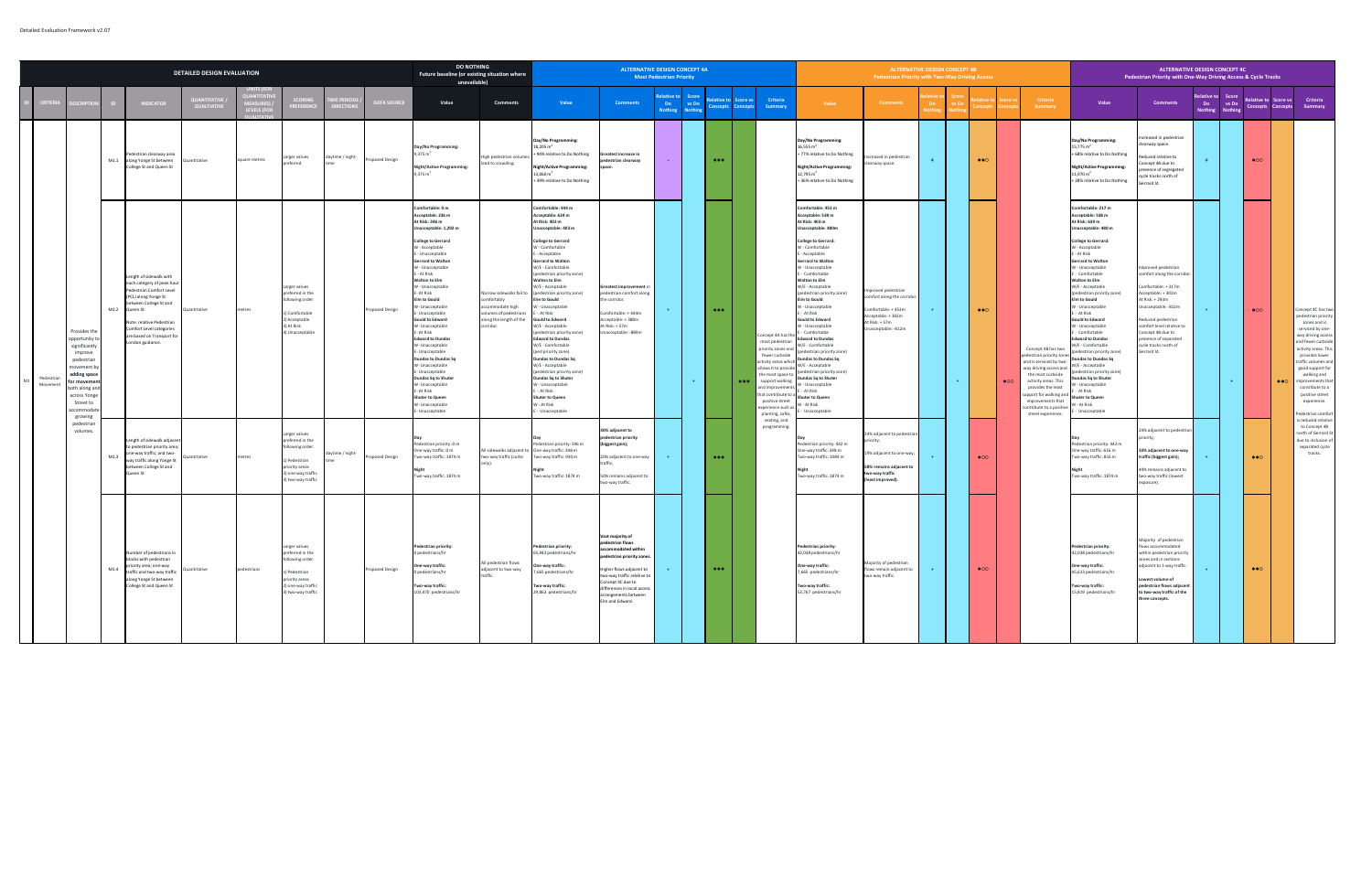|                       |                                                                                                                                                                               |      |                                                                                                                       | <b>DETAILED DESIGN EVALUATION</b>     |                                    |                                                                                                                  |                                 |                   | <b>DO NOTHING</b><br>Future baseline (or existing situation where<br>unavailable)                                                                                                                                               |                                                                                                                                      |                                                                                                                                                                                                         | <b>ALTERNATIVE DESIGN CONCEPT 4A</b>                                                                                                                                                                                 | <b>Most Pedestrian Priority</b>    |                |                         |                              |                                                                                                                                                                                                                                                                        |                                                                                                                                                                                                                                        | <b>Pedestrian Priority with Two-Way Driving Access</b>                                                                                                                                                                   |     | <b>ALTERNATIVE DESIGN CONCEPT 4B</b> |                         |              |                                                                                                                                                                                                                                                                        |                                                                                                                                                                                                                 | <b>ALTERNATIVE DESIGN CONCEPT 4C</b><br>Pedestrian Priority with One-Way Driving Access & Cycle Tracks                                                                       |                                            |                                  |                                              |                       |                                                                                                                                                                                                                                                                                                                             |
|-----------------------|-------------------------------------------------------------------------------------------------------------------------------------------------------------------------------|------|-----------------------------------------------------------------------------------------------------------------------|---------------------------------------|------------------------------------|------------------------------------------------------------------------------------------------------------------|---------------------------------|-------------------|---------------------------------------------------------------------------------------------------------------------------------------------------------------------------------------------------------------------------------|--------------------------------------------------------------------------------------------------------------------------------------|---------------------------------------------------------------------------------------------------------------------------------------------------------------------------------------------------------|----------------------------------------------------------------------------------------------------------------------------------------------------------------------------------------------------------------------|------------------------------------|----------------|-------------------------|------------------------------|------------------------------------------------------------------------------------------------------------------------------------------------------------------------------------------------------------------------------------------------------------------------|----------------------------------------------------------------------------------------------------------------------------------------------------------------------------------------------------------------------------------------|--------------------------------------------------------------------------------------------------------------------------------------------------------------------------------------------------------------------------|-----|--------------------------------------|-------------------------|--------------|------------------------------------------------------------------------------------------------------------------------------------------------------------------------------------------------------------------------------------------------------------------------|-----------------------------------------------------------------------------------------------------------------------------------------------------------------------------------------------------------------|------------------------------------------------------------------------------------------------------------------------------------------------------------------------------|--------------------------------------------|----------------------------------|----------------------------------------------|-----------------------|-----------------------------------------------------------------------------------------------------------------------------------------------------------------------------------------------------------------------------------------------------------------------------------------------------------------------------|
|                       |                                                                                                                                                                               |      | <b>INDICATOR</b>                                                                                                      | <b>UANTITATI</b><br><b>QUALTIATIV</b> | <b><i>AFASUE</i></b><br>LEVELS (FO |                                                                                                                  | <b>IE PER</b><br><b>IRECTIO</b> | <b>ATA SOURCE</b> | Value                                                                                                                                                                                                                           | <b>Comments</b>                                                                                                                      | Value                                                                                                                                                                                                   | <b>Comments</b>                                                                                                                                                                                                      | elative to<br>Do<br><b>Nothing</b> | Score<br>vs Do | lative to               | core vs<br>Concepts Concepts | <b>Criteria</b><br>Summary                                                                                                                                                                                                                                             | Value                                                                                                                                                                                                                                  | <b>Comments</b>                                                                                                                                                                                                          | Do: |                                      |                         |              | Criteria<br>Summary                                                                                                                                                                                                                                                    | Value                                                                                                                                                                                                           | <b>Comments</b>                                                                                                                                                              | Relative to<br><b>Do</b><br><b>Nothing</b> | Score<br>vs Do<br><b>Nothing</b> | <b>Iative</b> to<br><b>Concepts Concepts</b> | ore vs                | Criteria<br>Summary                                                                                                                                                                                                                                                                                                         |
|                       |                                                                                                                                                                               | M1.5 | Number of controlled<br>edestrian crossings<br>(signalised/POX) across<br>Yonge St between College<br>St and Queen St | uantitative                           | <b>umber</b>                       | Larger values<br>referred; unless<br>need for crossing<br>eliminated (e.g.<br>becomes pedestri<br>priority area) |                                 | Proposed Design   | Total: 11<br>1 College/Carlton<br>Gerrard<br>Gould<br>2 Dundas<br>1 Eaton Centre<br>2 Shuter<br>1 Queen                                                                                                                         | crossing at McGill /<br>ollege Park desire line.                                                                                     | TOTAL: 10<br>College/Carlton<br>McGill<br>Gerrard<br>Gould<br>Dundas<br>1 Eaton Centre<br>Shuter<br>Queen                                                                                               | lew crossing at McGill (all<br>ncepts);<br>crossings at Gould<br>ecomes unsignalized.<br><b>Greatest improvement</b><br>elative to Do Nothing.                                                                       |                                    |                | $\bullet\bullet\bullet$ |                              |                                                                                                                                                                                                                                                                        | Total: 12<br>1 College/Carlton<br>1 McGill<br>2 Gerrard<br>2 Gould<br>2 Dundas<br>1 Eaton Centre<br>2 Shuter<br>L Queen                                                                                                                | New crossing at McGill (all<br>oncepts).<br>Improved relative to Do<br>Nothing.                                                                                                                                          |     |                                      | $\bullet\bullet\bullet$ |              |                                                                                                                                                                                                                                                                        | <b>TOTAL: 12</b><br>College/Carlton<br>McGill<br>Gerrard<br>Gould<br>Dundas<br>Eaton Centre<br>Shuter<br>Queen                                                                                                  | New crossing at McGill (all<br>concepts).<br>Improved relative to Do<br>Nothing.                                                                                             | $+$                                        |                                  | $\bullet\bullet\bullet$                      |                       |                                                                                                                                                                                                                                                                                                                             |
|                       |                                                                                                                                                                               | M1.6 | Maximum distance<br>hetween successive<br>edestrian crossings across<br>onge St                                       | Quantitative                          |                                    | Smaller values<br>oreferred                                                                                      |                                 | Proposed Design   | College to Gerrard                                                                                                                                                                                                              | laximum distance betwe                                                                                                               | Shuter to Queen                                                                                                                                                                                         | Maximum space between<br>rossings reduced by 30%.<br>Same for all alternatives.                                                                                                                                      |                                    |                | $\bullet\bullet\bullet$ |                              |                                                                                                                                                                                                                                                                        | Shuter to Queen                                                                                                                                                                                                                        | Maximum space between<br>crossings reduced by 30%<br>Same for all alternatives.                                                                                                                                          |     |                                      | $\bullet\bullet\bullet$ |              |                                                                                                                                                                                                                                                                        | 55m<br>huter to Queen                                                                                                                                                                                           | Maximum space between<br>rossings reduced by 30%<br>Same for all alternatives.                                                                                               | $+$                                        |                                  | $\bullet\bullet\bullet$                      |                       |                                                                                                                                                                                                                                                                                                                             |
| Pedestrian<br>Movemen | Provides the<br>opportunity t<br>significantly<br>improve<br>pedestrian<br>novement b<br>adding space<br>or moveme<br>ooth along an<br>across Yonge<br>Street to<br>accommoda | M1.7 | rossing distances at each<br>bedestrian crossing across<br>Yonge St between College<br>St and Queen St                | Quantitative                          | metres                             | Smaller values<br>preferred                                                                                      |                                 | Proposed Design   | College/Carlton<br>S: 19.5 m<br>McGill<br>Serrard<br>N: 15.8 m; S: 13.4 m<br>N: 13.7 m; S: 13.1 m<br>Dundas<br>N: 12.9 m; S: 13.2 m<br><b>Eaton Centre</b><br>M: 12.8 m<br>Shutor<br>N: 12.8 m; S: 13.0 m<br>Queen<br>N: 13.8 m | <b>Average crossing</b><br>distance of 14 m.                                                                                         | College/Carlton<br>:8.5 m<br>McGill<br>M: 6.6 m<br>Gerrard<br>N: 6.8 m; S: 6.8 m<br>Dundas<br>N: 6.6 m; S: 6.6 m<br><b>Eaton Centre</b><br>M: 6.7 m<br>huter<br>N: 6.9 m; S: 7.1 m<br>Queen<br>N: 6.7 m | verage crossing distance<br>of 6.9 m;<br>-51% relative to Do<br>Nothing.<br>Greatest improvement.                                                                                                                    |                                    | $+$ $-$        | $\bullet\bullet\bullet$ | $-0.0.0$                     | Concept 4A has the<br>most pedestrian<br>priority zones and<br>fewer curbside<br>activity areas whic<br>allows it to provid<br>he most space to<br>support walking<br>and improvemen<br>that contribute to<br>positive street<br>experience such a<br>planting, cafés, | College/Carlton<br>$5:8.5 \; \text{m}$<br>McGill<br>M: 6.6 m<br>Gerrard<br>N: 10.2 m; S: 8.3 m<br>N: 7.4 m; S: 6.6 m<br>lunda<br>N: 6.6 m; S: 6.6 m<br><b>Eaton Centre</b><br>M: 6.7 m<br>$1:6.9 \text{ m}:S:7.1 \text{ m}$<br>1:9.8 m | <b>Average crossing distance</b><br>of 7.6 m;<br>-46% relative to Do<br>Nothing.                                                                                                                                         |     |                                      | $\bullet\bullet\circ$   | $\bullet$ OC | Concept 4B has two<br>pedestrian priority zone<br>and is serviced by two<br>way driving access and<br>the most curbside<br>activity areas. This<br>provides the least<br>support for walking an<br>improvements that<br>contribute to a positive<br>street experience. | ollege/Carlton<br>: 12.3 m<br><b>AcGill</b><br>4:11.6 m<br>errard<br>$1:11.9 \text{ m}; S:6.8 \text{ m}$<br>N: 7.4 m; S: 6.6 m<br>N: 6.6 m; S: 6.6 m<br>aton Centre<br>1:6.7m<br>N: 6.9 m; S: 7.1 m<br>N: 6.7 m | Average crossing distance<br>of 8.1 m;<br>-42% relative to Do<br>Nothing.<br>Wider crossings north of<br>Gould due to cycling<br>facilities (relative to<br>Concepts A + C)  | $+$                                        | $+$                              | $\bullet$ 00                                 | $\bullet\bullet\circ$ | Concept 4C has two<br>pedestrian priority<br>zones and is<br>serviced by one-<br>way driving access<br>and fewer curbside<br>activity areas. This<br>provides lower<br>traffic volumes and<br>good support for<br>walking and<br>mprovements that<br>contribute to a<br>positive street<br>experience.<br>edestrian comfort |
|                       | growing<br>pedestrian<br>volumes.                                                                                                                                             | M1.8 | gnment of mid-block<br>pedestrian crossings across<br>onge St with desire lines                                       | Qualitative                           | high / medium / low                | reference order fo<br>ualitative ranking<br>High<br>!) Medium<br>3) Low                                          |                                 | roposed Design    | Medium                                                                                                                                                                                                                          | lo mid-block crossing at<br>College Park - McGill<br>street desire line,<br>owever other desire<br>nes served by existing<br>ossings | igh                                                                                                                                                                                                     | New mid-block crossing at<br>McGill/College Park<br>ddresses unmet desire<br>ine (same for all concepts)                                                                                                             |                                    |                | $\bullet\bullet\bullet$ |                              | seating, and<br>programming                                                                                                                                                                                                                                            |                                                                                                                                                                                                                                        | New mid-block crossing at<br>McGill/College Park<br>ddresses unmet desire<br>line (same for all concepts).                                                                                                               |     |                                      | $\bullet\bullet\bullet$ |              |                                                                                                                                                                                                                                                                        |                                                                                                                                                                                                                 | New mid-block crossing at<br>McGill/College Park<br>ddresses unmet desire<br>line (same for all concepts                                                                     | $+$                                        |                                  | $\bullet\bullet\bullet$                      |                       | s reduced relative<br>to Concept 4B<br>north of Gerrard St<br>due to inclusion of<br>separated cycle<br>tracks.                                                                                                                                                                                                             |
|                       |                                                                                                                                                                               | M1.9 | Number of turning vehicle<br>ovements permitted<br>across each pedestrian<br>crossing at signalized<br>intersections  | Juantitative                          | number                             | Smaller values<br>preferred                                                                                      |                                 | Proposed Design   | College/Carlton<br>4: NBR, EBR, SBR, WBR<br>Gerrard<br>5: NBR, EBR, SBL, SBR, WBR<br>I: NBR. SBL WBL. WBR<br>turns not permitted<br>Shuter<br>4: NBR, SBL, WBL, WBR<br>turns not permitted                                      | 7 movements permitted<br>cross signalized<br>edestrian crossings.<br>estrictions at Dundas<br>nd Queen                               | College/Carlton<br>1: NBR, EBR, SBR, WBR<br>Gerrard<br>3: SBL, SBR, WBR<br>bluc<br>ot signalized<br>undas<br>urns not permitted<br>huter<br>: NBR, WBR<br>ueen<br>turns not permitted                   | movements permitted<br>across signalized<br>pedestrian crossings.<br>Greatest improvement<br>approx. half eliminated)<br>elative to Do Nothing.<br>Potential for conflicts<br>educed at Gerrard, Gould,<br>nd Shuter |                                    |                | $\bullet\bullet\bullet$ |                              |                                                                                                                                                                                                                                                                        | College/Carlton<br>4: NBR, EBR, SBR, WBR<br>Gerrard<br>S: NBL, NBR, EBR, SBL, SBR, WBR<br>uld<br>not signalized<br>Dundas<br>turns not permitted<br>Shuter<br>: NBL, NBR, EBR, WBL, WBR<br>turns not permitted                         | 15 movements permitted<br>across signalized<br>pedestrian crossings.<br>umber of conflicting<br>ehicle movements<br>educed at Gould.<br>dditional movements<br>mitted at Gerrard and<br>huter relative to Do<br>lothing. |     |                                      | $\bullet$ 00            |              |                                                                                                                                                                                                                                                                        | College/Carlton<br>: NBR, EBR, SBR, WBR<br>Serrard<br>: NBL, NBR, SBL, WBR<br>WBL<br>Jundas<br>urns not permitted<br>huter<br>: NBL, NBR, EBR, WBR<br>turns not permitted                                       | 3 movements permitted<br>cross signalized<br>edestrian crossings.<br>Number of conflicting<br>vehicle movements<br>educed at Gerrard and<br>most significantly) at<br>iould. | $+$ $ \,$                                  |                                  | $\bullet\bullet\circ$                        |                       |                                                                                                                                                                                                                                                                                                                             |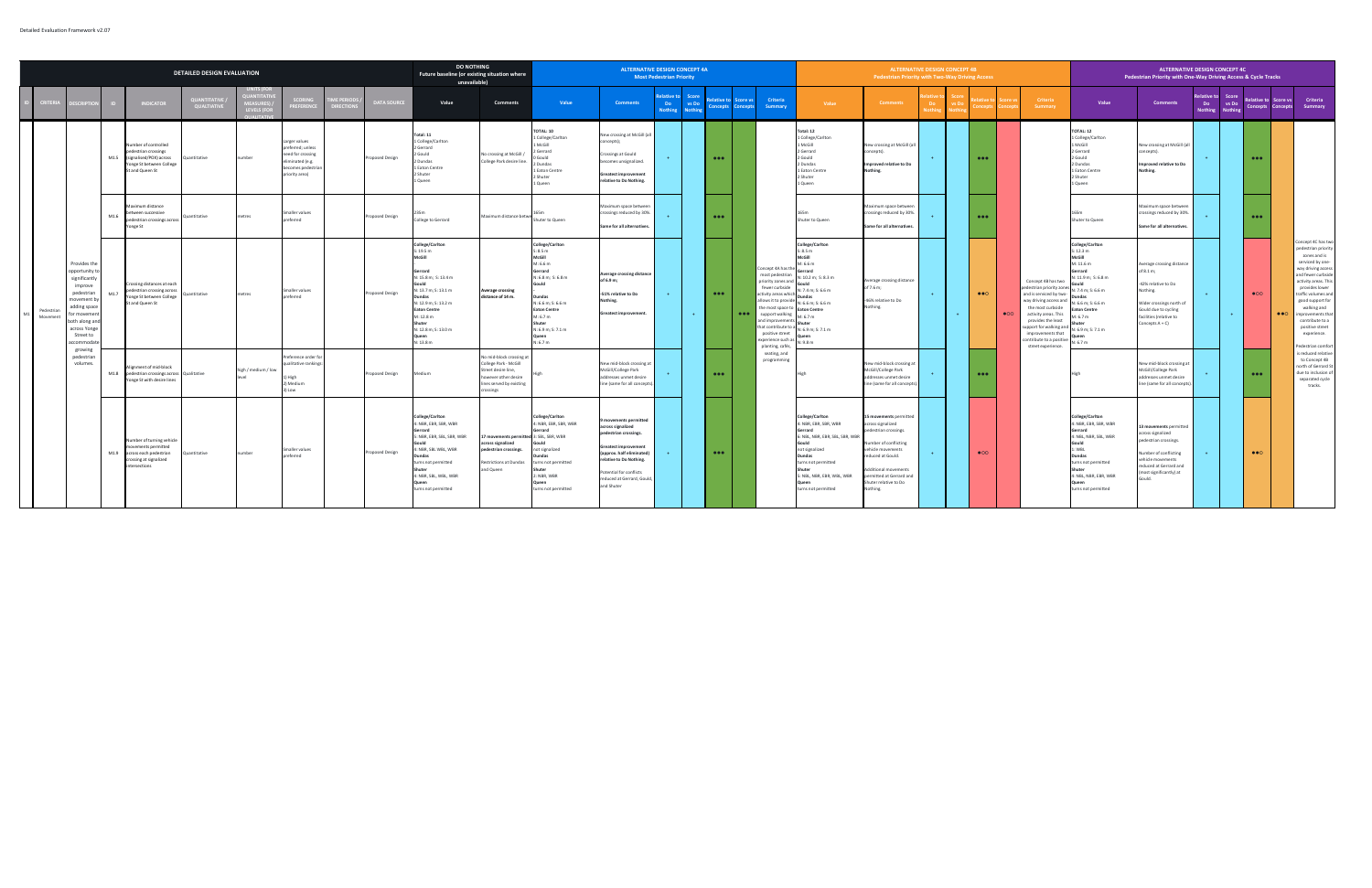|                       |                                                                                                                                                                                 |        |                                                                                                                                                                                                                                           | <b>DETAILED DESIGN EVALUATION</b>        |                                                                                  |                                                                                   |                                      |                                               | <b>DO NOTHING</b><br>Future baseline (or existing situation where<br>unavailable)                                                                                                                                                                                                                                                                                                                                                                                                                                                                     |                                                                                                                                                                                                                                                                                                                                                                                                                    |                                                                                                                                                                                                                      | <b>ALTERNATIVE DESIGN CONCEPT 4A</b>                                                                                                                                                                                                                                                                                                                                                                                                                                                        | <b>Most Pedestrian Priority</b>          |       |                                                    |                     |                     |                                                                                                                                                                                                                            | <b>ALTERNATIVE DESIGN CONCEPT 4B</b><br><b>Pedestrian Priority with Two-Way Driving Access</b>                                                                                                                                                                                                                             |  |                              |                            |                                                                                                                                                                                                                                                                                                                                                                                                                                                                                                  | <b>ALTERNATIVE DESIGN CONCEPT 4C</b><br>Pedestrian Priority with One-Way Driving Access & Cycle Tracks                                                                                                                                                                                                                                                                                                                                                                                              |                                     |                                 |                                                |                     |                                                                                                                                                                                                                                                                                                                          |
|-----------------------|---------------------------------------------------------------------------------------------------------------------------------------------------------------------------------|--------|-------------------------------------------------------------------------------------------------------------------------------------------------------------------------------------------------------------------------------------------|------------------------------------------|----------------------------------------------------------------------------------|-----------------------------------------------------------------------------------|--------------------------------------|-----------------------------------------------|-------------------------------------------------------------------------------------------------------------------------------------------------------------------------------------------------------------------------------------------------------------------------------------------------------------------------------------------------------------------------------------------------------------------------------------------------------------------------------------------------------------------------------------------------------|--------------------------------------------------------------------------------------------------------------------------------------------------------------------------------------------------------------------------------------------------------------------------------------------------------------------------------------------------------------------------------------------------------------------|----------------------------------------------------------------------------------------------------------------------------------------------------------------------------------------------------------------------|---------------------------------------------------------------------------------------------------------------------------------------------------------------------------------------------------------------------------------------------------------------------------------------------------------------------------------------------------------------------------------------------------------------------------------------------------------------------------------------------|------------------------------------------|-------|----------------------------------------------------|---------------------|---------------------|----------------------------------------------------------------------------------------------------------------------------------------------------------------------------------------------------------------------------|----------------------------------------------------------------------------------------------------------------------------------------------------------------------------------------------------------------------------------------------------------------------------------------------------------------------------|--|------------------------------|----------------------------|--------------------------------------------------------------------------------------------------------------------------------------------------------------------------------------------------------------------------------------------------------------------------------------------------------------------------------------------------------------------------------------------------------------------------------------------------------------------------------------------------|-----------------------------------------------------------------------------------------------------------------------------------------------------------------------------------------------------------------------------------------------------------------------------------------------------------------------------------------------------------------------------------------------------------------------------------------------------------------------------------------------------|-------------------------------------|---------------------------------|------------------------------------------------|---------------------|--------------------------------------------------------------------------------------------------------------------------------------------------------------------------------------------------------------------------------------------------------------------------------------------------------------------------|
|                       |                                                                                                                                                                                 |        | <b>NDICATO</b>                                                                                                                                                                                                                            | <b>OUANTITATIVE</b><br><b>QUALTIATIV</b> | <b>UNITS (FOR</b><br><b>UANTITAT</b><br><b>LEVELS (FO)</b><br><b>TIALITAT</b>    | <b>SCORING</b><br>REFERENCE                                                       | <b>ME PERIOD</b><br><b>DIRECTION</b> | <b>ATA SOURCE</b>                             | Value                                                                                                                                                                                                                                                                                                                                                                                                                                                                                                                                                 | Comments                                                                                                                                                                                                                                                                                                                                                                                                           | Value                                                                                                                                                                                                                | <b>Comments</b>                                                                                                                                                                                                                                                                                                                                                                                                                                                                             | elative to Score<br>Do<br><b>Nothing</b> | vs Do | elative to<br>oncepts                              | Score vs<br>oncepts | Criteria<br>Summary | Value                                                                                                                                                                                                                      | Commen                                                                                                                                                                                                                                                                                                                     |  |                              | <b>Criteria</b><br>Summarv | Value                                                                                                                                                                                                                                                                                                                                                                                                                                                                                            | <b>Comments</b>                                                                                                                                                                                                                                                                                                                                                                                                                                                                                     | Relative to<br>Do<br><b>Nothing</b> | Score<br>vs Do<br><b>Nothin</b> | elative to<br>Concepts                         | onre vs<br>Concepts | Criteria<br>Summary                                                                                                                                                                                                                                                                                                      |
| Pedestriar<br>Movemen | Provides the<br>opportunity t<br>significantly<br>improve<br>pedestriar<br>novement b<br>adding space<br>for movemen<br>oth along ar<br>across Yonge<br>Street to<br>ccommodati |        | <b>Motorized traffic flows</b><br>aking turning movemen<br>M1.10a across each pedestrian<br>ossing at signalized<br>intersections: AM Peak<br>lotorized traffic flows                                                                     |                                          | vehicles (4B) / relative Smaller values<br>level (4A, 4C)                        | oreferred                                                                         | AM Peak                              | \imsun /<br>roposed Design                    | <b>TOTAL: 802 vehicles</b><br>College/Carlton: 120 vehicles<br>NBR: 6, EBR: 2, SBR: 32, WBR: 80<br>Gerrard: 302 vehicles<br>NBR: 45, EBR: 64, SBL: 53, SBR:<br>119. WBR: 21<br>Gould: 80 vehicles<br>VBR: 24, SBL: 11, WBL: 17, WBR:<br>Dundas: 0<br>turns not permitted<br>Shuter: 300 vehicles<br>NBR: 147, SBL: 48, WBL: 63, WBF<br>Queen: 0<br>turns not permitted<br><b>TOTAL: 760 vehicles</b><br>College/Carlton: 160 vehicles<br>NBR: 9, EBR: 14, SBR: 62, WBR: 7<br>Gerrard: 235 vehicles<br>NBR: 109, EBR: 44, SBL: 33, SBR:<br>39, WBR: 10 | Overall the number of<br>movements across<br>pedestrian crossings<br>estimated for the Do<br>Nothing scenario are<br>latively similar to to th<br>alternative design<br>concepts.<br>owever, the location o<br>turning movements are<br>redistributed with fewer<br>movements anticipated<br>at the College/Carlton<br>and more turning<br>novements at Gerrard S<br>elative to the alternativ<br>design concepts. | At the aggregate level, the<br>umber of turning movement<br>across pedestrian crossings are<br>anticipated to be moderately<br>lower than the Do Nothing<br>enario, and lower than tho:<br>estimated for Concept 4C. | Concept 4A introduces the<br>greatest number of<br>restrictions to permissible<br>vehicle movements and is<br>anticipated to result in the<br>lowest traffic volumes<br>along the Yonge St study<br>area of the three<br>alternative design<br>concepts.<br>he potential for conflict<br>tween turning vehicles<br>and pedestrians is<br>anticipated to be lower<br>relatative to the Do<br>Nothing scenario, and the<br>owest overall amongst the<br>three alternative desing<br>concepts. | $+$                                      |       | $\bullet\bullet\bullet$                            | $\bullet$           |                     | At the aggregate level, the<br>number of turning movements<br>across pedestrian crossings are<br>anticipated to be similar to the<br>Do Nothing scenario, and<br>moderately higher than those<br>estimated for Concept 4C. | Concept 4B is most similar<br>to the Do Nothing scenario<br>with similar vehicle acces<br>arrangements.<br>he potential for conflict<br>etween turning vehicles<br>and pedestrians is<br>ticipated to be similar<br>he Do Nothing scenario<br>and greatest overall<br>amongst the three<br>alternative desing<br>concepts. |  | $\bullet$ 00                 |                            | <b>TOTAL: 725 vehicles</b><br>College/Carlton: 284 vehicles<br>NBR: 0, EBR: 0, SBR: 163, WBR:<br>Gerrard: 91 vehicles<br>NBL: 0, NBR: 0, SBL: 47, WBR: 44<br>Gould: 104 vehicles<br><b>WBL: 104</b><br>Dundas: 0<br>turns not permitted<br>Shuter: 246 vehicles<br>NBL: 0, NBR: 150, EBR: 96, WBR<br>Queen: 0<br>turns not permitted<br><b>TOTAL: 809 vehicles</b><br>College/Carlton: 293 vehicles<br>NBR: 0, EBR: 0, SBR: 103, WBR:<br>Gerrard: 85 vehicles<br>NBL: 0, NBR: 0, SBL: 36, WBR: 4 | Overall, a similar number<br>of traffic movements are<br>estimated across<br>pedestrian crossing along<br>the length of Yonge St<br>within the study area<br>elative, to the Do Nothin<br>scenario.<br>A reconfiguration of<br>permissible vehicle<br>movements along the<br>corridor result in change:<br>to traffic patterns. The<br>most notable changes<br>include an increase in<br>rning movements at the<br>intersection of Yonge St<br>and College/Carlton, and<br>elative decrease at Yong | $=$                                 |                                 | $\bullet\bullet\circ$                          | $^{\bullet}$        | oncept 4C has two<br>edestrian priority<br>zones and is<br>serviced by one-<br>way driving access<br>and fewer curbside<br>activity areas. Thi<br>provides lower<br>traffic volumes and<br>good support for<br>walking and<br>nprovements that<br>contribute to a<br>positive street<br>experience.<br>edestrian comfort |
|                       | growing<br>pedestrian<br>volumes.                                                                                                                                               | M1.10b | aking turning movement<br>ross each pedestrian<br>ssing at signalized<br>tersections: PM Peak<br>evel of physical separatio<br>tween pedestrians and<br>M1.11 the roadway along Yonge St Qualitative<br>between College St and<br>ueen St | oth                                      | vehicles (4B) / relative Smaller values<br>level (4A, 4C)<br>high / medium / low | referred<br>Preference order fo<br>ualitative ranking<br>High<br>Medium<br>l) Low | PM Peak                              | Aimsun /<br>roposed Design<br>Proposed Design | Gould: 93 vehicles<br>NBR: 9, SBL: 7, WBL: 33, WBR: 44<br>Dundas: 0 vehicles<br>turns not permitted<br>Shuter: 272 vehicles<br>NBR: 97, SBL: 114, WBL: 16, WBR<br>Queen: 0 vehicles<br>turns not permitted                                                                                                                                                                                                                                                                                                                                            | Typically curbs only,<br>providing little buffer<br>between pedestrians and High<br>vehicle traffic along the<br>length of the corridor.                                                                                                                                                                                                                                                                           |                                                                                                                                                                                                                      | Extensive landscape buffe<br>provision (typically 2.7m<br>wide) reduces traffic<br>exposure along much of<br>corridor.                                                                                                                                                                                                                                                                                                                                                                      |                                          |       | $\bullet\bullet\bullet$<br>$\bullet\bullet\bullet$ |                     |                     | Medium                                                                                                                                                                                                                     | Landscape buffer provisio<br>(typically 2.7m wide)<br>reduces traffic exposure<br>along portions of the<br>corridor relative to Do<br>lothing.                                                                                                                                                                             |  | $\bullet$ 00<br>$\bullet$ 00 |                            | Gould: 160 vehicles<br>WBL: 160<br><b>Dundas: 0 vehicles</b><br>turns not permitted<br>Shuter: 271 vehicles<br>NBL: 0, NBR: 128, EBR: 141, WBR<br>Queen: 0 vehicles<br>turns not permitted                                                                                                                                                                                                                                                                                                       | St and Gerrard St.<br>xtensive landscape buffe<br>provision (typically 2.7m<br>vide) and cycle tracks<br>north of Gerrard reduce<br>raffic exposure along<br>nuch of corridor                                                                                                                                                                                                                                                                                                                       | $=$                                 |                                 | $\bullet\bullet\circ$<br>$\bullet\bullet\circ$ |                     | s reduced relative<br>to Concept 4B<br>north of Gerrard St<br>due to inclusion of<br>separated cycle<br>tracks.                                                                                                                                                                                                          |
|                       |                                                                                                                                                                                 |        |                                                                                                                                                                                                                                           |                                          |                                                                                  |                                                                                   |                                      |                                               |                                                                                                                                                                                                                                                                                                                                                                                                                                                                                                                                                       |                                                                                                                                                                                                                                                                                                                                                                                                                    |                                                                                                                                                                                                                      |                                                                                                                                                                                                                                                                                                                                                                                                                                                                                             |                                          |       |                                                    |                     |                     |                                                                                                                                                                                                                            |                                                                                                                                                                                                                                                                                                                            |  |                              |                            |                                                                                                                                                                                                                                                                                                                                                                                                                                                                                                  |                                                                                                                                                                                                                                                                                                                                                                                                                                                                                                     |                                     |                                 |                                                |                     |                                                                                                                                                                                                                                                                                                                          |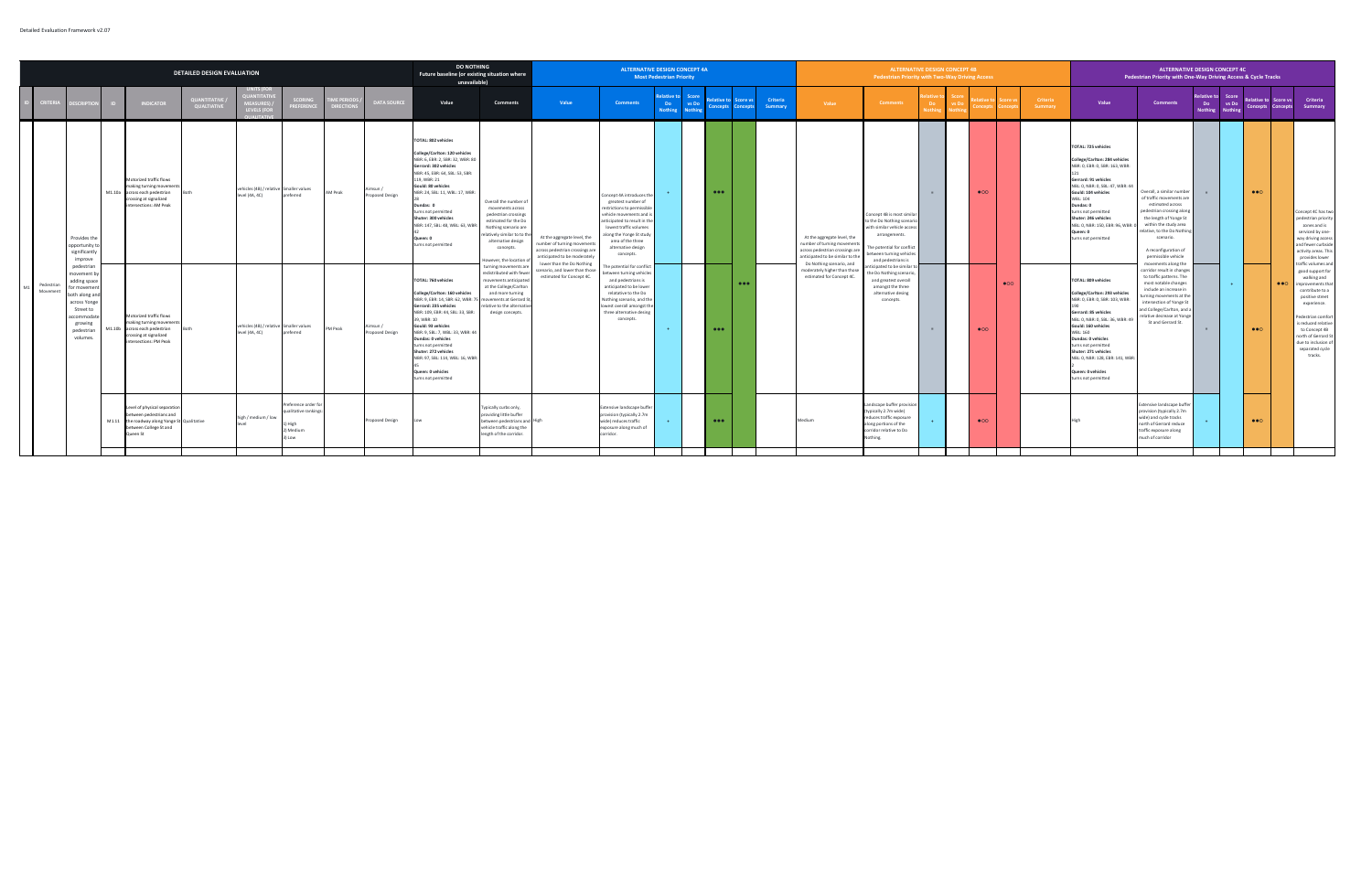|         |                                                                                                                                           |      |                                                                                                                         | <b>DETAILED DESIGN EVALUATION</b> |                        |                                                                      |                          |                    | <b>DO NOTHING</b><br>Future baseline (or existing situation where<br>unavailable) |                                                            |                                                               | <b>ALTERNATIVE DESIGN CONCEPT 4A</b>                                                                                                                                                                                                                                                                  | <b>Most Pedestrian Priority</b>            |                        |                                                |                                                                                                                                                                                                                                                                 |                                                                                     | <b>ALTERNATIVE DESIGN CONCEPT 4B</b><br>Pedestrian Priority with Two-Way Driving Access                                                                                                                                                                                                                         |                                     |     |                              |                                                                                                                                                                                                                                                         |                                                                                     | <b>ALTERNATIVE DESIGN CONCEPT 4C</b><br>Pedestrian Priority with One-Way Driving Access & Cycle Tracks                                                                                                                                                                                                                                                                                                   |                                   |                        |                              |                         |                                                                                                                                                                                                                                                                                                                                           |
|---------|-------------------------------------------------------------------------------------------------------------------------------------------|------|-------------------------------------------------------------------------------------------------------------------------|-----------------------------------|------------------------|----------------------------------------------------------------------|--------------------------|--------------------|-----------------------------------------------------------------------------------|------------------------------------------------------------|---------------------------------------------------------------|-------------------------------------------------------------------------------------------------------------------------------------------------------------------------------------------------------------------------------------------------------------------------------------------------------|--------------------------------------------|------------------------|------------------------------------------------|-----------------------------------------------------------------------------------------------------------------------------------------------------------------------------------------------------------------------------------------------------------------|-------------------------------------------------------------------------------------|-----------------------------------------------------------------------------------------------------------------------------------------------------------------------------------------------------------------------------------------------------------------------------------------------------------------|-------------------------------------|-----|------------------------------|---------------------------------------------------------------------------------------------------------------------------------------------------------------------------------------------------------------------------------------------------------|-------------------------------------------------------------------------------------|----------------------------------------------------------------------------------------------------------------------------------------------------------------------------------------------------------------------------------------------------------------------------------------------------------------------------------------------------------------------------------------------------------|-----------------------------------|------------------------|------------------------------|-------------------------|-------------------------------------------------------------------------------------------------------------------------------------------------------------------------------------------------------------------------------------------------------------------------------------------------------------------------------------------|
|         |                                                                                                                                           |      | <b>INDICATOR</b>                                                                                                        | .                                 | <b>EVELS</b>           |                                                                      |                          | <b>DATA SOURCE</b> | Value                                                                             | <b>Comments</b>                                            | Value                                                         | <b>Comments</b>                                                                                                                                                                                                                                                                                       | lative to<br>Do<br><b>Nothing</b>          | vs Do<br><b>Nothin</b> | elative to<br>core vs<br>oncepts<br>oncepts    | Criteria<br><b>Summary</b>                                                                                                                                                                                                                                      | Value                                                                               | <b>Comments</b>                                                                                                                                                                                                                                                                                                 |                                     |     |                              | Criteria                                                                                                                                                                                                                                                | Value                                                                               | <b>Comments</b>                                                                                                                                                                                                                                                                                                                                                                                          | elative t<br>Do<br><b>Nothing</b> | vs Do<br><b>Nothin</b> | elative t<br><b>Concepts</b> | Concen                  | Criteria<br>Summary                                                                                                                                                                                                                                                                                                                       |
|         |                                                                                                                                           | M2.1 | Length of Yonge St betwee<br>College St and Queen St<br>with mixed pedestrians and Quantitative<br>cyclists             |                                   | linear length (metres) | Smaller values<br>preferred                                          | daytime / night-<br>time | roposed Design     | Day: 0 m<br>Night: 0 m                                                            | No shared<br>pedestrian/cyclist space.  Dundas - Dundas Sq | Day: 290 m<br>Serrard - Elm;<br>iould - Dundas;<br>Vight: 0 m | Largest pedestrian / cyclist<br>mixing zone amongst<br>concepts (all increased<br>relative to Do Nothing).<br>Potential for conflict<br>mitigated somewhat with<br>provision of major north-<br>south cycling link on<br>University Ave.                                                              |                                            |                        | $\bullet\bullet\circ$                          |                                                                                                                                                                                                                                                                 | Day: 205 m<br>Walton - Elm;<br>Edward - Dundas;<br>Dundas - Dundas Sq<br>Night: 0 m | New cyclist mixing zones,<br>fragmented relative to<br>Concept 4A (further<br>reducing utility as cyclist<br>through route, reducing<br>otential for conflict with<br>edestrians).<br>otential for conflict<br>mitigated somewhat with<br>provision of major north-<br>south cycling link on<br>Jniversity Ave. |                                     |     | $\bullet\bullet\bullet$      |                                                                                                                                                                                                                                                         | Day: 205 m<br>Walton - Elm;<br>Edward - Dundas;<br>Dundas - Dundas Sq<br>Night: 0 m | New cyclist mixing zones,<br>fragmented relative to<br><b>Concept 4A (further</b><br>reducing utility as cyclist<br>through route, reducing<br>potential for conflict with<br>pedestrians).<br>Potential for conflict<br>mitigated somewhat with<br>provision of major north-<br>south cycling link on<br><b>Jniversity Ave.</b>                                                                         |                                   |                        | $\bullet\bullet\bullet\quad$ |                         |                                                                                                                                                                                                                                                                                                                                           |
| Cycling | Provides a<br>major north-<br>south<br>connection<br>through<br>wntown a<br>improved<br>xperience f<br>cyclists on<br><b>Yonge Street</b> |      | Length of Yonge St betwee<br>ollege St and Queen St<br>M2.2a with mixed motorised<br>vehicles (two-way) and<br>yclists: | Quantitative                      | linear length (metres) | Smaller values<br>referred<br>(must be considere<br>alongside M2.2b) | daytime / night-         | roposed Design     | Day: 935 m<br>Night: 935 m                                                        | intire length (no<br>dedicated cycling<br>acilities).      | <b>Day:</b> 465 m<br>Night: 935 m                             | Potential for conflict<br>reduced during daytime;<br>50% relative to Do<br><b>Nothing</b><br>Cyclists share roadway<br>with mixed traffic along<br>entire length during night<br>time periods, though<br>streetscape changes<br>anticipated to reduce<br>travel speeds and potentia<br>for conflicts. |                                            |                        | $\bullet\bullet\circ$<br>$\bullet\bullet\circ$ | Concept 4A<br>performs second<br>best among the Day: 550 m<br>three concepts.<br>This concept<br>provides more<br>pedestrian priori<br>areas of people<br>cycling and reduce<br>traffic volumes or<br>one-way driving<br>access blocks, but<br>does not include | Night: 935 m                                                                        | Potential for conflict<br>reduced during daytime;<br>41% relative to Do<br>Nothing<br>Cyclists share roadway<br>with mixed traffic along<br>entire length during night<br>time periods, though<br>treetscape changes<br>nticipated to reduce<br>travel speeds and potential<br>or conflicts.                    | $+$                                 | $+$ | $\bullet$ 00<br>$\bullet$ oc | Concept 4B performs Day: 165 m<br>poorest, and has the<br>greatest amount of two<br>way driving access that i<br>shared with people<br>cycling and does not<br>include cycle tracks or<br>Yonge St.<br>Concept 4b outperform<br>the Do Nothing Scenario |                                                                                     | <b>Greatest potential for</b><br>conflict reduction during<br>daytime due to provision<br>of separated cycling<br>facilities (College/Carlton<br>to Gerrard); -82% relative<br>to Do Nothing.<br>Cyclists share roadway<br>with mixed traffic south of<br>Gerrard St during night<br>time periods, though<br>streetscape changes<br>inticipated to reduce<br>ravel speeds and potentia<br>for conflicts. | $+$                               | $+$ $\,$               | $\bullet\bullet\bullet$ .    | $\bullet\bullet\bullet$ | Concept 4C<br>performs best and<br>is the only concept<br>that provides cycle<br>tracks on part of<br>Yonge St.<br>Pedestrian priority<br>areas and three<br>blocks of one-way<br>local-access<br>segments limit<br>traffic volumes on<br>the corridor where<br>cyclists share the<br>oad with vehicles,<br>reducing the<br>potential for |
|         |                                                                                                                                           |      | Length of Yonge St betwee<br>ollege St and Queen St<br>M2.2b with mixed motorised<br>vehicles (one-way) and<br>yclists  | Quantitative                      | linear length (metres) | Smaller values<br>eferred<br>(must be conside<br>alongside M2.2a)    | daytime / night-         | roposed Design     | Day: 0 m<br>Night: 0 m                                                            | one                                                        | Day: 180 m<br>Night: 0 m                                      | Some exposure to one-way<br>mixed traffic;<br>Cyclists share entire length<br>of roadway with two-way<br>traffic during night time<br>periods.                                                                                                                                                        | <b>Irelative to</b><br>existing 2-<br>way) |                        | $\bullet\bullet\bullet$                        | cycle tracks on<br>Yonge St.                                                                                                                                                                                                                                    | Day: 180 m<br>Night: 0 m                                                            | Some exposure to one-way<br>mixed traffic;<br>Cyclists share entire length<br>of roadway with two-way<br>traffic during night time<br>periods.                                                                                                                                                                  | (relative to<br>existing 2-<br>way) |     | $\bullet\bullet\bullet$ .    |                                                                                                                                                                                                                                                         | Day: 330 m<br>Night: 0 m                                                            | Greater exposure to one-<br>way traffic relative to othe<br>options, but <b>lowest mixe</b><br>traffic exposure (one-way<br>two-way).<br>Cyclists share the roadway<br>with two-way traffic south<br>of Gerrard St during night<br>time periods.                                                                                                                                                         | relative t<br>existing 2<br>way)  |                        | $\bullet\bullet\circ$        |                         | conflicts. This<br>oncept minimizes<br>the amount of<br>cycling that is<br>shared with two-<br>way traffic.                                                                                                                                                                                                                               |
|         |                                                                                                                                           | M2.3 | ingth of Yonge St betwee<br>College St and Queen St<br>rith separated facilities for<br>clists                          | Quantitative                      | linear length (metres) | Larger values<br>preferred                                           |                          | roposed Design     |                                                                                   | one                                                        |                                                               | No separated cyclist<br>facilities                                                                                                                                                                                                                                                                    | $\equiv$                                   |                        | $\bullet\bullet\circ$                          |                                                                                                                                                                                                                                                                 |                                                                                     | No separated cyclist<br>facilities                                                                                                                                                                                                                                                                              | $\equiv$                            |     | $\bullet\bullet\circ$        |                                                                                                                                                                                                                                                         |                                                                                     | Only concept with<br>separated facilities                                                                                                                                                                                                                                                                                                                                                                | $\sim$                            |                        | $\bullet\bullet\bullet$      |                         |                                                                                                                                                                                                                                                                                                                                           |
|         |                                                                                                                                           |      | Number of bike turn boxe:<br>M2.4 on Yonge St between<br>College St and Queen St                                        | Quantitative                      | number                 | Larger values<br>preferred                                           |                          | roposed Design     |                                                                                   | one                                                        | Total: 5<br>Gerrard (4 - all)<br>Shuter (1 - WBL)             | troduction of bike turn<br>boxes improves cyclist<br>comfort and increases<br>visibility to drivers.<br>Improved relative to Do<br>Nothing (same for all<br>oncepts).                                                                                                                                 |                                            | $+$                    | $\bullet\bullet\bullet$                        |                                                                                                                                                                                                                                                                 | Total: 5<br>Gerrard (4 - all)<br>Shuter (1 - WBL)                                   | roduction of bike turn<br>oxes improves cyclist<br>comfort and increases<br>sibility to drivers.<br>Improved relative to Do<br>Nothing (same for all<br>ncepts).                                                                                                                                                |                                     |     | $\bullet\bullet\bullet$      |                                                                                                                                                                                                                                                         | Total: 5<br>Gerrard (4 - all)<br>Shuter (1 - WBL)                                   | troduction of bike turn<br>oxes improves cyclist<br>comfort and increases<br>isibility to drivers.<br>Improved relative to Do<br>Nothing (same for all<br>oncepts).                                                                                                                                                                                                                                      | $+$                               |                        | $\bullet\bullet\bullet\quad$ |                         |                                                                                                                                                                                                                                                                                                                                           |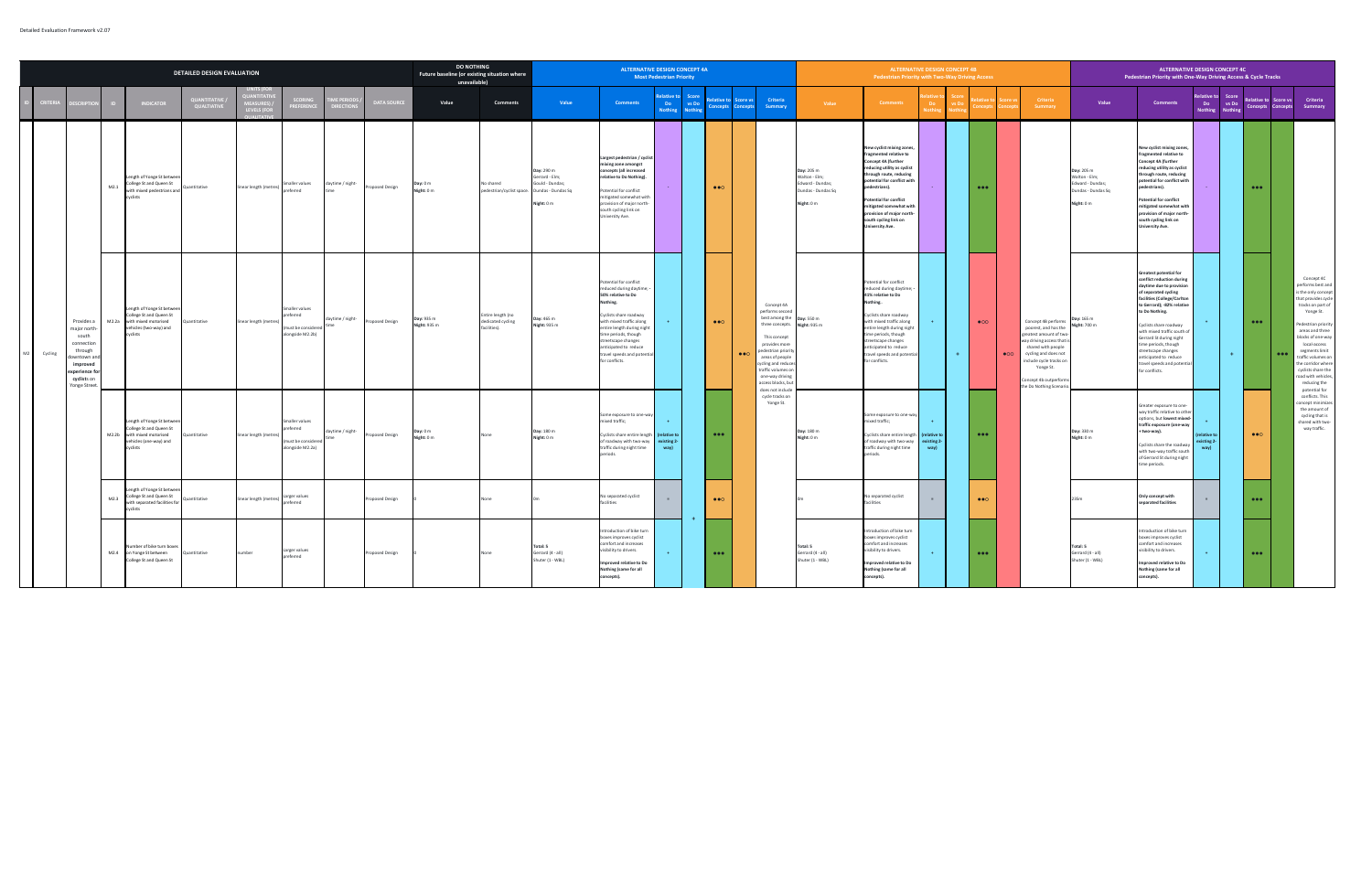|                                                                                                      |       |                                                                                                | <b>DETAILED DESIGN EVALUATION</b>        |                                                                       |                                                                             |                                    |                          | <b>DO NOTHING</b><br>Future baseline (or existing situation where<br>unavailable) |                                                                                                       |                                                                                                | <b>ALTERNATIVE DESIGN CONCEPT 4A</b>                                                                                                                                                                                                                                           | <b>Most Pedestrian Priority</b>    |                                         |                                                             |                                                                                                                                        |        | Pedestrian Priority with Two-Way Driving Access                                                                                                                                                                                                                              | <b>ALTERNATIVE DESIGN CONCEPT 4B</b> |       |                         |           |                                                                                                                                                                   |                                          | <b>ALTERNATIVE DESIGN CONCEPT 4C</b><br>Pedestrian Priority with One-Way Driving Access & Cycle Tracks                                                                                                                                                                 |                                                    |                         |                               |                           |                                                                                                                                                                 |
|------------------------------------------------------------------------------------------------------|-------|------------------------------------------------------------------------------------------------|------------------------------------------|-----------------------------------------------------------------------|-----------------------------------------------------------------------------|------------------------------------|--------------------------|-----------------------------------------------------------------------------------|-------------------------------------------------------------------------------------------------------|------------------------------------------------------------------------------------------------|--------------------------------------------------------------------------------------------------------------------------------------------------------------------------------------------------------------------------------------------------------------------------------|------------------------------------|-----------------------------------------|-------------------------------------------------------------|----------------------------------------------------------------------------------------------------------------------------------------|--------|------------------------------------------------------------------------------------------------------------------------------------------------------------------------------------------------------------------------------------------------------------------------------|--------------------------------------|-------|-------------------------|-----------|-------------------------------------------------------------------------------------------------------------------------------------------------------------------|------------------------------------------|------------------------------------------------------------------------------------------------------------------------------------------------------------------------------------------------------------------------------------------------------------------------|----------------------------------------------------|-------------------------|-------------------------------|---------------------------|-----------------------------------------------------------------------------------------------------------------------------------------------------------------|
|                                                                                                      |       | <b>VDICATOR</b>                                                                                | <b>OUANTITATIVE</b><br><b>QUALTIATIV</b> | JNITS (FO<br><b>QUANTITAT</b><br><b>MEASURE</b><br><b>LEVELS (FOI</b> | SCORIN<br>EFERENCE                                                          | <b>ME PERIC</b><br><b>IRECTION</b> | <b>DATA SOUR</b>         | Value                                                                             | <b>Comments</b>                                                                                       | Value                                                                                          | <b>Comments</b>                                                                                                                                                                                                                                                                | elative to<br>Do<br><b>Nothing</b> | <b>Score</b><br>vs Do<br><b>Nothing</b> | elative to<br>core vs<br><b>Concepts</b><br><b>Concepts</b> | Criteria<br>Summary                                                                                                                    | Value  | Comment                                                                                                                                                                                                                                                                      | Do.                                  | rs Do |                         |           | Criteria<br><b>Summary</b>                                                                                                                                        | Value                                    | <b>Comments</b>                                                                                                                                                                                                                                                        | Relative to Score<br>Do <b>D</b><br><b>Nothing</b> | vs Do<br><b>Nothing</b> | elative to<br><b>Concepts</b> | nre vs<br><b>Concepts</b> | Criteria<br>Summary                                                                                                                                             |
|                                                                                                      | M2.5a | Average (motorized) traffi<br>speed along Yonge St<br>between College St and<br>Queen St       | Qualitative                              | high / medium / low                                                   | Preference order for<br>qualitative rankings:<br>Low<br>) Medium<br>High    | AM Peak                            | roposed Design           | High                                                                              | Vehicles on the corridor<br>nove at relatively high<br>speed as a result of<br>ehicle-oriented desigr | Low                                                                                            | Moderate reduction in<br>traffic speed anticipated<br>relative to the Do Nothing<br>Scenario as a result of<br>reduced opportunities for<br>through traffic and<br>introduction of turning<br>movement restrictions.                                                           |                                    |                                         | $\bullet\bullet\bullet$                                     |                                                                                                                                        | Medium | Moderate reduction in<br>traffic speed anticipated<br>relative to the Do Nothing<br>Scenario as a result of<br>reduced opportunities for<br>through traffic.<br>lighest average motorize                                                                                     |                                      |       | $\bullet\bullet\circ$   |           |                                                                                                                                                                   | Low                                      | Moderate reduction in<br>traffic speed anticipated<br>relative to the Do Nothin<br>Scenario as a result of<br>educed opportunities fo<br>through traffic and<br>introduction of turning<br>movement restrictions.                                                      | $+$                                                |                         | $\bullet\bullet\bullet$       |                           |                                                                                                                                                                 |
| Provides a                                                                                           | M2.5b | Average (motorized) traffic<br>speed along Yonge St<br>between College St and<br>Queen St      | lualitative                              | high / medium / low                                                   | Preference order for<br>ualitative rankings:<br>Low<br>2) Medium<br>3) High | M Peak                             | Proposed Design          |                                                                                   | rith few vehicle turnin<br>novement restrictions<br>lative to the alternativ<br>design concepts.      |                                                                                                | owest average motorized<br>traffic speed on Yonge St<br>between College St and<br>Queen St of the three<br>alternative design<br>concepts, anticipates to be<br>similar to those estimated<br>for Concept 4C.                                                                  |                                    |                                         |                                                             | Concept 4A<br>performs second<br>best among th                                                                                         |        | traffic speed on Yonge St<br>between College St and<br>Queen St of the three<br>alternative design<br>oncepts, anticipated to b<br>greater than those<br>estimated for Concept 4C                                                                                            |                                      |       |                         |           | Concept 4B performs                                                                                                                                               |                                          | owest anticipated average<br>notorized traffic speed o<br>onge St between College<br>St and Queen St of the<br>three alternative design<br>concepts, similar to<br>Concept 4A.                                                                                         |                                                    |                         |                               |                           | Concept 4C<br>performs best and<br>is the only concept<br>that provides cycle<br>tracks on part of<br>Yonge St.<br>Pedestrian priority                          |
| major north-<br>south<br>connection<br>through<br>Cycling<br>lowntown an<br>improved<br>experience f | M2.6a | <b>Werage (motorized) traffic</b><br>flow along Yonge St<br>between College St and<br>Queen St |                                          | vehicles (4B) / relative Smaller values<br>level (4A, 4C)             | preferred                                                                   | AM Peak                            | /imsun<br>roposed Design | NB: 587 vehicles/hr<br>SB: 481 vehicles/hr                                        | raffic volumes in the Do<br>Nothing scenario are<br>greater than those<br>nticipated for all thre     | Traffic volumes are expected to<br>be most significantly reduced<br>relative to Do Nothing and | Lowest average motorized<br>affic volumes on Yonge S<br>between College St and<br>Queen St.                                                                                                                                                                                    |                                    |                                         | $\bullet\bullet\bullet$<br>$\bullet \bullet \circ$          | three concepts.<br>This concept<br>provides more<br>pedestrian priority<br>areas of people<br>cycling and reduce<br>traffic volumes or |        | Highest average motorize<br>traffic volumes on Yonge S<br>between College St and<br>Queen St.                                                                                                                                                                                |                                      |       | $\bullet$ 00            | $\bullet$ | poorest, and has the<br>greatest amount of two<br>way driving access that i<br>shared with people<br>cycling and does not<br>include cycle tracks or<br>Yonge St. | NB: 68 vehicles/hr<br>5B: 31 vehicles/hr | Average motorized traffic<br>volumes on Yonge St<br>between College St and<br>Queen St sits in the middle                                                                                                                                                              | $+$                                                | $+$                     | $\bullet\bullet\circ$         | $-0.00$                   | areas and three<br>blocks of one-way<br>local-access<br>segments limit<br>traffic volumes on<br>the corridor where<br>cyclists share the<br>road with vehicles, |
| cyclists on<br>Yonge Street.                                                                         | M2.6b | Average (motorized) traffic<br>flow along Yonge St<br>etween College St and<br>Queen St        |                                          | vehicles (4B) / relative Smaller values<br>level (4A, 4C)             | preferred                                                                   | PM Peak                            | imsun/<br>roposed Design | NB: 422 vehicles/hr<br>SB: 232 vehicles/hr                                        | of the alternative desig<br>concepts.                                                                 | noderately lower than those<br>estimated for Concept 4C.                                       | Moderate reduction<br>lative to the Do nothing<br>Scenario.                                                                                                                                                                                                                    |                                    |                                         | $\bullet\bullet\bullet$                                     | one-way driving<br>access blocks, bu<br>does not include<br>cycle tracks on<br>Yonge St.                                               |        | Reduced relative to the D<br>Nothing Scenario.                                                                                                                                                                                                                               |                                      |       | $\bullet$ 00            |           | Concept 4b outperforn<br>the Do Nothing Scenari                                                                                                                   | NB: 53 vehicles/hr<br>5B: 40 vehicles/hr | Moderate reduction<br>relative to the Do Nothin<br>Scenario.                                                                                                                                                                                                           | $+$                                                |                         | $\bullet\bullet\circ$         |                           | reducing the<br>potential for<br>conflicts. This<br>oncept minimizes<br>the amount of<br>cycling that is<br>shared with two-<br>way traffic.                    |
|                                                                                                      |       | Level of strategic<br>M2.7 contribution to the overall Qualitative<br>cycling network          |                                          | high / medium / low                                                   | Preference order for<br>qualitative rankings<br>High<br>2) Medium<br>3) Low |                                    | Proposed Design          |                                                                                   | o cycling facilities on<br>onge St for local access /<br>oader network<br>nnections.                  |                                                                                                | Improved local cycling<br>access on Yonge St,<br>connects with existing and<br>planned facilities on<br>Shuter, reduces potential<br>for conflicts with vehicles<br>relative to Do Nothing, and<br>provides broader north-<br>south network-level<br>connection on University. |                                    |                                         | $-0.00$                                                     |                                                                                                                                        |        | Improved local cycling<br>access on Yonge St,<br>connects with existing and<br>planned facilities on<br>shuter, reduces potential<br>for conflicts with vehicles<br>relative to Do Nothing, an<br>provides broader north-<br>outh network-level<br>connection on University. |                                      |       | $\bullet\bullet\bullet$ |           |                                                                                                                                                                   |                                          | mproved local cycling<br>ccess on Yonge St,<br>onnects with existing and<br>lanned facilities on<br>huter, reduces potential<br>for conflicts with vehicles<br>relative to Do Nothing, an<br>provides broader north-<br>outh network-level<br>onnection on University. | $+$                                                |                         | $\bullet\bullet\bullet$       |                           |                                                                                                                                                                 |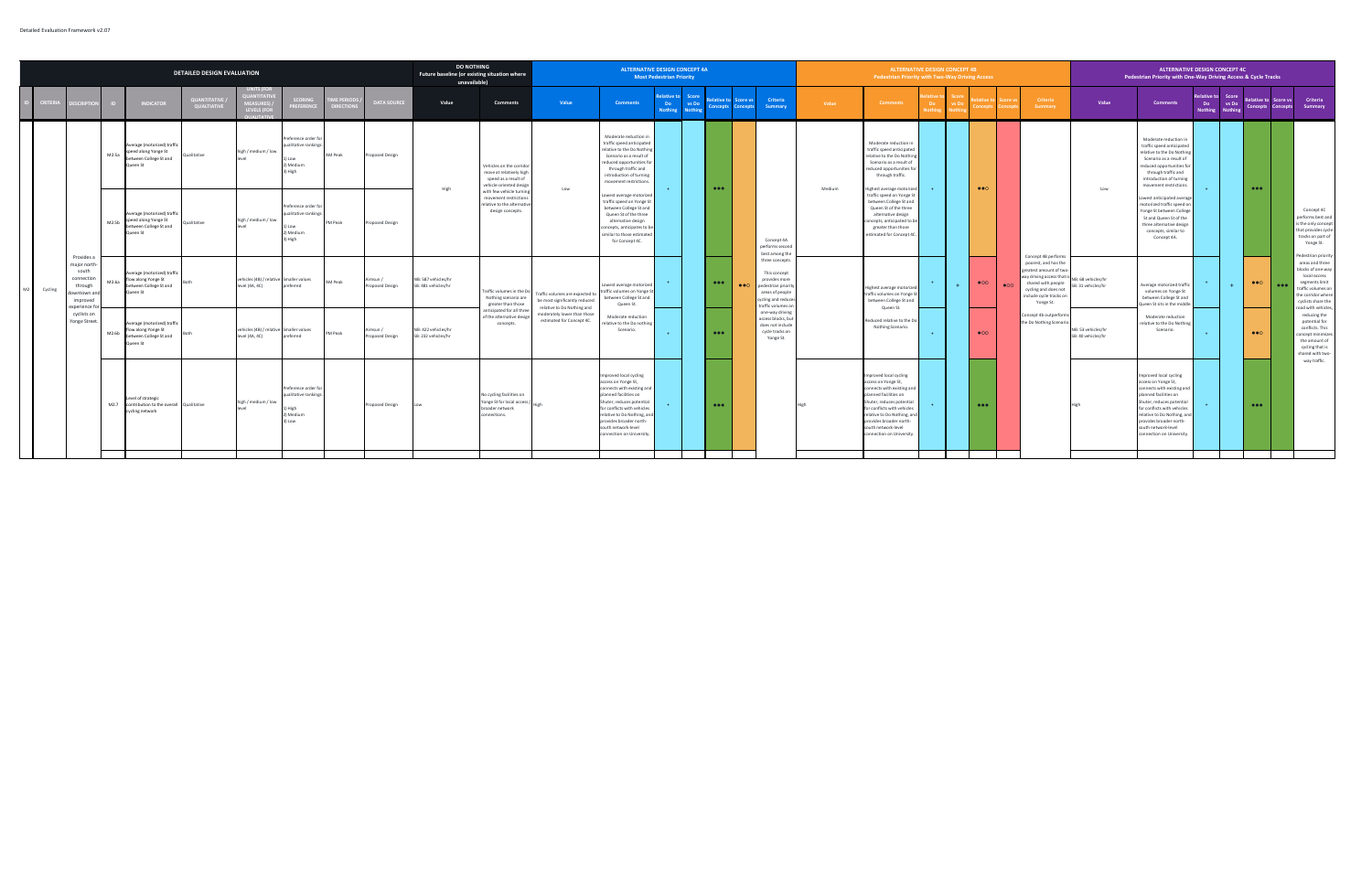|         |                                                                                                                   |       |                                                                                                           | <b>DETAILED DESIGN EVALUATION</b>      |                                         |                             |                  |                             | <b>DO NOTHING</b><br>Future baseline (or existing situation where<br>unavailable) |                                                                                                                  |                                                                                                                                                                   | <b>ALTERNATIVE DESIGN CONCEPT 4A</b>                                                                                                                                     | <b>Most Pedestrian Priority</b> |                        |                                                 |                                                                                                                                                                                            |                                                                                                                                                                 | <b>Pedestrian Priority with Two-Way Driving Access</b>                                                                                                                   | <b>ALTERNATIVE DESIGN CONCEPT 4B</b> |                         |                         |                                                                                                                                                                                                                    |                                                                                                                                                            | <b>ALTERNATIVE DESIGN CONCEPT 4C</b><br>Pedestrian Priority with One-Way Driving Access & Cycle Tracks                                                                                                                                                                                                                                                                                                                         |                               |                         |                       |                       |                                                                                                                                                                         |
|---------|-------------------------------------------------------------------------------------------------------------------|-------|-----------------------------------------------------------------------------------------------------------|----------------------------------------|-----------------------------------------|-----------------------------|------------------|-----------------------------|-----------------------------------------------------------------------------------|------------------------------------------------------------------------------------------------------------------|-------------------------------------------------------------------------------------------------------------------------------------------------------------------|--------------------------------------------------------------------------------------------------------------------------------------------------------------------------|---------------------------------|------------------------|-------------------------------------------------|--------------------------------------------------------------------------------------------------------------------------------------------------------------------------------------------|-----------------------------------------------------------------------------------------------------------------------------------------------------------------|--------------------------------------------------------------------------------------------------------------------------------------------------------------------------|--------------------------------------|-------------------------|-------------------------|--------------------------------------------------------------------------------------------------------------------------------------------------------------------------------------------------------------------|------------------------------------------------------------------------------------------------------------------------------------------------------------|--------------------------------------------------------------------------------------------------------------------------------------------------------------------------------------------------------------------------------------------------------------------------------------------------------------------------------------------------------------------------------------------------------------------------------|-------------------------------|-------------------------|-----------------------|-----------------------|-------------------------------------------------------------------------------------------------------------------------------------------------------------------------|
|         |                                                                                                                   |       | <b>INDICATOR</b>                                                                                          | <b>UANTITATIV</b><br><b>QUALTIATIV</b> | <b>MEASURE</b>                          |                             | <b>ME PERIOI</b> | <b>DATA SOURCE</b>          | Value                                                                             | <b>Comments</b>                                                                                                  | Value                                                                                                                                                             | <b>Comments</b>                                                                                                                                                          | Do <b>D</b><br><b>Nothing</b>   | vs Do<br><b>Nothin</b> | ative to<br>core vs<br><b>Concepts Concepts</b> | Criteria<br>Summary                                                                                                                                                                        | Value                                                                                                                                                           | <b>Comments</b>                                                                                                                                                          | Do                                   |                         |                         | Criteria<br>Summary                                                                                                                                                                                                | Value                                                                                                                                                      | <b>Comments</b>                                                                                                                                                                                                                                                                                                                                                                                                                | Do <b>D</b><br><b>Nothing</b> | vs Do<br><b>Nothing</b> | <b>Concepts</b>       | <b>Concepts</b>       | Criteria<br>Summary                                                                                                                                                     |
|         |                                                                                                                   | M3.1a | ange in surface transit<br>rney time delay on<br>ersity Ave: AM peal                                      |                                        | econds (4B) / relativ<br>evel (4A, 4C)  | maller values<br>eferred    | 3/SB             | msun /<br>roposed Design    | NB+3 sec<br>SB +129 sec                                                           |                                                                                                                  |                                                                                                                                                                   |                                                                                                                                                                          |                                 |                        | $\bullet$ 00                                    |                                                                                                                                                                                            |                                                                                                                                                                 |                                                                                                                                                                          |                                      | $\bullet\bullet\bullet$ |                         |                                                                                                                                                                                                                    | NB+5 sec<br>SB +361 sec                                                                                                                                    |                                                                                                                                                                                                                                                                                                                                                                                                                                |                               |                         | $\bullet\bullet\circ$ |                       |                                                                                                                                                                         |
|         |                                                                                                                   | M3.1b | hange in surface transit<br>ourney time delay on<br><b>Prsity Ave: PM Peal</b>                            |                                        | conds (4B) / relat<br>evel (4A, 4C)     | Smaller values<br>referred  | R / SR           | imsun /<br>roposed Design   | NB-3 sec<br>SB no change                                                          |                                                                                                                  |                                                                                                                                                                   |                                                                                                                                                                          |                                 |                        | $\bullet$ 00                                    |                                                                                                                                                                                            |                                                                                                                                                                 |                                                                                                                                                                          |                                      | $\bullet\bullet\bullet$ |                         |                                                                                                                                                                                                                    | NB+30 sec<br>SB+7 sec                                                                                                                                      |                                                                                                                                                                                                                                                                                                                                                                                                                                |                               |                         | $\bullet\bullet\circ$ |                       |                                                                                                                                                                         |
|         |                                                                                                                   | M3.2a | ange in surface transit<br>journey time delay on Bay<br>St: AM neak                                       |                                        | seconds (4B) / relati<br>level (4A, 4C) | Smaller values<br>referred  | B/SB             | Aimsun /<br>roposed Design  | <b>NB +10 sec</b><br>$SB + 13 sec$                                                |                                                                                                                  |                                                                                                                                                                   |                                                                                                                                                                          |                                 |                        | $\bullet$ 00                                    |                                                                                                                                                                                            |                                                                                                                                                                 |                                                                                                                                                                          |                                      | $\bullet\bullet\bullet$ |                         |                                                                                                                                                                                                                    | NB+23 sec<br>SB +117 sec                                                                                                                                   |                                                                                                                                                                                                                                                                                                                                                                                                                                |                               |                         | $\bullet\bullet\circ$ |                       |                                                                                                                                                                         |
|         |                                                                                                                   | M3.2b | Change in surface transit<br>urney time delay on Bay<br>: PM Peak                                         |                                        | conds (4B) / rela<br>evel (4A, 4C)      | maller values<br>eferred    | 3 / SP           | msun/<br>roposed Design     | NB +53 sec<br>$SB + 16 sec$                                                       |                                                                                                                  | Surface transit journey times are time impacts vary by route<br>anticipated to be longer than but in general more routes                                          | Surface transit journey                                                                                                                                                  |                                 |                        | $\bullet$ 00                                    |                                                                                                                                                                                            | Surface transit journey times are time impacts vary by rout<br>anticipated to be longer than                                                                    | Surface transit journey<br>out in general more route                                                                                                                     |                                      | $\bullet\bullet\bullet$ |                         |                                                                                                                                                                                                                    | NB+59 sec<br>SB+52 sec                                                                                                                                     | Surface transit journey<br>time impacts vary by rout<br>but in general more route                                                                                                                                                                                                                                                                                                                                              |                               |                         | $\bullet\bullet\circ$ |                       |                                                                                                                                                                         |
|         |                                                                                                                   | M3.3a | hange in surface transit<br>urnev time delav on<br>ollege/Carlton St: AM                                  |                                        | econds (4B) / relati<br>evel (4A, 4C)   | Smaller values<br>referred  | B / WB           | Aimsun /<br>Proposed Design | EB +147 sec<br>WB + 219 sec                                                       | The Do Nothing Scenario                                                                                          | those estimated for the Do<br>Nothing Scenario.                                                                                                                   | will have increases in<br>ourney times relative to<br>the Do Nothing.                                                                                                    |                                 |                        | $\bullet$ 00                                    |                                                                                                                                                                                            | those estimated for the Do<br>Nothing Scenario.                                                                                                                 | will have increases in<br>burney times relative to<br>the Do Nothing.                                                                                                    |                                      | $\bullet\bullet\bullet$ |                         |                                                                                                                                                                                                                    | EB +141 sec<br>WB + 273 sec                                                                                                                                | will have increases in<br>journey times relative to<br>the Do Nothing.                                                                                                                                                                                                                                                                                                                                                         |                               |                         | $\bullet\bullet\circ$ |                       |                                                                                                                                                                         |
|         |                                                                                                                   | M3.3b | hange in surface transit<br>ourney time delay on<br>ollege/Carlton St: PM Pe                              |                                        | conds (4B) / relati<br>evel (4A, 4C)    | Smaller values<br>oreferred | B / WB           | Aimsun /<br>roposed Design  | <b>FR+288 sec</b><br>WB +280 sec                                                  | outperforms all three<br>concepts.                                                                               | ourney times are expected to be<br>similar for all three alternative<br>design concepts, though<br>performance of Concept 4A is                                   | Journey time impacts are<br>likely to be similar across<br>I three concepts, but ma                                                                                      |                                 |                        | $\bullet$ 00                                    |                                                                                                                                                                                            | Journey times are expected to be<br>similar for all three alternative<br>design concepts, though<br>performance of Concept 4B is                                | ourney time impacts are<br>ikely to be similar across<br>Il three concepts, but ma                                                                                       |                                      | $\bullet\bullet\bullet$ |                         |                                                                                                                                                                                                                    | EB +127 sec<br><b>WB+286 sec</b>                                                                                                                           | lourney time impacts are<br>likely to be similar acros<br>all three concepts, thoug<br>the performance of                                                                                                                                                                                                                                                                                                                      |                               |                         | $\bullet\bullet\circ$ |                       |                                                                                                                                                                         |
|         |                                                                                                                   |       | hange in surface transit<br>M3.4a journey time delay on<br>das St: AM peak                                |                                        | conds (4B) / relat<br>evel (4A, 4C)     | Smaller values<br>referred  | B/WB             | Aimsun /<br>Pronosed Design | EB+57 sec<br>WB-6 sec                                                             |                                                                                                                  | expected to be marginally worse be marginally worse in thi:<br>than Concept 4C and Concept 4B. concept than in Concept                                            | 4C.                                                                                                                                                                      |                                 |                        | $\bullet$ 00                                    |                                                                                                                                                                                            | expected to be marginally better be marginally better in this<br>than Concept 4C and Concept 4A. concept than in Concept                                        | AC                                                                                                                                                                       |                                      | $\bullet\bullet\bullet$ |                         |                                                                                                                                                                                                                    | EB+40 sec<br>WB-43 sec                                                                                                                                     | Concept 4C is expected to<br>fall between Concept 4A<br>and Concept 4B.                                                                                                                                                                                                                                                                                                                                                        |                               |                         | $\bullet\bullet\circ$ |                       |                                                                                                                                                                         |
|         |                                                                                                                   | M3.4b | ange in surface transit<br>journey time delay on<br>Jundas St: PM Peak                                    |                                        | seconds (4B) / rela<br>evel (4A, 4C)    | Smaller values<br>referred  | B/WB             | imsun /<br>roposed Design   | EB +183 sec<br>$WB + 24 sec$                                                      |                                                                                                                  |                                                                                                                                                                   |                                                                                                                                                                          |                                 |                        | $\bullet$ 00                                    |                                                                                                                                                                                            |                                                                                                                                                                 |                                                                                                                                                                          |                                      | $\bullet\bullet\bullet$ |                         |                                                                                                                                                                                                                    | EB +184 sec<br>WB +66 sec                                                                                                                                  |                                                                                                                                                                                                                                                                                                                                                                                                                                |                               |                         | $\bullet\bullet\circ$ |                       |                                                                                                                                                                         |
|         |                                                                                                                   | M3.5a | hange in surface transit<br>mey time delay on<br>een St: AM neak                                          |                                        | econds (4B) / rela<br>evel (4A, 4C)     | maller values<br>eferred    | / WB             | imsun /<br>roposed Design   | EB+4 sec<br>WB+1 sec                                                              |                                                                                                                  |                                                                                                                                                                   |                                                                                                                                                                          |                                 |                        | $\bullet$ 00                                    |                                                                                                                                                                                            |                                                                                                                                                                 |                                                                                                                                                                          |                                      | $\bullet\bullet\bullet$ |                         |                                                                                                                                                                                                                    | EB-33 sec<br>WB +108 sec                                                                                                                                   |                                                                                                                                                                                                                                                                                                                                                                                                                                |                               |                         | $\bullet\bullet\circ$ |                       |                                                                                                                                                                         |
|         | Supports<br>efficient<br>operation o                                                                              | M3.5b | hange in surface transit<br>ourney time delay on<br>een St: PM Peak                                       |                                        | conds (4B) / relativ<br>evel (4A, 4C)   | Smaller values<br>preferred | EB / WB          | msun /<br>Proposed Design   | EB-60 sec<br>WB +239 sec                                                          |                                                                                                                  |                                                                                                                                                                   |                                                                                                                                                                          |                                 |                        | $\bullet$ 00                                    | Concept 4A<br>increases journey<br>times on some                                                                                                                                           |                                                                                                                                                                 |                                                                                                                                                                          |                                      | $\bullet\bullet\bullet$ |                         | Concept 4B increases<br>journey times on some                                                                                                                                                                      | EB-33 sec<br><b>WB+175 sec</b>                                                                                                                             |                                                                                                                                                                                                                                                                                                                                                                                                                                |                               |                         | $\bullet\bullet\circ$ |                       | Concept 4C<br>ncreases journey<br>times on some                                                                                                                         |
| Transit | bus and<br>streetcar<br>routes<br>identified b<br>TTC to meet<br>ridership<br>demand and<br>allows<br>streetscape | M3.6  | imber of bus stops on<br>Yonge Street between<br>ollege Street and Queen                                  | Quantitative                           | <b>umber</b>                            | Larger values<br>referred   |                  | Proposed Design             |                                                                                   | several closely spaced<br>ous stops along length o<br>orridor provide local<br>cess daytime bus<br>ervice (97B). |                                                                                                                                                                   | Daytime local service<br>discontinued in<br>consultation with TTC.<br>Night bus service<br>naintained with wider<br>stop spacing to align with<br>ubway station spacing. |                                 |                        | $\bullet\bullet\circ$<br>$\bullet$ 00           | transit routes, and<br>these impacts may<br>be marginally<br>greater than for the<br>other two concept<br>Notably, all three<br>concepts include<br>the elimination of<br>davtime local bu |                                                                                                                                                                 | Daytime local service<br>iscontinued in<br>consultation with TTC.<br>Night bus service<br>naintained with wider<br>stop spacing to align with<br>subway station spacing. |                                      | $\bullet\bullet\circ$   | $\bullet\bullet\bullet$ | transit routes, and thes<br>impacts may be<br>marginally less than for<br>the other two concepts.<br>Notably, all three<br>concepts include the<br>elimination of daytime<br>local bus service on<br>Yonge St from |                                                                                                                                                            | Daytime local service<br>discontinued in<br>consultation with TTC.<br>Night bus service<br>maintained with wider<br>stop spacing to align with<br>subway station spacing.                                                                                                                                                                                                                                                      |                               |                         | $\bullet\bullet\circ$ | $\bullet\bullet\circ$ | ransit routes, and<br>these impacts are<br>likely to fall<br>between 4A and<br>4B.<br>votably, all three<br>concepts include<br>the elimination of<br>daytime local bus |
|         | improveme<br>s to surface<br>transit stops<br>and transfers.                                                      | M3.7  | Maximum spacing of bus<br>stops on Yonge Street<br>tween College Street and<br>een Street                 | Quantitative                           |                                         | maller values<br>preferred  |                  | Proposed Design             | 280 m<br>Shuter to Dundas (NB)                                                    | tops spaced closely for<br>davtime local service                                                                 | 55 m<br>Queen to Dundas (NB)                                                                                                                                      | Wider stop spacing reflects<br>change in service function<br>(night bus is equivalent to<br>bway service).                                                               |                                 |                        | $\bullet\bullet\circ$                           | service on Yonge S<br>from<br>College/Carlton to<br>Queen St.                                                                                                                              | Queen to Dundas (NB)                                                                                                                                            | Wider stop spacing reflect:<br>change in service function<br>(night bus is equivalent to<br>bway service).                                                               |                                      | $\bullet\bullet\circ$   |                         | College/Carlton to<br>Queen St.                                                                                                                                                                                    | Queen to Dundas (NB)                                                                                                                                       | Wider stop spacing reflect<br>change in service function<br>(night bus is equivalent to<br>ubway service).                                                                                                                                                                                                                                                                                                                     |                               |                         | $\bullet\bullet\circ$ |                       | service on Yonge St<br>from<br>ollege/Carlton to<br>Queen St.                                                                                                           |
|         |                                                                                                                   | M3.8  | Change in distance<br>between Yonge Street bus<br>stops and east-west transit<br>ops at each intersection | Juantitative                           | netres                                  | Smaller values<br>preferred |                  | Proposed Design             | N/A                                                                               | onge bus stops are<br>ocated adjacent to each<br>ntersection with east-<br>west transit routes.                  | Yonge / College:<br>Net: -3 m<br>$Max: +2 m$<br>$wg: -1 m$<br>Yonge / Queen:<br>Net: -3 m<br>$Max: +1m$<br>Avg: -1 m<br>elative to Do Nothing transfer<br>stances | linimal change in transfer<br>istances hetween Yonge<br>St bus service and streetcal<br>ervice on College and<br>Queen relative to Do<br>othing.                         |                                 |                        | $\bullet\bullet\bullet$ .                       |                                                                                                                                                                                            | ronge / College:<br>Vet: -3 m<br>$Max: +2 m$<br>Avg: $-1$ m<br>Yonge / Queer<br>Net: 0 m<br>Max: +1m<br>Avg: 0 m<br>relative to Do Nothing transfer<br>istances | Minimal change in transfe<br>listances between Yonge<br>St bus service and streetca<br>service on College and<br>queen relative to Do<br>othing                          |                                      | $\bullet\bullet\circ$   |                         |                                                                                                                                                                                                                    | Yonge / College:<br>Net: +52 m<br>ax: +26 m<br>vg: +13 m<br>Yonge / Queer<br>m F-: Ne<br>Aax: +1 m<br>Avg: -1 m<br>elative to Do Nothing transfer<br>ances | ncreased transfer distand<br>(max +26m between 320<br>NB bus stop on Yonge to<br>306 EB and 306 WB<br>streetcar stops on<br>College/Carlton) betwee<br>onge St bus service and<br>streetcar service on College<br>to accommodate<br>separated cycling facilities<br>north of Gerrard St.<br>Ainimal change in transfer<br>distances between Yonge<br>St bus service and streetc<br>service on Queen relative<br>to Do Nothing. |                               |                         | $\bullet$ 00          |                       |                                                                                                                                                                         |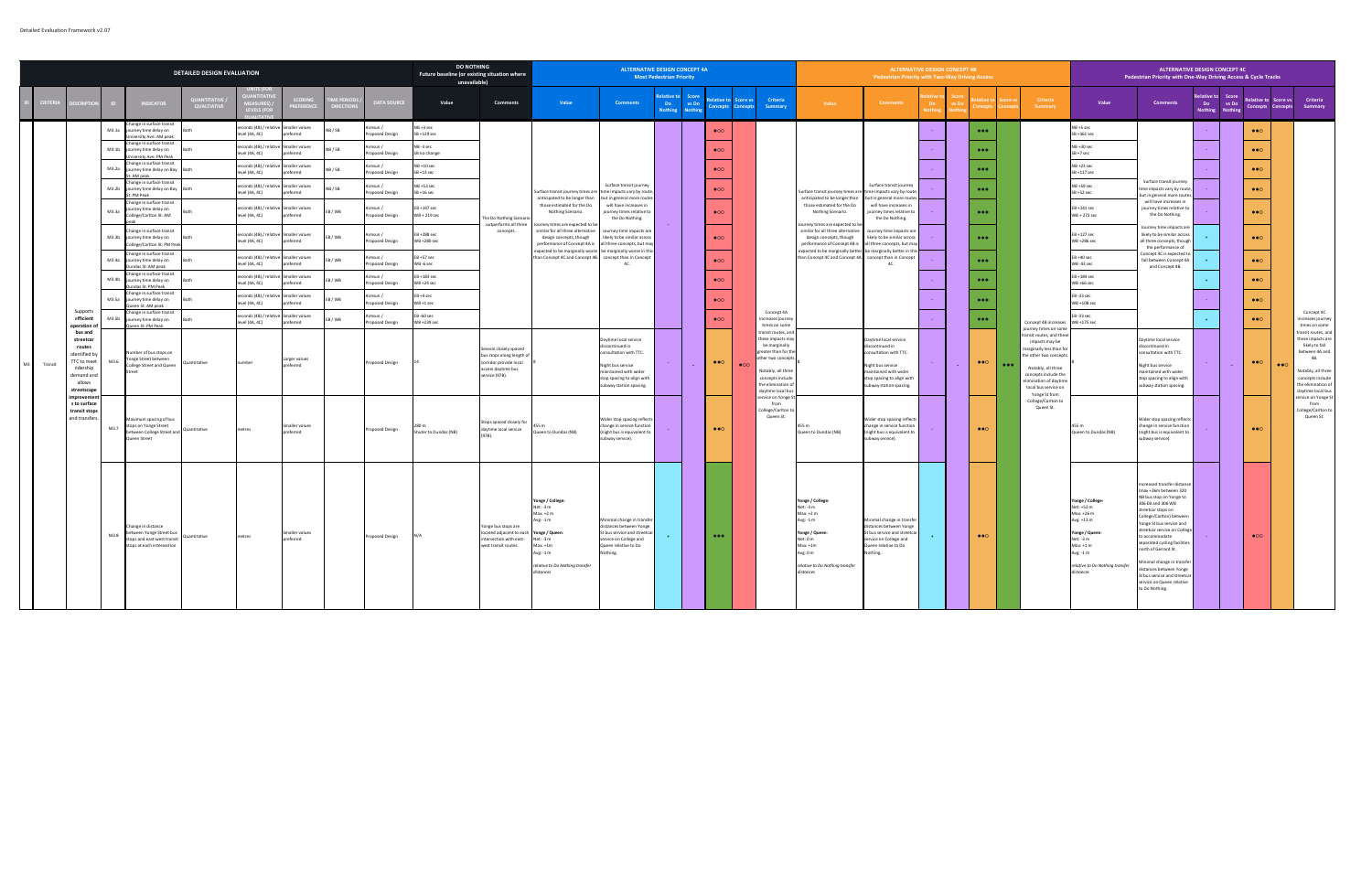|                |         |                                                                                                                 |       |                                                                                                           | <b>DETAILED DESIGN EVALUATION</b>        |                                                                                       |                                   |                                       |                    | <b>DO NOTHING</b><br>Future baseline (or existing situation where<br>unavailable) |                                                                                                                                                           |       | <b>ALTERNATIVE DESIGN CONCEPT 4A</b>                                                                                                                                       | <b>Most Pedestrian Priority</b>    |                                 |                                         |                    |                                                                                                                                                        |       | <b>ALTERNATIVE DESIGN CONCEPT 4B</b><br><b>Pedestrian Priority with Two-Way Driving Access</b>                                                                             |          |                          |                         |                                                                                                                                                      |       | <b>ALTERNATIVE DESIGN CONCEPT 4C</b><br>Pedestrian Priority with One-Way Driving Access & Cycle Tracks                                                                  |                                                     |                                  |                                  |                 |                                                                                                                                                     |
|----------------|---------|-----------------------------------------------------------------------------------------------------------------|-------|-----------------------------------------------------------------------------------------------------------|------------------------------------------|---------------------------------------------------------------------------------------|-----------------------------------|---------------------------------------|--------------------|-----------------------------------------------------------------------------------|-----------------------------------------------------------------------------------------------------------------------------------------------------------|-------|----------------------------------------------------------------------------------------------------------------------------------------------------------------------------|------------------------------------|---------------------------------|-----------------------------------------|--------------------|--------------------------------------------------------------------------------------------------------------------------------------------------------|-------|----------------------------------------------------------------------------------------------------------------------------------------------------------------------------|----------|--------------------------|-------------------------|------------------------------------------------------------------------------------------------------------------------------------------------------|-------|-------------------------------------------------------------------------------------------------------------------------------------------------------------------------|-----------------------------------------------------|----------------------------------|----------------------------------|-----------------|-----------------------------------------------------------------------------------------------------------------------------------------------------|
|                |         | <b>CRITERIA DESCRIPTION</b>                                                                                     |       | <b>INDICATOR</b>                                                                                          | <b>QUANTITATIVE</b><br><b>QUALTIATIV</b> | UNITS (FOR<br><b>UANTITATI</b><br><b>AFASURES</b><br>LEVELS (FO<br><b>OUALITATIVE</b> | <b>SCORING</b><br><b>EFFRENCE</b> | <b>ME PERIOD</b><br><b>DIRECTION:</b> | <b>DATA SOURCE</b> | Value                                                                             | <b>Comments</b>                                                                                                                                           | Value | <b>Comments</b>                                                                                                                                                            | elative to<br>Do<br><b>Nothing</b> | Scor<br>vs Do<br><b>Mothing</b> | elative to<br>oncepts C                 | core vs<br>oncepts | <b>Criteria</b><br><b>Summary</b>                                                                                                                      | Value | <b>Comments</b>                                                                                                                                                            |          |                          |                         | Criteria<br>Summary                                                                                                                                  | Value | <b>Comments</b>                                                                                                                                                         | <b>Relative to</b><br>Do <b>D</b><br><b>Nothing</b> | Score<br>vs Do<br><b>Inthins</b> | Relative to Score vs<br>Concepts | <b>Concepts</b> | Criteria<br>Summary                                                                                                                                 |
|                |         | Supports<br>efficient<br>operation of<br>bus and<br>streetcar<br>routes<br>identified by<br>TTC to mee          | M3.9  | Change in crossing distance<br>between subway exits and Quantitative<br>ast-west routes                   |                                          | metres                                                                                | Smaller values<br>oreferred       |                                       | Proposed Design    |                                                                                   | Any interchange betweer<br>subway exits and east-<br>west routes that involves -35m<br>crossing Yonge require<br>crossing four traffic lanes.             |       | Similar overall reduction in<br>transfer distances betweer<br>Subway exits and east-west<br>transit services on<br>College/Carlton, Dundas,<br>and Queen for all concepts. |                                    |                                 | $\bullet\bullet\bullet$<br>$\bullet$ OC |                    | Concept 4A<br>increases journey<br>times on some<br>transit routes, ar<br>these impacts ma<br>be marginally<br>greater than for th<br>other two concep | 32m   | Similar overall reduction in<br>transfer distances between<br>Subway exits and east-west<br>transit services on<br>College/Carlton, Dundas,<br>and Queen for all concepts. |          |                          | $\bullet\bullet\circ$   | <br>Concept 4B increases<br>journey times on some<br>transit routes, and thes<br>impacts may be<br>marginally less than fo<br>the other two concepts | 21m   | Similar overall reduction i<br>transfer distances betwee<br>Subway exits and east-west<br>transit services on<br>College/Carlton, Dundas,<br>and Queen for all concepts |                                                     | <b>Contract</b>                  | $\bullet$ 00                     | $^{\bullet}$    | Concept 4C<br>increases journey<br>times on some<br>ransit routes, and<br>these impacts are<br>likely to fall<br>between 4A and<br>4B.              |
| M <sub>3</sub> | Transit | ridership<br>demand and<br>allows<br>streetscape<br>improvement<br>to surface<br>transit stops<br>and transfers |       | Presence of daytime bus<br>M3.10 service along Yonge Street<br>between College Street and<br>Queen Street | Binary                                   | yes / no                                                                              | <b>YES</b> preferred              |                                       |                    |                                                                                   | Route 97B provides a<br>limited and infrequent<br>daytime service along<br>onge.<br>Subway is preferred by<br>the vast majority of<br>transit travellers. |       | Daytime local service<br>discontinued in<br>consultation with TTC.                                                                                                         |                                    | <b>Contract Contract</b>        | $\bullet\bullet\circ$                   |                    | Notably, all thre<br>concepts include<br>the elimination o<br>daytime local bu:<br>service on Yonge S<br>from<br>College/Carlton<br>Queen St.          |       | Daytime local service<br>discontinued in<br>consultation with TTC.                                                                                                         |          | <b>Contract Contract</b> | $\bullet\bullet\circ$   | Notably, all three<br>concepts include the<br>elimination of daytime<br>local bus service on<br>Yonge St from<br>College/Carlton to<br>Queen St.     |       | Daytime local service<br>discontinued in<br>consultation with TTC                                                                                                       |                                                     |                                  | $\bullet\bullet\circ$            |                 | Notably, all three<br>concepts include<br>the elimination of<br>daytime local bus<br>service on Yonge St<br>from<br>College/Carlton to<br>Queen St. |
|                |         |                                                                                                                 | M3.11 | Presence of night-time bus<br>service along Yonge Street<br>between College Street and<br>Queen Street    | Binary                                   | yes / no                                                                              | <b>YES</b> preferred              |                                       |                    |                                                                                   | Route 320 is present or<br>ronge.                                                                                                                         |       | Route 320 is present or<br>No change from Do<br>Nothing.                                                                                                                   |                                    |                                 | $\bullet\bullet\bullet$                 |                    |                                                                                                                                                        |       | Route 320 is present on<br>Yonge.<br>No change from Do<br>Nothing.                                                                                                         | $\equiv$ |                          | $\bullet\bullet\bullet$ |                                                                                                                                                      |       | Route 320 is present on<br>Yonge.<br>No change from Do<br>Nothing.                                                                                                      | $=$                                                 |                                  | $\bullet\bullet\bullet$          |                 |                                                                                                                                                     |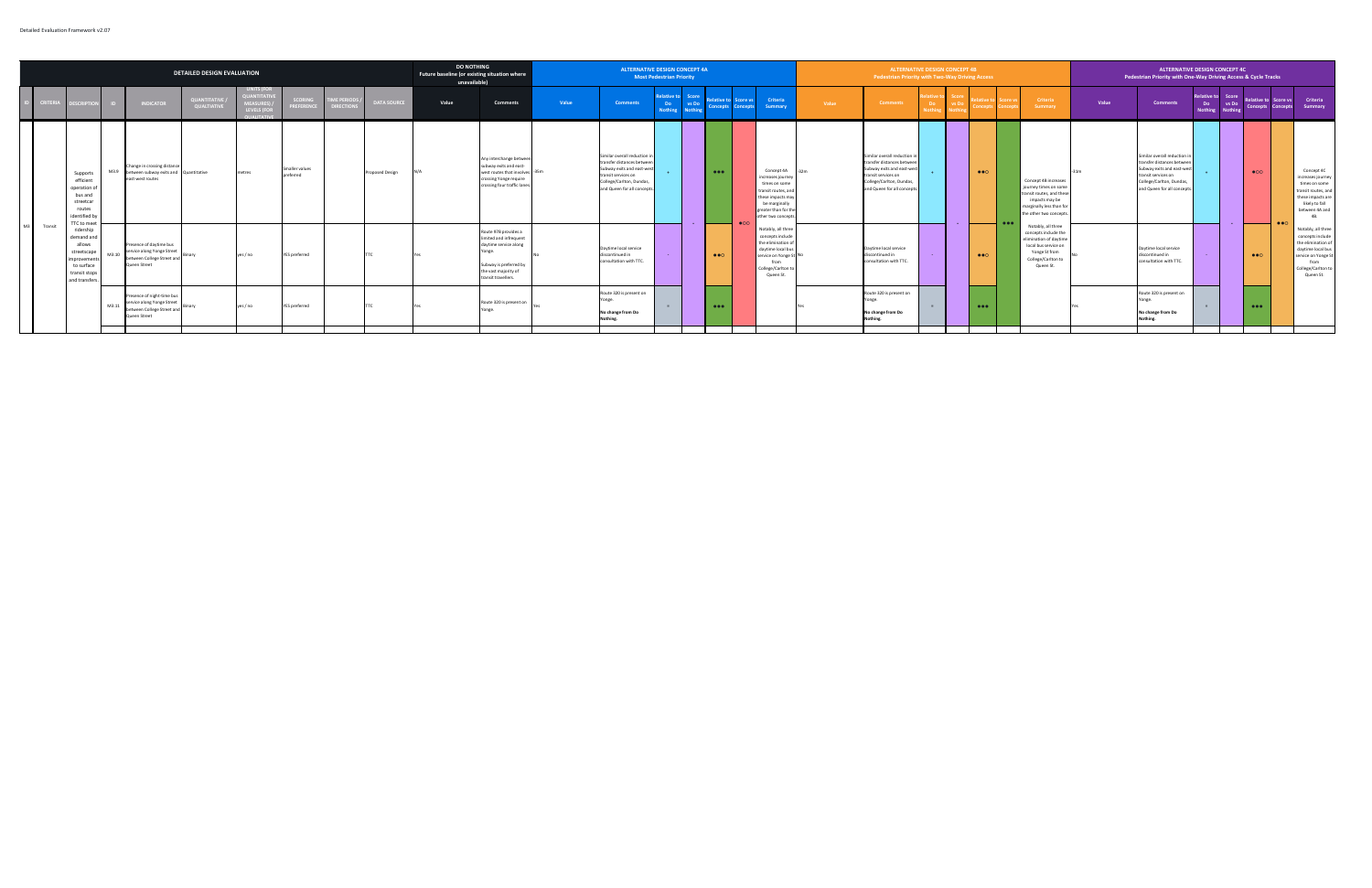|         |                                                    |                                     |                                                                                                                                                                                                  | <b>DETAILED DESIGN EVALUATION</b> |                                                                                                                             |                                                       |                         |                                                          | <b>DO NOTHING</b><br>Future baseline (or existing situation where<br>unavailable)                                                                                                                                                                                                                                                                                                                                                                                                                                                                                                                                          |                                                                                                                                                                                                                   |                                                                                                                                                                                                                                                                                                                                                                                                                                                                                                                                                                       | <b>ALTERNATIVE DESIGN CONCEPT 4A</b>                                                                                                                                                                                                                                              | <b>Most Pedestrian Priority</b> |       |                                              |        |                                                                       |                                                                                                                                                                                                                                                                                                                                                                                                                                                                                                                                                   | <b>Pedestrian Priority with Two-Way Driving Access</b>                                                                                                                                                                       | <b>ALTERNATIVE DESIGN CONCEPT 4B</b> |                                                                               |                         |                                                                                                                |                                                                                                                                                                                                                                                                                                                                                                                                                                                                                                            | <b>ALTERNATIVE DESIGN CONCEPT 4C</b><br>Pedestrian Priority with One-Way Driving Access & Cycle Tracks                                                                                                                                                                                         |                     |                         |                                                                         |                  |                                                                                      |
|---------|----------------------------------------------------|-------------------------------------|--------------------------------------------------------------------------------------------------------------------------------------------------------------------------------------------------|-----------------------------------|-----------------------------------------------------------------------------------------------------------------------------|-------------------------------------------------------|-------------------------|----------------------------------------------------------|----------------------------------------------------------------------------------------------------------------------------------------------------------------------------------------------------------------------------------------------------------------------------------------------------------------------------------------------------------------------------------------------------------------------------------------------------------------------------------------------------------------------------------------------------------------------------------------------------------------------------|-------------------------------------------------------------------------------------------------------------------------------------------------------------------------------------------------------------------|-----------------------------------------------------------------------------------------------------------------------------------------------------------------------------------------------------------------------------------------------------------------------------------------------------------------------------------------------------------------------------------------------------------------------------------------------------------------------------------------------------------------------------------------------------------------------|-----------------------------------------------------------------------------------------------------------------------------------------------------------------------------------------------------------------------------------------------------------------------------------|---------------------------------|-------|----------------------------------------------|--------|-----------------------------------------------------------------------|---------------------------------------------------------------------------------------------------------------------------------------------------------------------------------------------------------------------------------------------------------------------------------------------------------------------------------------------------------------------------------------------------------------------------------------------------------------------------------------------------------------------------------------------------|------------------------------------------------------------------------------------------------------------------------------------------------------------------------------------------------------------------------------|--------------------------------------|-------------------------------------------------------------------------------|-------------------------|----------------------------------------------------------------------------------------------------------------|------------------------------------------------------------------------------------------------------------------------------------------------------------------------------------------------------------------------------------------------------------------------------------------------------------------------------------------------------------------------------------------------------------------------------------------------------------------------------------------------------------|------------------------------------------------------------------------------------------------------------------------------------------------------------------------------------------------------------------------------------------------------------------------------------------------|---------------------|-------------------------|-------------------------------------------------------------------------|------------------|--------------------------------------------------------------------------------------|
|         |                                                    |                                     |                                                                                                                                                                                                  |                                   |                                                                                                                             |                                                       |                         |                                                          | Value                                                                                                                                                                                                                                                                                                                                                                                                                                                                                                                                                                                                                      | <b>Comments</b>                                                                                                                                                                                                   | Value                                                                                                                                                                                                                                                                                                                                                                                                                                                                                                                                                                 | <b>Comments</b>                                                                                                                                                                                                                                                                   | Do<br>othing                    | vs Do |                                              | ore vs | Criteria<br><b>Summary</b>                                            | Value                                                                                                                                                                                                                                                                                                                                                                                                                                                                                                                                             | Commer                                                                                                                                                                                                                       |                                      |                                                                               |                         | Criteria<br>Summary                                                                                            | Value                                                                                                                                                                                                                                                                                                                                                                                                                                                                                                      | <b>Comments</b>                                                                                                                                                                                                                                                                                | Do<br><b>Nothin</b> | vs Do<br><b>Inthing</b> | tive t<br>oncepts                                                       | core vs          | Criteria<br>Summary                                                                  |
|         |                                                    | M4.1a<br>M4.1 <sub>b</sub><br>M4.2a | hange in traffic journe.<br>time delay on University<br>hange in traffic journey<br>me delay on University<br><b>PM</b> Peak<br>hange in traffic journey                                         |                                   | seconds (4C) / relative Smaller values<br>level (4A, 4B)<br>seconds (4C) / rela<br>level (4A, 4B)<br>econds (4C) / relative | eferred<br>Smaller values<br>eferred<br>maller values | NB/SB<br>VB/SB<br>NB/SB | isun /<br>posed Design<br>msun /<br>posed Design<br>sum/ | NB +10 sec<br>SB +23 sec<br>NB +01 sec<br>SB +29 sec<br>NB-23 sec                                                                                                                                                                                                                                                                                                                                                                                                                                                                                                                                                          |                                                                                                                                                                                                                   |                                                                                                                                                                                                                                                                                                                                                                                                                                                                                                                                                                       |                                                                                                                                                                                                                                                                                   |                                 |       | $\bullet$ 00<br>$\bullet$ 00<br>$\bullet$ 00 |        |                                                                       |                                                                                                                                                                                                                                                                                                                                                                                                                                                                                                                                                   |                                                                                                                                                                                                                              |                                      | $\bullet\bullet\bullet$<br>$\bullet\bullet\bullet$<br>$\bullet\bullet\bullet$ |                         |                                                                                                                | NB+40 sec<br><b>SB +70 sec</b><br><b>NB+16</b> sec<br>5B+108 sec                                                                                                                                                                                                                                                                                                                                                                                                                                           |                                                                                                                                                                                                                                                                                                |                     |                         | $\bullet\bullet\circ$<br>$\bullet\bullet\circ$<br>$\bullet\bullet\circ$ |                  |                                                                                      |
|         |                                                    | M4.2h                               | time delay on Yonge St: AM Both<br>ange in traffic journey<br>time delay on Yonge St: PM                                                                                                         |                                   | evel (4A, 4B)<br>econds (4C) / relative<br>level (4A, 4B)                                                                   | eferred<br>Smaller values<br>eferred                  | VB / SB                 | posed Design<br>sum/<br>posed Design                     | $-01$ sec<br>NB +19 sec<br>$SB + 17 sec$                                                                                                                                                                                                                                                                                                                                                                                                                                                                                                                                                                                   |                                                                                                                                                                                                                   |                                                                                                                                                                                                                                                                                                                                                                                                                                                                                                                                                                       |                                                                                                                                                                                                                                                                                   |                                 |       | $\bullet$ 00                                 |        |                                                                       |                                                                                                                                                                                                                                                                                                                                                                                                                                                                                                                                                   |                                                                                                                                                                                                                              |                                      | $\bullet\bullet\bullet$                                                       |                         |                                                                                                                |                                                                                                                                                                                                                                                                                                                                                                                                                                                                                                            |                                                                                                                                                                                                                                                                                                |                     |                         | $\bullet\bullet\circ$                                                   |                  |                                                                                      |
|         |                                                    | M4.3a                               | ange in traffic journey<br>time delay on Bay St: AM                                                                                                                                              |                                   | econds (4C) / relati<br>level (4A, 4B)                                                                                      | maller values<br>eferred                              | NB/SB                   | ici in 7<br>posed Design                                 | NR +54 sec<br>SB +38 sec                                                                                                                                                                                                                                                                                                                                                                                                                                                                                                                                                                                                   |                                                                                                                                                                                                                   | Traffic iourney times are                                                                                                                                                                                                                                                                                                                                                                                                                                                                                                                                             |                                                                                                                                                                                                                                                                                   |                                 |       | $\bullet$ 00                                 |        |                                                                       | Traffic journey times are                                                                                                                                                                                                                                                                                                                                                                                                                                                                                                                         |                                                                                                                                                                                                                              |                                      | $\bullet\bullet\bullet$                                                       |                         |                                                                                                                | JB +120 sec<br>B+131 sec                                                                                                                                                                                                                                                                                                                                                                                                                                                                                   | burney time impacts var<br>by street, but in genera<br>more streets will have<br>increased ourney times                                                                                                                                                                                        |                     |                         | $\bullet\bullet\circ$                                                   |                  |                                                                                      |
|         |                                                    | M4.3b                               | hange in traffic journey<br>time delay on Bay St: PM<br>hange in traffic journey                                                                                                                 |                                   | conds (4C) / relative<br>evel (4A, 4B)                                                                                      | Smaller values<br>referred                            | NB/SB                   | oposed Design                                            | VB +75 sec<br>$B + 27$ sec                                                                                                                                                                                                                                                                                                                                                                                                                                                                                                                                                                                                 | The Do Nothing Scenaric<br>outperforms all three<br>options with respect to                                                                                                                                       | anticipated to be similar across impacts vary by street, but<br>all alternative design concepts, in general more streets will<br>nd in general are expected to be<br>moderately longer (more                                                                                                                                                                                                                                                                                                                                                                          | Traffic journey time<br>have increased journey<br>times relative to the Do                                                                                                                                                                                                        |                                 |       | $\bullet$ 00                                 |        |                                                                       | anticipated to be similar across<br>all alternative design concepts, in general more streets wil<br>nd in general are expected to be<br>moderately longer (more                                                                                                                                                                                                                                                                                                                                                                                   | Traffic journey time<br>impacts vary by street, but<br>have increased journey<br>times relative to the Do                                                                                                                    |                                      | $\bullet\bullet\bullet$                                                       |                         |                                                                                                                | <b>B+118 sec</b><br>$B + 70$ sec                                                                                                                                                                                                                                                                                                                                                                                                                                                                           | elative to the Do Nothir<br>scenario.<br>irney time impacts ar<br>likely to be similar across                                                                                                                                                                                                  |                     |                         | $\bullet\bullet\circ$                                                   |                  |                                                                                      |
|         |                                                    | M4.4a                               | me delav on<br>ollege/Carlton St: AM                                                                                                                                                             |                                   | econds (4C) / relative Smaller values<br>level (4A, 4B)                                                                     | eferred                                               | EB / WB                 | msun /<br>oposed Design                                  | $EB + 41 sec$<br>WB +97 sec                                                                                                                                                                                                                                                                                                                                                                                                                                                                                                                                                                                                | traffic delays.<br>reased travel times a<br>anticipated on most<br>corridors in the future                                                                                                                        | delaved) than the Do Nothing<br>scenario.<br>s expected that journey times                                                                                                                                                                                                                                                                                                                                                                                                                                                                                            | Nothing scenario.<br>ourney time impacts are<br>likely to be similar across                                                                                                                                                                                                       |                                 |       | $\bullet$ 00                                 |        |                                                                       | delayed) than the Do Nothing<br>scenario.<br>is expected that journey times                                                                                                                                                                                                                                                                                                                                                                                                                                                                       | Nothing scenario.<br>urney time impacts are<br>likely to be similar acros                                                                                                                                                    |                                      | $\bullet\bullet\bullet$                                                       |                         |                                                                                                                | $B + 41$ sec<br>/B +119 sec                                                                                                                                                                                                                                                                                                                                                                                                                                                                                | all three concepts, but ma<br>all between impacts in 4<br>and 4B.                                                                                                                                                                                                                              |                     |                         | $\bullet\bullet\circ$                                                   |                  |                                                                                      |
|         |                                                    | M4.4b                               | hange in traffic journey<br>time delay on<br>llege/Carlton St: PM Pe                                                                                                                             |                                   | econds (4C) / relative<br>level (4A, 4B)                                                                                    | Smaller values<br>preferred                           | EB / WB                 | nsun/<br>roposed Design                                  | EB+120 sec<br>WB +157 sec                                                                                                                                                                                                                                                                                                                                                                                                                                                                                                                                                                                                  | case relative to the<br>baseline scenario.                                                                                                                                                                        | will be marginally longer in<br>Concept 4A relative to Concept be marginally worse in this<br>resulting in moderately worse<br>performance.                                                                                                                                                                                                                                                                                                                                                                                                                           | three concepts, but ma<br>concept relative to<br>Concept 4C.                                                                                                                                                                                                                      |                                 |       | $\bullet$ 00                                 |        |                                                                       | will be marginally faster in<br>Concept 4B relative to Concept be marginally better in thi<br>4C, resulting in moderately<br>better performance.                                                                                                                                                                                                                                                                                                                                                                                                  | Il three concepts, but ma<br>concept relative to<br>Concept 4C.                                                                                                                                                              |                                      | $\bullet\bullet\bullet$                                                       |                         |                                                                                                                | B+120 sec<br>WB +106 sec                                                                                                                                                                                                                                                                                                                                                                                                                                                                                   | The introduction of<br>pedestrian priority zone:<br>on Yonge St eliminates<br>potential for through<br>raffic along the full length                                                                                                                                                            |                     |                         | $\bullet\bullet\circ$                                                   |                  | Concept 4C<br>provides a level of                                                    |
|         | Provides                                           | M4.5a                               | ange in traffic journey<br>time delay on Dundas St:<br>1 peak                                                                                                                                    |                                   | econds (4C) / relati<br>level (4A, 4B)                                                                                      | Smaller values<br>eferred                             | R / WR                  | sinh/<br>posed Design                                    | EB+79 sec<br>WB +106 sec                                                                                                                                                                                                                                                                                                                                                                                                                                                                                                                                                                                                   |                                                                                                                                                                                                                   |                                                                                                                                                                                                                                                                                                                                                                                                                                                                                                                                                                       |                                                                                                                                                                                                                                                                                   |                                 |       | $\bullet$ 00                                 |        |                                                                       |                                                                                                                                                                                                                                                                                                                                                                                                                                                                                                                                                   |                                                                                                                                                                                                                              |                                      | $\bullet\bullet\bullet$                                                       |                         | Concept 4B perform<br>best and is least<br>mpactful to the exist                                               | B+108 sec<br>VB +63 sec                                                                                                                                                                                                                                                                                                                                                                                                                                                                                    | of the corridor, and thus<br>hange in travel time car<br>be reported.                                                                                                                                                                                                                          |                     |                         | $\bullet\bullet\circ$                                                   |                  | impacts that sits<br>between those of<br>Concept 4A (most<br>impactful) and          |
|         | suitable<br>vehicle acce<br>to support<br>business | M4.5b                               | ange in traffic journey<br>ime delay on Dundas St:<br>1 neak                                                                                                                                     |                                   | econds (4C) / relative<br>level (4A, 4B)                                                                                    | maller values<br>eferred                              | 3 / WB                  | ici in 7<br>oposed Design                                | FR +254 sec<br>VB +156 sec                                                                                                                                                                                                                                                                                                                                                                                                                                                                                                                                                                                                 |                                                                                                                                                                                                                   |                                                                                                                                                                                                                                                                                                                                                                                                                                                                                                                                                                       |                                                                                                                                                                                                                                                                                   |                                 |       | $\bullet$ 00                                 |        | Concept 4A<br>performs poores<br>with the most<br>mpactful level o    |                                                                                                                                                                                                                                                                                                                                                                                                                                                                                                                                                   |                                                                                                                                                                                                                              |                                      | $\bullet\bullet\bullet$                                                       |                         | traffic patterns and<br>access arrangements.<br>The creation of                                                | <b>B+254 sec</b><br>WB +156 sec                                                                                                                                                                                                                                                                                                                                                                                                                                                                            |                                                                                                                                                                                                                                                                                                |                     |                         | $\bullet\bullet\circ$                                                   |                  | Concept 4B (least<br>impactful). This<br>oncept provides<br>more balanced            |
| Driving | operation,<br>ourism an<br>servicing o<br>the      | MA 6                                | ange in traffic journey<br>me delay on Queen St: AM Both<br>hange in traffic journey                                                                                                             |                                   | econds (4C) / relati<br>level (4A, 4B)                                                                                      | Smaller values<br>eferred                             | B/WB                    | oposed Design                                            | $+124$ sec<br><b>WB +85 sec</b>                                                                                                                                                                                                                                                                                                                                                                                                                                                                                                                                                                                            |                                                                                                                                                                                                                   |                                                                                                                                                                                                                                                                                                                                                                                                                                                                                                                                                                       |                                                                                                                                                                                                                                                                                   |                                 |       | $\bullet$ 00                                 |        | changes to the<br>existing traffic<br>tterns and acce<br>arrangements |                                                                                                                                                                                                                                                                                                                                                                                                                                                                                                                                                   |                                                                                                                                                                                                                              |                                      | $-0.00$                                                                       | $\bullet\bullet\bullet$ | destrian priority are<br>Yonge St and chang<br>to local access<br>arrangements and o                           | B +134 sec<br><b>WB+131 sec</b>                                                                                                                                                                                                                                                                                                                                                                                                                                                                            |                                                                                                                                                                                                                                                                                                |                     |                         | $\bullet\bullet\circ$                                                   | $\bullet\bullet$ | level of local<br>vehicle access<br>along Yonge St,<br>roviding moderate             |
|         | <b>reighbourhoo</b><br>d.                          | M4.6h                               | time delay on Queen St: PM Both                                                                                                                                                                  |                                   | seconds (4C) / relative Smaller values<br>level (4A, 4B)                                                                    | preferred                                             | EB/WB                   | msun /<br>roposed Design                                 | EB +123 sec<br>WB +168 sec                                                                                                                                                                                                                                                                                                                                                                                                                                                                                                                                                                                                 |                                                                                                                                                                                                                   |                                                                                                                                                                                                                                                                                                                                                                                                                                                                                                                                                                       |                                                                                                                                                                                                                                                                                   |                                 |       | $\bullet$ 00                                 |        | within the stud<br>area.                                              |                                                                                                                                                                                                                                                                                                                                                                                                                                                                                                                                                   |                                                                                                                                                                                                                              |                                      | $\bullet\bullet\bullet$                                                       |                         | street parking<br>restrictions reduce the<br>overall traffic<br>performance relative<br>the Do Nothing Scenari | EB +127 sec<br>WB +285 sec                                                                                                                                                                                                                                                                                                                                                                                                                                                                                 |                                                                                                                                                                                                                                                                                                |                     |                         | $\bullet\bullet\circ$                                                   |                  | pedestrian realm<br>improvements<br>while mitigating<br>the worst of the<br>negative |
|         |                                                    | M4.7                                | <b>Number of directions to</b><br>and from Yonge St each<br>nor side street is<br>ccessible from (Walton St,<br>Elm St. Gould St. Edward S<br>undas Sq, Eaton Centre<br>onge Parkade, Shuter St) | Quantitative                      | number                                                                                                                      | Larger values<br>preferred                            | daytime / night-        | roposed Design                                           | Walton: 4/4 - Access from Yong<br>from N and S; access to Yonge<br>owards N and S<br>Elm: 4/4 - Access from Yonge<br>from N and S; access to Yonge<br>wards N and S<br>Gould: 4/4 - Access from Yonge<br>from N and S; access to Yonge<br>owards N and S<br>dward: 4/4 - Access from Yonge<br>from N and S; access to Yonge<br>owards N and S<br>Dundas Sq: 2/4 - Access from<br>Yonge from N and S; no access to Sq (only accessible from<br>onge<br>Shuter: 4/4 - Access from Yonge<br>rom N and S; access to Yonge<br>owards N and S<br>Eaton Centre Yonge Parkade: 0/4<br>- No access from Yonge; no acces<br>to Yonge | Most minor side streets<br>are accessible both to<br>nd from Yonge in both<br>rections.<br><b>Exceptions are the Eaton</b><br>Centre Yonge Parkade<br>ot accessible either to<br>from Yonge) and Dundas<br>onge). | Walton: 0/4 - No access from<br>onge; no access to Yonge<br>Elm: 2/4 - Access from Yonge<br>rom S; access to Yonge towards S Do Nothing.<br>Gould: 2/4 - Access from Yonge Access from Yonge<br>om N; access to Yonge towards<br>ward: 0/4 - No access from<br>onge; no access to Yonge<br>ndas Sq: 1/4 - Access from<br>onge from S; no access to Yonge direction at some minor<br>uter: 2/4 - Access from Yonge and Shuter).<br>om S; access to Yonge toward<br>Eaton Centre Yonge Parkade: 0/4 Centre Yonge Parkade.<br>No access from Yonge; no access<br>o Yonge | Largest reduction in acces<br>to/from Yonge relative to<br>intained in one<br>rection at most minor<br>de streets (Elm. Gould.<br>undas Sq, and Shuter).<br>cess to Yonge<br>intained from one<br>side streets (Elm. Gould.<br>o access to/from Yonge a<br>alton, Edward and Eato |                                 |       | $\bullet$ 00                                 |        |                                                                       | Walton: 2/4 - Access from Yonge<br>from N: access to Yonge towards<br>Elm: 2/4 - Access from Yonge<br>om S; access to Yonge towards<br>Sould: 4/4 - Access from Yonge<br>rom N and S; access to Yonge<br>owards N and S<br>Edward: 2/4 - Access from Yonge<br>rom N; access to Yonge towards<br>Jundas Sq: 1/4 - Access from<br>onge from S; no access to Yonge<br>Shuter: 3/4 - Access from Yonge<br>rom S; access to Yonge towards<br>$\sqrt{3}$ and S<br>aton Centre Yonge Parkade: 2<br>Access from Yonge from S;<br>ccess to Yonge towards S | <b>Marginal reduction in</b><br>ccess to/from Yonge<br>elative to Do Nothing<br>Access to/from Yonge<br>intained in one or mor<br>ections at all minor side<br>eets with the exceptior<br>f Dundas Sq (no access to<br>nge). |                                      | $\bullet\bullet\bullet$                                                       |                         |                                                                                                                | Walton: 1/4 - No access from<br>onge; access to Yonge towards<br>Im: 1/4 - No access from Yonge<br>ccess to Yonge towards S<br><b>Sould: 2/4 - Access from Yonge</b><br>rom N ; access to Yonge toward<br>Edward: 1/4 - Access from Yonge<br>from N; no access to Yonge<br>Jundas Sq: 1/4 - Access from<br>Yonge from S; no access to Yonge<br>Shuter: 2/4 - Access from Yonge<br>from S; access to Yonge towards<br>aton Centre Yonge Parkade: 2<br>Access from Yonge from S:<br>ccess to Yonge towards S | educed access to/from<br>onge relative to Do<br>cess from Yonge<br>ntained in one<br>irection at most mino<br>side streets with the<br>exception of Walton and<br><b>Access to Yonge</b><br>atained in one<br>rection at most mino<br>de streets with the<br>ception of Edward and<br>ndas Sq. |                     |                         | $\bullet\bullet\circ$                                                   |                  | redistributive traffic<br>mpacts associated<br>with Concept 4A.                      |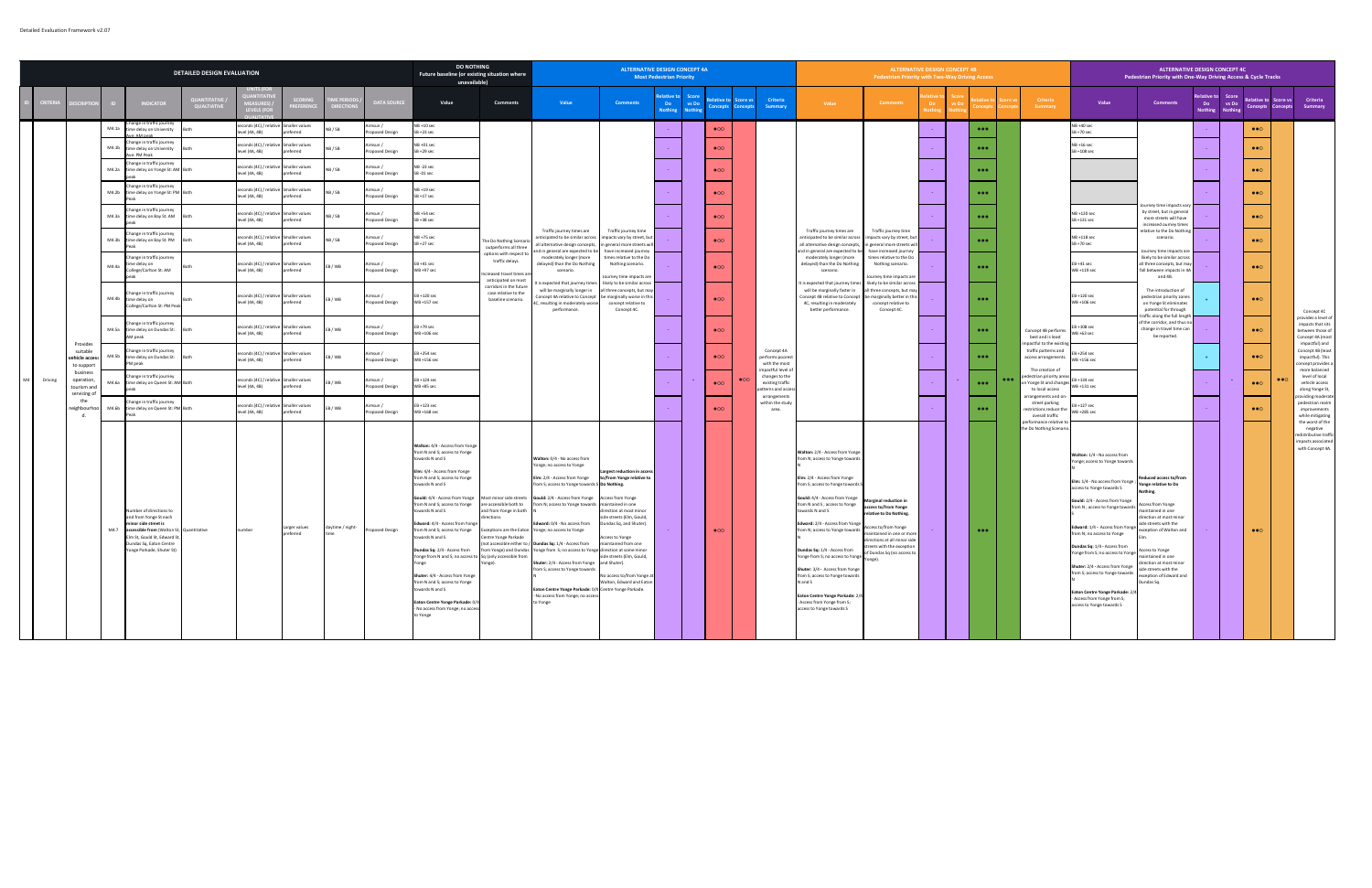|         |                                                                                                  |       |                                                                                                           | <b>DETAILED DESIGN EVALUATION</b>         |                                                        |                              |                                      |                             | <b>DO NOTHING</b><br>Future baseline (or existing situation where<br>unavailable)                                                                                                 |                                                                                                   |                                                                                                                                                                                   | <b>ALTERNATIVE DESIGN CONCEPT 4A</b>                                                                                                                                  | <b>Most Pedestrian Priority</b>                    |       |                              |                            |                                                                                                                                     |                                                                                                                                                                  | <b>ALTERNATIVE DESIGN CONCEPT 4B</b><br>Pedestrian Priority with Two-Way Driving Access                                          |               |                                         |                                                                                                                                           |                                                                                                                                                                                   | <b>ALTERNATIVE DESIGN CONCEPT 4C</b><br>Pedestrian Priority with One-Way Driving Access & Cycle Tracks                                                              |                                                    |                         |                        |                            |                                                                                                                                                          |
|---------|--------------------------------------------------------------------------------------------------|-------|-----------------------------------------------------------------------------------------------------------|-------------------------------------------|--------------------------------------------------------|------------------------------|--------------------------------------|-----------------------------|-----------------------------------------------------------------------------------------------------------------------------------------------------------------------------------|---------------------------------------------------------------------------------------------------|-----------------------------------------------------------------------------------------------------------------------------------------------------------------------------------|-----------------------------------------------------------------------------------------------------------------------------------------------------------------------|----------------------------------------------------|-------|------------------------------|----------------------------|-------------------------------------------------------------------------------------------------------------------------------------|------------------------------------------------------------------------------------------------------------------------------------------------------------------|----------------------------------------------------------------------------------------------------------------------------------|---------------|-----------------------------------------|-------------------------------------------------------------------------------------------------------------------------------------------|-----------------------------------------------------------------------------------------------------------------------------------------------------------------------------------|---------------------------------------------------------------------------------------------------------------------------------------------------------------------|----------------------------------------------------|-------------------------|------------------------|----------------------------|----------------------------------------------------------------------------------------------------------------------------------------------------------|
|         |                                                                                                  |       | <b>NDICATO</b>                                                                                            | <b>OUANTITATIVE</b><br><b>QUALTIATIVE</b> | <b>UANTITA</b><br><b>MEASUR</b><br><b>LEVELS (FOF</b>  | <b>SCORING</b><br>REFERENCE  | <b>ME PERIOI</b><br><b>DIRECTION</b> | <b>DATA SOURCE</b>          | Value                                                                                                                                                                             | <b>Comments</b>                                                                                   | Value                                                                                                                                                                             | <b>Comments</b>                                                                                                                                                       | elative to Score<br>Do <b>b</b><br>Nothing Nothing | vs Do | lative to<br>oncepts         | Score vs<br><b>oncepts</b> | Criteria<br>Summary                                                                                                                 | Value                                                                                                                                                            | Comment                                                                                                                          |               |                                         | Criteria<br>Summary                                                                                                                       | Value                                                                                                                                                                             | <b>Comments</b>                                                                                                                                                     | Relative to Score<br>Do <b>D</b><br><b>Nothing</b> | vs Do<br><b>Nothing</b> | elative to<br>Concepts | core vs<br><b>Concepts</b> | Criteria<br>Summary                                                                                                                                      |
|         |                                                                                                  | M4.8a | Change in total traffic in<br>study area; AM Peak                                                         |                                           | vehicle-km (4C) /<br>relative level (4A, 4B) preferred | Larger values                | AM Peak                              | imsun /<br>roposed Design   | +4,974 vehicles                                                                                                                                                                   | The Do Nothing scenario<br>results in the greatest                                                | Overall Concept 4A is anticipated Yonge St result in lower<br>to result in reduced traffic<br>relative to Do Nothing.                                                             | Road network changes that<br>minimze through traffic or<br>traffic volumes relative to<br>the Do Nothing scenario.                                                    |                                                    |       | $\bullet$ 00                 |                            |                                                                                                                                     | Dverall Concept 4A is anticipated Yonge St result in lower<br>to result in reduced traffic<br>relative to Do Nothing.                                            | Road network changes that<br>reduce through traffic on<br>traffic volumes relative to<br>the Do Nothing scenario.                |               | $\bullet\bullet\bullet$                 |                                                                                                                                           | +4,452 vehicles                                                                                                                                                                   | Overall reduction in traffi<br>volume relative to Do                                                                                                                |                                                    |                         | $\bullet\bullet\circ$  |                            |                                                                                                                                                          |
|         |                                                                                                  |       | $MA.8b$ Change in total traffic in<br>study area; PM Peak                                                 |                                           | vehicle-km (4C) /<br>relative level (4A, 4B) preferred | Larger values                | PM Peak                              | Aimsun /<br>Proposed Design | +5,181 vehicles                                                                                                                                                                   | ncrease in traffic withir<br>the study area.                                                      | Total traffic volumes are<br>pected to be marginally lov<br>than in Concept 4C.                                                                                                   | Marginally lower expected<br>traffic volumes results in<br>modertately lower<br>performance relative to<br>Concept 4C.                                                |                                                    |       | $\bullet$ 00                 |                            |                                                                                                                                     | Total traffic volumes are<br>expected to be marginally lower<br>than in Concept 4C.                                                                              | Marginally higher expected<br>traffic volumes results in<br>modertately better<br>performance relative to<br>Concept 4C.         |               | $\bullet\bullet\bullet$                 |                                                                                                                                           | +4,632 vehicles                                                                                                                                                                   | lothing, reduction likely t<br>fall between 4A and 4B.                                                                                                              |                                                    |                         | $\bullet\bullet\circ$  |                            |                                                                                                                                                          |
|         | Provides                                                                                         |       | Change in average vehicle<br>M4.9a speed in study area; AM                                                | Both                                      | km/h (4C) / relative<br>level (4A, 4B)                 | Positive values<br>preferred | AM Peak                              | Aimsun /<br>roposed Design  | 1.0 km/hr on average<br>within study area                                                                                                                                         | Minor reduction in                                                                                | Average travel speeds are<br>expected to be similar across all<br>hree alternative design concepts<br>at the study area level, with                                               | Greatest reduction in                                                                                                                                                 |                                                    |       | $\bullet\bullet\bullet$      |                            | Concept 4A                                                                                                                          | Average travel speeds are<br>expected to be similar across all<br>hree alternative design concepts<br>at the study area level, with                              | Lowest reduction in                                                                                                              |               | $\bullet$ 00                            | Concept 4B performs<br>best and is least<br>impactful to the existing<br>traffic patterns and                                             | -1.6 km/hr on average<br>within study area                                                                                                                                        | Moderate reduction in<br>average travel speed                                                                                                                       | $+$                                                |                         | $\bullet\bullet\circ$  |                            | Concept 4C<br>rovides a level of<br>impacts that sits<br>between those of<br>oncept 4A (most<br>impactful) and<br>Concept 4B (least                      |
| Driving | suitable<br>vehicle acces:<br>to support<br>business<br>operation.<br>tourism and<br>servicing o | M4 9h | hange in average vehicle<br>speed in study area; PM                                                       | Both                                      | km/h (4C) / relative<br>level (4A, 4B)                 | Positive values<br>preferred | PM Peak                              | Aimsun /<br>roposed Design  | -1.2 km/hr on average<br>within study area                                                                                                                                        | average vehicle speed<br>within the study area.                                                   | marginally lower speeds in<br>Concept 4A relative to Concep<br>AC                                                                                                                 | average vehicle speed<br>within the study area.                                                                                                                       |                                                    |       | $\bullet\bullet\bullet\quad$ | $\bullet$ 00               | performs poorest<br>with the most<br>impactful level of<br>changes to the<br>existing traffic<br>patterns and acces<br>arrangements | marginally lower speeds in<br>oncept 4A relative to Concept<br>AC                                                                                                | average travel speed<br>within the study area.                                                                                   | $\rightarrow$ | $\bullet$ 00<br>$\bullet\bullet\bullet$ | access arrangements.<br>The creation of<br>pedestrian priority areas<br>on Yonge St and change<br>to local access<br>arrangements and on- | -1.6 km/hr on average<br>within study area                                                                                                                                        | vithin the study area (sit<br>between Concept 4A and<br>Concept 4B)                                                                                                 | $\pm$ .                                            |                         | $\bullet\bullet\circ$  | $\bullet\bullet\circ$      | impactful). This<br>concept provides a<br>more balanced<br>level of local<br>vehicle access<br>along Yonge St,<br>roviding moderate                      |
|         | the<br>neighbourho<br>h                                                                          | M4.10 | Number of banned turns at<br>ach major intersection<br>long Yonge St between<br>College St and Carlton St | luantitative                              | number                                                 | Smaller values<br>preferred  |                                      | Proposed Design             | <b>Major Intersections: 23</b><br>College/Carlton: 4<br>NBL, EBL, SBL, WBL<br>Gerrard: 3<br>NBL, EBL, WBL<br>Dundas St: 8<br>no turns permitted<br>Queen: 8<br>no turns permitted | Do Nothing scenario<br>naintains the existing<br>turn ban configuration a<br>major intersections. | <b>Major Intersections: 24</b><br>College/Carlton: 3<br>NBL, EBL, WBL<br>rrard: 5<br>3L, NBR, EBL, EBR, WBL<br>undas St: 8<br>o turns permitted<br>Queen: 8<br>no turns permitted | Additional turn movement<br>restrictions implemented<br>at major intersections<br>relative to Do Nothing<br>(Gerrard); reduced<br>restrictions at<br>College/Carlton. |                                                    |       | $\bullet$ 00                 |                            | within the study<br>area.                                                                                                           | Major Intersections: 21<br>College/Carlton: 3<br>NBL, EBL, WBL<br>Gerrard: 2<br>EBL, WBL<br>Dundas St: 8<br>no turns permitted<br>Queen: 8<br>no turns permitted | Reduction in turn<br>novement restrictions at<br>major intersections relative<br>to Do Nothing (Gerrard and<br>College/Carlton). |               | $\bullet\bullet\bullet$                 | street parking<br>restrictions reduce the<br>overall traffic<br>performance relative to<br>the Do Nothing Scenario.                       | <b>Major Intersections: 23</b><br>College/Carlton: 3<br>NBL, EBL, WBL<br>Gerrard: 4<br>EBL, EBR, SBR, WBL<br>Dundas St: 8<br>no turns permitted<br>Queen: 8<br>no turns permitted | No net change in total<br>number of turn movemen<br>estrictions at major<br>intersections relative to Do<br>Nothing (changes at<br>College/Carlton and<br>Gerrard). | $\mathbf{r}$                                       |                         | $\bullet\bullet\circ$  |                            | bedestrian realm<br>improvements<br>while mitigating<br>the worst of the<br>negative<br>redistributive traffic<br>impacts associated<br>with Concept 4A. |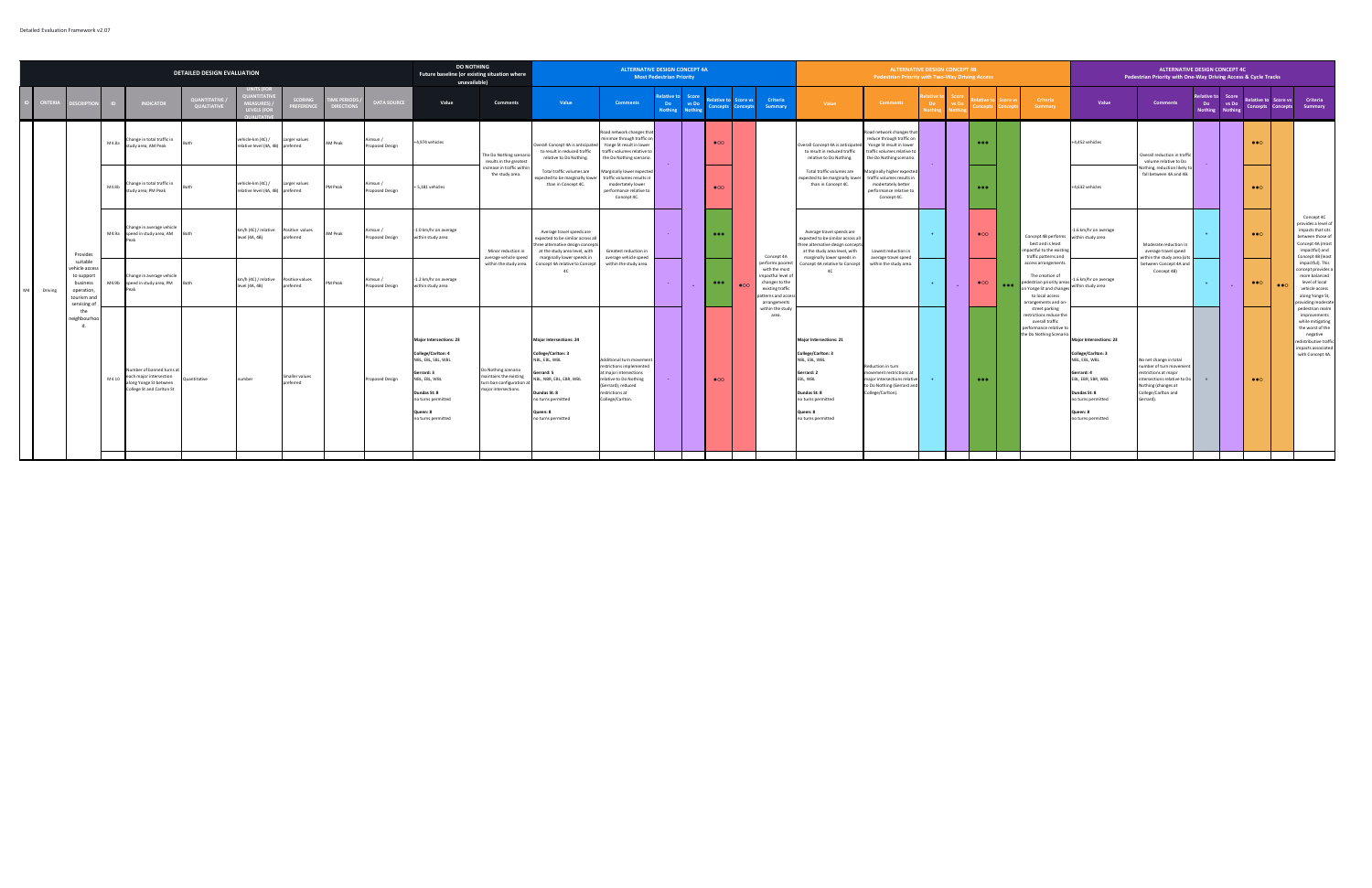|                          |                                                                                                    |      |                                                                                                                                                         | <b>DETAILED DESIGN EVALUATION</b>         |                                                                                                |                                                                          |                                             |                    | <b>DO NOTHING</b><br>Future baseline (or existing situation where<br>unavailable) |                                                                                                          |                                                                                                             | <b>ALTERNATIVE DESIGN CONCEPT 4A</b>                                                                                                                                      | <b>Most Pedestrian Priority</b>                   |       |                         |                                          |                                                                                                                                       |                                                                                                                  | <b>ALTERNATIVE DESIGN CONCEPT 4B</b><br>Pedestrian Priority with Two-Way Driving Access                                                                                   |     |     |                         |           |                                                                                                                                                       |                                                                                                                 | <b>ALTERNATIVE DESIGN CONCEPT 4C</b><br>Pedestrian Priority with One-Way Driving Access & Cycle Tracks                                                                                                                       |                                                   |                           |                         |                      |                                                                                                                                                                   |
|--------------------------|----------------------------------------------------------------------------------------------------|------|---------------------------------------------------------------------------------------------------------------------------------------------------------|-------------------------------------------|------------------------------------------------------------------------------------------------|--------------------------------------------------------------------------|---------------------------------------------|--------------------|-----------------------------------------------------------------------------------|----------------------------------------------------------------------------------------------------------|-------------------------------------------------------------------------------------------------------------|---------------------------------------------------------------------------------------------------------------------------------------------------------------------------|---------------------------------------------------|-------|-------------------------|------------------------------------------|---------------------------------------------------------------------------------------------------------------------------------------|------------------------------------------------------------------------------------------------------------------|---------------------------------------------------------------------------------------------------------------------------------------------------------------------------|-----|-----|-------------------------|-----------|-------------------------------------------------------------------------------------------------------------------------------------------------------|-----------------------------------------------------------------------------------------------------------------|------------------------------------------------------------------------------------------------------------------------------------------------------------------------------------------------------------------------------|---------------------------------------------------|---------------------------|-------------------------|----------------------|-------------------------------------------------------------------------------------------------------------------------------------------------------------------|
| <b>CRITER</b>            | <b>ESCRIPTI</b>                                                                                    |      | <b>INDICATOR</b>                                                                                                                                        | <b>QUANTITATIVE</b><br><b>QUALTIATIVE</b> | <b>UNITS (FOR</b><br><b>QUANTITATI</b><br><b>MEASURES</b><br>LEVELS (FO<br><b>ΟΙΙΑΙΙΤΑΤΙ</b> Μ | scorinc<br><b>EFERENCE</b>                                               | <b><i>AE PERIO</i></b><br><b>DIRECTIONS</b> | <b>DATA SOURCE</b> | Value                                                                             | Comments                                                                                                 | Value                                                                                                       | <b>Comments</b>                                                                                                                                                           | elative to Score<br>Do <b>D</b><br><b>Nothing</b> | vs Do |                         | elative to Score vs<br>Concepts Concepts | <b>Criteria</b><br><b>Summary</b>                                                                                                     | Value                                                                                                            | Comment                                                                                                                                                                   |     |     |                         |           | Criteria<br>Summary                                                                                                                                   | Value                                                                                                           | <b>Comments</b>                                                                                                                                                                                                              | <b>Relative to</b><br><b>Do</b><br><b>Nothing</b> | Score<br>vs Do<br>Nothing | elative to<br>Concepts  | Score vs<br>Concepts | <b>Criteria</b><br>Summary                                                                                                                                        |
|                          |                                                                                                    | L1.1 | Area of street available for<br>destrian activity on<br>onge St between College<br>st and Queen St                                                      | uantitative                               | square metres                                                                                  | Larger values<br>preferred                                               |                                             | roposed Design     | 9.375 m<br>$9,375 \text{ m}^2$                                                    | dewalk space only.<br>No flex / programmable<br>space available outside of Night<br>pedestrian clearway. | $18,205 \text{ m}^2$<br>94% relative to<br>o Nothing<br>$6.240 \text{ m}^2$<br>73% relative to<br>o Nothing | Greatest gain of pedestrian<br>opportunity/street activity<br>and programming space<br>relative to Do Nothing.                                                            |                                                   |       | $\bullet\bullet\bullet$ |                                          |                                                                                                                                       | 16,555 $m2$<br>+77% relative to<br>Do Nothing<br>Night<br>$15,050 \text{ m}^2$<br>+61% relative to<br>Do Nothing | Moderate gain of<br>pedestrian<br>opportunity/street activit<br>space relative to Do<br>Nothing.                                                                          |     |     | $\bullet\bullet\circ$   |           |                                                                                                                                                       | 5,775 $m2$<br>+68% relative to<br>Do Nothing<br>Night<br>4.360 m <sup>2</sup><br>+53% relative to<br>Do Nothing | Moderate gain of<br>pedestrian<br>opportunity/street activit<br>space relative to Do<br>Nothing.<br>Reduced relative to<br>Concept 4B primarily due<br>to inclusion of segregated<br>cycling facilities north of<br>Gerrard. | $+$                                               |                           | $\bullet$ 00            |                      |                                                                                                                                                                   |
|                          | Provides the<br>opportunity<br>improve the<br>pedestrian<br>experience                             | L1.2 | ength of boulevard strip<br>otentially available for<br>pedestrian amenities along<br>onge St between College<br>st and Queen St                        | Quantitative                              | metres                                                                                         | Larger values<br>preferred                                               |                                             | roposed Design     |                                                                                   | larrow sidewalks mean<br>hat there is little<br>pportunity to provide<br>edestrian amenities.            |                                                                                                             | Greatest potential for<br>pedestrian amenities on<br>boulevard strip.                                                                                                     |                                                   |       | $\bullet\bullet\bullet$ |                                          | Concept 4A<br>provides the<br>greatest potentia<br>for an improved<br>pedestrian<br>experience with t                                 |                                                                                                                  | Good potential for<br>pedestrian amenities on<br>boulevard strip;<br>approximately 70% of best<br>case (Concept 4A).                                                      |     |     | $\bullet$ 00            |           | Concept 4B provides a<br>improved pedestrian<br>experience relative to<br>Nothing with a similar<br>level of pedestrian spa                           | 20m                                                                                                             | Moderate potential for<br>edestrian amenities on<br>oulevard strip;<br>approximately 80% of bes<br>case (Concept 4A).                                                                                                        | $+$                                               |                           | $\bullet\bullet\circ$   |                      | Concept 4C offers<br>he second greates<br>potential for an<br>improved<br>pedestrian<br>experience with<br>mproved potentia<br>for amenities                      |
| Pedestrian<br>Experience | with a unified<br>reetscape<br>nd public<br>ealm while<br>not impacting<br>oedestrian<br>novement. | L1.3 | Maximum spacing betwee<br>djacent boulevard strips<br>tentially available for<br>edestrian amenities alon<br>onge St between College<br>st and Queen St | uantitative                               | metres                                                                                         | Larger values<br>preferred                                               |                                             | roposed Design     | (no boulevard strips)                                                             | arrow sidewalk means<br>that there is little<br>oportunity to provide<br>edestrian amenities.            | ould to Ed Mirvish<br>east side)                                                                            | Smallest gap.<br>This gap is located to<br>provide more space for<br>pedestrian movement<br>where pedestrian flows ar<br>highest.                                         | N/A                                               |       | $\bullet$ 00            | $\bullet\bullet\bullet$                  | highest allocatio<br>of space for<br>pedestrians and<br>street activities,<br>including flexible<br>boulevard space<br>and amenities. | m to Ed Mirvish<br>east side)                                                                                    | Largest gap.<br>This gap is located to<br>provide more space for<br>pedestrian movement<br>where pedestrian flows a<br>highest.                                           | N/A | $+$ | $\bullet\bullet\bullet$ | $\bullet$ | as Concept 4C, but a<br>higher proportion of<br>through traffic and a<br>lower potential for<br>pedestrian amenities<br>within the boulevard<br>zone. | 90m<br>Gould to Ed Mirvish<br>east side)                                                                        | Marginally larger gap thai<br>Concept 4A.<br>Gap is located to provide<br>nore space for pedestria<br>novement where<br>edestrian flows are<br>highest.                                                                      | N/A                                               |                           | $\bullet\bullet\circ$   | • •                  | within the<br>boulevard zone,<br>and similar levels o<br>dedicated<br>edestrian space a<br>Concept 4B but<br>with lower traffic<br>volumes along the<br>corridor. |
|                          |                                                                                                    | L1.4 | Quality of space, as<br>easured by quality of<br>nishes and opportunity to Qualitative<br>rovide a unified<br>treetspace                                |                                           | high / medium / low                                                                            | Preference order fo<br>ualitative ranking<br>High<br>!) Medium<br>3) Low |                                             | roposed Design     |                                                                                   | lo special treatments<br>used along corridor with<br>the exception of Yonge<br>and Dundas Square.        |                                                                                                             | Concept 4Allows for high<br>quality materials to create<br>a unified streetscape.<br>Specific materials and<br>treatments to be<br>determined through<br>detailed design. |                                                   |       | $\bullet\bullet\bullet$ |                                          |                                                                                                                                       |                                                                                                                  | Concept 4Allows for high<br>quality materials to create<br>a unified streetscape.<br>Specific materials and<br>treatments to be<br>determined through<br>detailed design. |     |     | $\bullet\bullet\bullet$ |           |                                                                                                                                                       |                                                                                                                 | Concept 4Allows for high<br>quality materials to create<br>a unified streetscape.<br>Specific materials and<br>treatments to be<br>determined through<br>detailed design.                                                    | $+$                                               |                           | $\bullet\bullet\bullet$ |                      |                                                                                                                                                                   |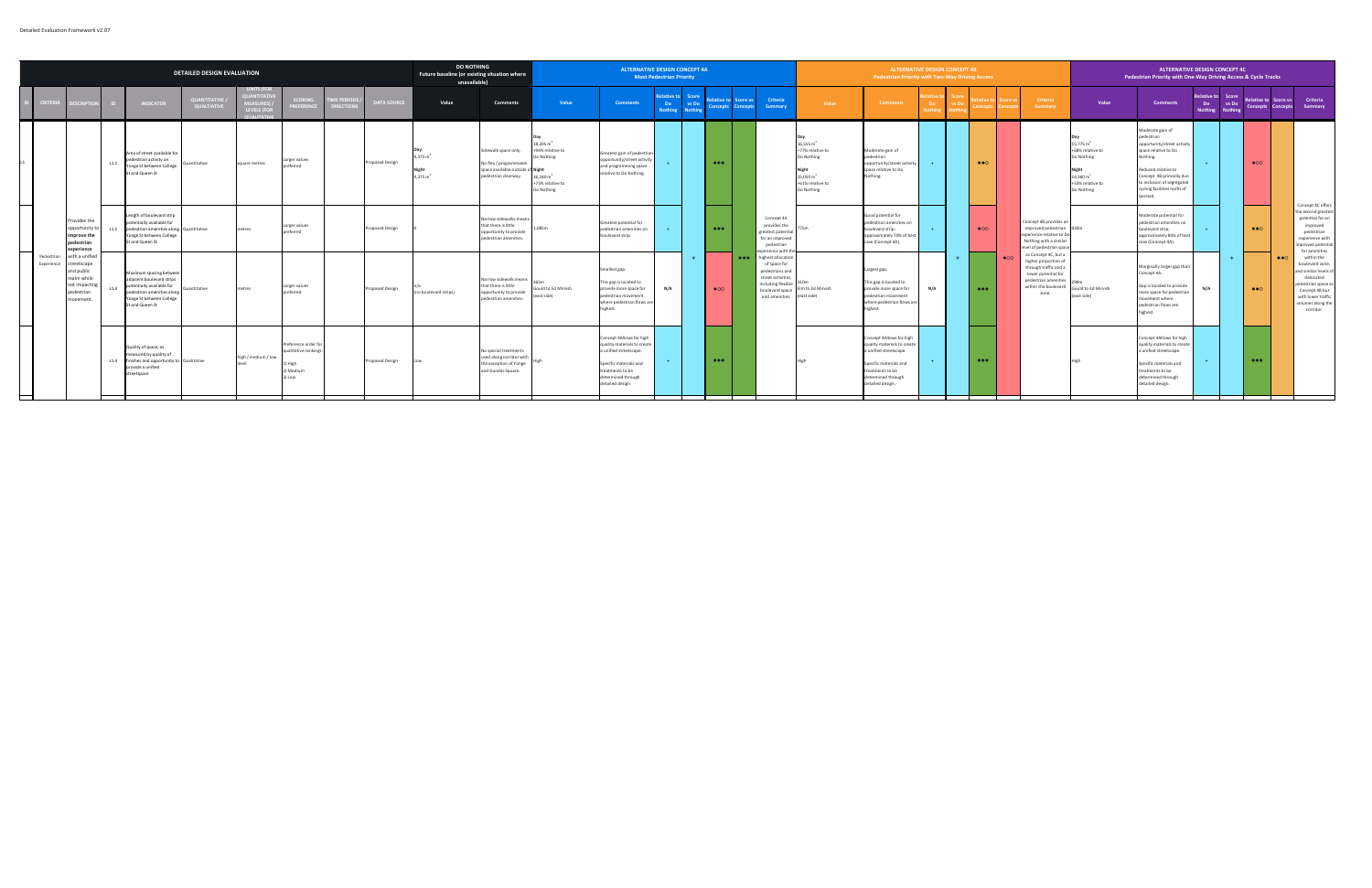|                             |                                                                                                                                                                                      |      |                                                                                                                | <b>DETAILED DESIGN EVALUATION</b>         |                                                                                           |                             |                                     |                    | <b>DO NOTHING</b><br>Future baseline (or existing situation where<br>unavailable) |                                                                                                                                                                                                                                                                                                                                                |                                                    | <b>ALTERNATIVE DESIGN CONCEPT 4A</b>                                                                 | <b>Most Pedestrian Priority</b>          |       |                                                  |                |                                                                                                                                                                                                                                                                                   |                                                   | <b>ALTERNATIVE DESIGN CONCEPT 4B</b><br>Pedestrian Priority with Two-Way Driving Access       |             |     |                         |              |                                                                                                                                                                                                                                                         |                                                    | <b>ALTERNATIVE DESIGN CONCEPT 4C</b><br>Pedestrian Priority with One-Way Driving Access & Cycle Tracks                             |                                                    |                         |                         |                       |                                                                                                                                                                                                                                                  |
|-----------------------------|--------------------------------------------------------------------------------------------------------------------------------------------------------------------------------------|------|----------------------------------------------------------------------------------------------------------------|-------------------------------------------|-------------------------------------------------------------------------------------------|-----------------------------|-------------------------------------|--------------------|-----------------------------------------------------------------------------------|------------------------------------------------------------------------------------------------------------------------------------------------------------------------------------------------------------------------------------------------------------------------------------------------------------------------------------------------|----------------------------------------------------|------------------------------------------------------------------------------------------------------|------------------------------------------|-------|--------------------------------------------------|----------------|-----------------------------------------------------------------------------------------------------------------------------------------------------------------------------------------------------------------------------------------------------------------------------------|---------------------------------------------------|-----------------------------------------------------------------------------------------------|-------------|-----|-------------------------|--------------|---------------------------------------------------------------------------------------------------------------------------------------------------------------------------------------------------------------------------------------------------------|----------------------------------------------------|------------------------------------------------------------------------------------------------------------------------------------|----------------------------------------------------|-------------------------|-------------------------|-----------------------|--------------------------------------------------------------------------------------------------------------------------------------------------------------------------------------------------------------------------------------------------|
| <b>CRITER</b>               | <b>ESCRIPTIO</b>                                                                                                                                                                     |      | <b>INDICATOR</b>                                                                                               | <b>QUANTITATIVE</b><br><b>QUALTIATIVE</b> | JNITS (FO<br><b>UANTITAT</b><br><b>AEASURES</b><br><b>LEVELS (FOI</b><br><b>NIJALITAT</b> | <b>SCORING</b><br>REFERENCE | <b>ME PERIC</b><br><b>DIRECTION</b> | <b>DATA SOURCE</b> | Value                                                                             | Comments                                                                                                                                                                                                                                                                                                                                       | Value                                              | <b>Comments</b>                                                                                      | elative to Score<br>Do<br><b>Nothing</b> | vs Do | elative to Score vs<br>Concepts                  | <b>oncepts</b> | <b>Criteria</b><br><b>Summary</b>                                                                                                                                                                                                                                                 | Value                                             | <b>Comments</b>                                                                               | Do <b>D</b> |     |                         |              | <b>Criteria</b><br>Summary                                                                                                                                                                                                                              | Value                                              | <b>Comments</b>                                                                                                                    | Relative to Score<br>Do <b>D</b><br><b>Nothing</b> | vs Do<br><b>Nothing</b> | elative to<br>Concepts  | core vs<br>Concepts   | <b>Criteria</b><br>Summary                                                                                                                                                                                                                       |
|                             |                                                                                                                                                                                      | L2.1 | ength of pedestrian<br>iority areas on Yonge S<br>etween College St and<br>Queen St                            | Quantitative                              | metres                                                                                    | Larger values<br>preferred  |                                     | roposed Design     | Day: 0 m<br>Night: 0 m                                                            | lo pedestrian priority<br>reas                                                                                                                                                                                                                                                                                                                 | Day: 275m<br>Night: 0m                             | Provides the greatest<br>amount of flexible space<br>for street activities, events<br>and festivals. |                                          |       | $\bullet\bullet\bullet$                          |                |                                                                                                                                                                                                                                                                                   | Day: 190m<br>Night: 0m                            | rovides moderate amou<br>of flexible space for stree<br>activities, events, and<br>festivals. | $+$         |     | $\bullet\bullet\circ$   |              |                                                                                                                                                                                                                                                         | Jay: 190m<br>Night: 0m                             | Provides moderate amou<br>of flexible space for street<br>activities, events, and<br>festivals.                                    | $+$                                                |                         | $\bullet\bullet\circ$   |                       |                                                                                                                                                                                                                                                  |
|                             | Supports<br><b>Yonge Street</b>                                                                                                                                                      | L2.2 | mount of programmable<br>pace available (excluding<br>pace required for<br>edestrian movement)                 | Quantitative                              | square metres                                                                             | Larger values<br>referred   |                                     | Proposed Design    | Day: $0 m2$<br>Night: $0 m2$                                                      | No dedicated<br>orogrammable space.                                                                                                                                                                                                                                                                                                            | Day: 5,145m <sup>2</sup><br>Night: 0m <sup>2</sup> | Greatest amount of<br>dedicated programmable                                                         |                                          |       | $\bullet\bullet\bullet$                          |                | Concept 4A<br>provides the<br>greatest<br>opportunity for<br>events and festiv<br>with the most                                                                                                                                                                                   | Day: 3,760m <sup>2</sup><br>ight: 0m <sup>2</sup> | Moderate allocation of<br>rogrammable space; leas<br>of all concepts.                         | $+$         |     | $\bullet$ 00            |              | Concept 4B provides<br>moderate opportunitie<br>for events and festivals                                                                                                                                                                                | Day: 3,900m <sup>2</sup><br>Night: 0m <sup>2</sup> | Moderate allocation of<br>programmable space;<br>74% relative to concept 4A<br>marginally exceeds space<br>provided in Concept 4B. | $+$                                                |                         | $\bullet\bullet\circ$   |                       | Concept 4C<br>rovides moderate<br>opportunities for<br>events and                                                                                                                                                                                |
| Events, Festiv<br>& Parades | role as cultur<br>corridor by<br>improving the<br>treets ability<br>to provide<br>flexible space<br>and operation<br>for new and<br>existing<br>events.<br>festivals and<br>parades. | L2.3 | Clear width along Yonge St<br>etween College St and<br>Queen St able to<br>commodate parade /<br>vent vehicles | Binary                                    | yes / no                                                                                  | <b>YES</b> preferred        |                                     | roposed Design     | 12.7m                                                                             | Existing roadway clear<br>width accommodates tw<br>ravel lanes per direction<br>along the length of Yonge<br>5t, accommodating<br>parade / event vehicles.<br>imited sidewalk space<br>resents challenges for<br>crowding and circulation<br>luring events, requiring<br>temporary use of traffic<br>anes to accommodate<br>arge event crowds. |                                                    | All options provide<br>adequate space to<br>accommodate parades and<br>event vehicles.               | $=$                                      |       | $\bullet\bullet\bullet$<br>$\bullet\bullet\circ$ |                | amount of<br>dedicated<br>programmable<br>space and<br>edestrian priorit<br>areas.<br>This concept<br>equires the lowes<br>level of<br>intervention to<br>achieve a fully car-<br>free scenario to<br>accommodate larg<br>scale events along<br>the corridor, such<br>as parades. | i fim                                             | All options provide<br>adequate space to<br>ccommodate parades an<br>event vehicles.          | $=$         | $+$ | $\bullet\bullet\circ$   | $\bullet$ 00 | at a level similar to<br>Concept 4C.<br>This concept requires<br>the greatest level of<br>ntervention of the thre<br>concepts to achieve a<br>fully car-free scenario t<br>accommodate large<br>scale events along the<br>corridor, such as<br>parades. |                                                    | All options provide<br>adequate space to<br>accommodate parades and<br>event vehicles.                                             | $\sim$                                             |                         | $\bullet\bullet\circ$   | $\bullet\bullet\circ$ | festivals, at a level<br>imilar to Concept<br>AR<br>This concept<br>requires a<br>noderate level of<br>intervention to<br>chieve a fully car-<br>free scenario to<br>ccommodate large<br>scale events along<br>the corridor, such<br>as parades. |
|                             |                                                                                                                                                                                      | L2.4 | Curb radii able to<br>commodate event /<br>arade vehicles                                                      | Binary                                    | yes / no                                                                                  | <b>YES preferred</b>        | By intersection                     | roposed Design     |                                                                                   | commodates turning<br>ovements of event /<br>parade vehicles                                                                                                                                                                                                                                                                                   |                                                    | Design maintains ability to<br>accommodate design<br>vehicle turning<br>movements.                   | $\equiv$                                 |       | $\bullet\bullet\bullet$                          |                |                                                                                                                                                                                                                                                                                   |                                                   | Design maintains ability t<br>ccommodate design<br>vehicle turning<br>ovements.               | $=$         |     | $\bullet\bullet\bullet$ |              |                                                                                                                                                                                                                                                         |                                                    | Design maintains ability to<br>accommodate design<br>vehicle turning<br>movements.                                                 | $\equiv$                                           |                         | $\bullet\bullet\bullet$ |                       |                                                                                                                                                                                                                                                  |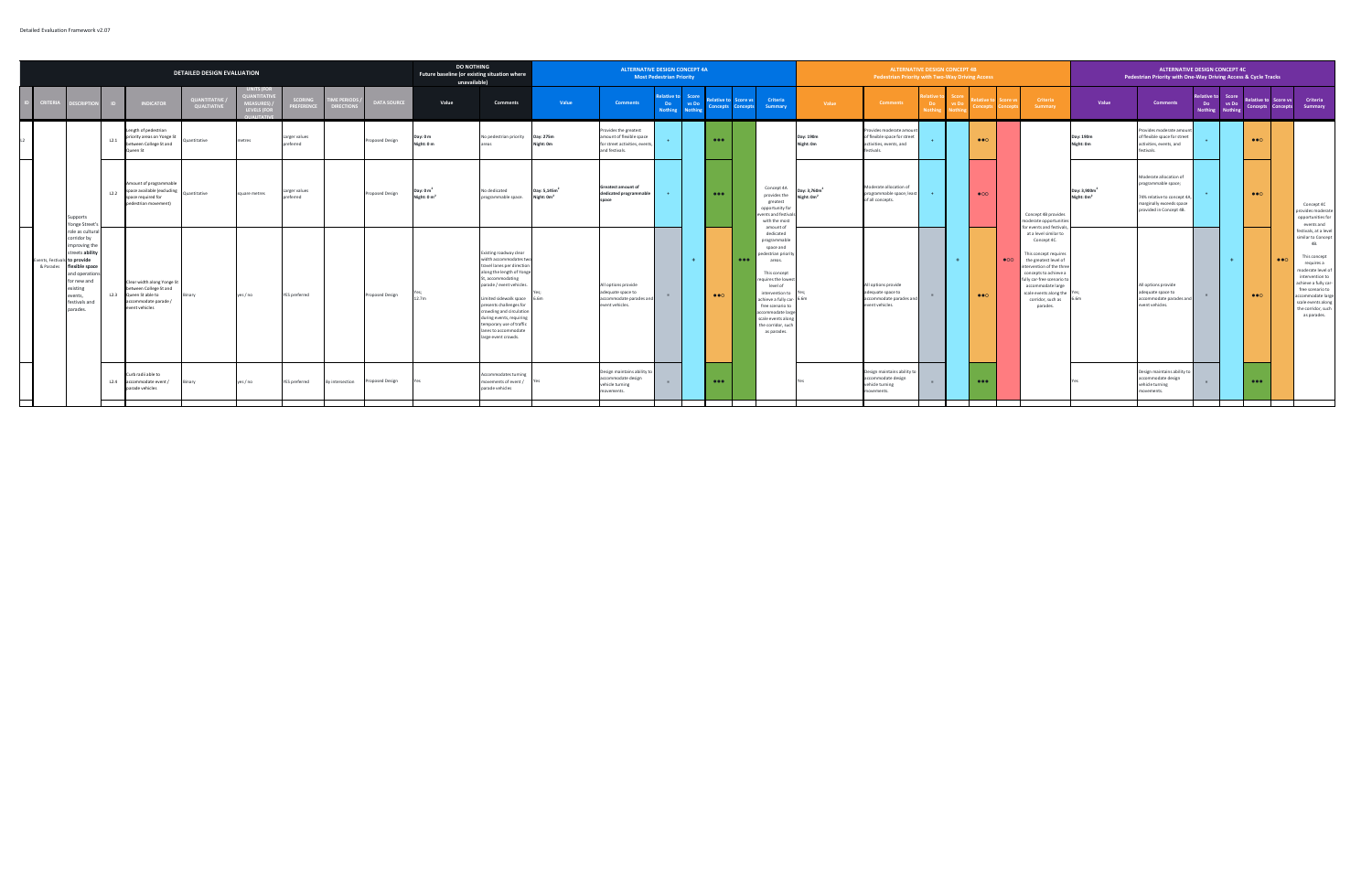|                  |                                                                                                         |       |                                                                                                                                                                                                     | <b>DETAILED DESIGN EVALUATION</b>       |                                                           |                                                                     |                                  |                           | <b>DO NOTHING</b><br>Future baseline (or existing situation where<br>unavailable)                                                                                                                                                                                                                                                                                |                                                                                                                                                                                                                                                                                                                                                                                                    |                                                                                                                                                                                                              | <b>ALTERNATIVE DESIGN CONCEPT 4A</b>                                                                                                                                                                                                                                                                                                                                                                                                                                                    | <b>Most Pedestrian Priority</b>     |       |                                                   |                                                                                                                                                                                                 |                                                                                                                                                                                                                            | <b>Pedestrian Priority with Two-Way Driving Access</b>                                                                                                                                                                                                                                                                                                                       |              | <b>ALTERNATIVE DESIGN CONCEPT 4B</b> |                                      |                                                                                                                                                                                        |                                                                                                                                                                                                                                                                                                                                         | Pedestrian Priority with One-Way Driving Access & Cycle Tracks                                                                                                                                                                                                                                                                                                                                                                                                                               | <b>ALTERNATIVE DESIGN CONCEPT 4C</b> |                                  |                               |                     |                                                                                                                                                                                                                               |
|------------------|---------------------------------------------------------------------------------------------------------|-------|-----------------------------------------------------------------------------------------------------------------------------------------------------------------------------------------------------|-----------------------------------------|-----------------------------------------------------------|---------------------------------------------------------------------|----------------------------------|---------------------------|------------------------------------------------------------------------------------------------------------------------------------------------------------------------------------------------------------------------------------------------------------------------------------------------------------------------------------------------------------------|----------------------------------------------------------------------------------------------------------------------------------------------------------------------------------------------------------------------------------------------------------------------------------------------------------------------------------------------------------------------------------------------------|--------------------------------------------------------------------------------------------------------------------------------------------------------------------------------------------------------------|-----------------------------------------------------------------------------------------------------------------------------------------------------------------------------------------------------------------------------------------------------------------------------------------------------------------------------------------------------------------------------------------------------------------------------------------------------------------------------------------|-------------------------------------|-------|---------------------------------------------------|-------------------------------------------------------------------------------------------------------------------------------------------------------------------------------------------------|----------------------------------------------------------------------------------------------------------------------------------------------------------------------------------------------------------------------------|------------------------------------------------------------------------------------------------------------------------------------------------------------------------------------------------------------------------------------------------------------------------------------------------------------------------------------------------------------------------------|--------------|--------------------------------------|--------------------------------------|----------------------------------------------------------------------------------------------------------------------------------------------------------------------------------------|-----------------------------------------------------------------------------------------------------------------------------------------------------------------------------------------------------------------------------------------------------------------------------------------------------------------------------------------|----------------------------------------------------------------------------------------------------------------------------------------------------------------------------------------------------------------------------------------------------------------------------------------------------------------------------------------------------------------------------------------------------------------------------------------------------------------------------------------------|--------------------------------------|----------------------------------|-------------------------------|---------------------|-------------------------------------------------------------------------------------------------------------------------------------------------------------------------------------------------------------------------------|
|                  |                                                                                                         |       | <b>INDICATOR</b>                                                                                                                                                                                    | <b>UANTITATIV</b><br><b>QUALTIATIVI</b> | LEVELS (FO)                                               | <b>ERENCE</b>                                                       | <b>AE PERI</b><br><b>IRECTIC</b> | <b>DATA SOURCE</b>        | Value                                                                                                                                                                                                                                                                                                                                                            | <b>Comments</b>                                                                                                                                                                                                                                                                                                                                                                                    | Value                                                                                                                                                                                                        | <b>Comments</b>                                                                                                                                                                                                                                                                                                                                                                                                                                                                         | lative to<br>Do .<br><b>Nothing</b> | vs Do | elative to Score vs<br>oncepts<br><b>Concepts</b> | Criteria<br>Summary                                                                                                                                                                             | Value                                                                                                                                                                                                                      | Comment                                                                                                                                                                                                                                                                                                                                                                      | Do:          |                                      |                                      | Criteria<br>Summary                                                                                                                                                                    | Value                                                                                                                                                                                                                                                                                                                                   | <b>Comments</b>                                                                                                                                                                                                                                                                                                                                                                                                                                                                              | elative to<br><b>Do</b><br>Nothing   | Score<br>vs Do<br><b>Nothing</b> | elative to<br><b>Concepts</b> | core vs<br>Concepts | <b>Criteria</b><br>Summary                                                                                                                                                                                                    |
|                  |                                                                                                         | M1.9  | <b>Duplicate indicator:</b><br>lumber of turning vehicle<br>ements permitted<br>cross each pedestrian<br>crossing at signalized<br>ntersections                                                     | uantitative                             | number                                                    | Smaller values<br>preferred                                         |                                  | roposed Design            | College/Carlton<br>4: NBR, EBR, SBR, WBR<br>Gerrard<br>5: NBR, EBR, SBL, SBR, WBR<br>4: NBR, SBL WBL, WBR<br>turns not permitted<br>Shuter<br>4: NBR, SBL, WBL, WBR<br>Queen<br>turns not permitted                                                                                                                                                              | movements perr<br>cross signalized<br>edestrian crossings.<br>strictions at Dundas<br>nd Queen                                                                                                                                                                                                                                                                                                     | ollege/Carlton<br>1: NBR, EBR, SBR, WBR<br>ierrard<br>: SBL, SBR, WBR<br>ould<br>ot signalized<br>ndas<br>urns not permitted<br>uter<br>: NBR, WBR<br>ieen<br>urns not permitted                             | movements permitted<br>across signalized<br>pedestrian crossings.<br>Greatest improvement<br>(approx. half eliminated)<br>relative to Do Nothing.<br>Potential for conflicts<br>reduced at Gerrard, Gould,<br>and Shuter                                                                                                                                                                                                                                                                |                                     |       | $\bullet\bullet\bullet$                           |                                                                                                                                                                                                 | College/Carlton<br>1: NBR, EBR, SBR, WBR<br>ierrard<br>S: NBL, NBR, EBR, SBL, SBR, WBR<br>iould<br>not signalized<br>Jundas<br>turns not permitted<br>uter<br>5: NBL, NBR, EBR, WBL, WBR<br>ueen<br>turns not permitted    | movements permitted<br>ross signalized<br>edestrian crossings.<br>Number of conflicting<br>vehicle movements<br>reduced at Gould.<br>dditional movements<br>rmitted at Gerrard and<br>nuter relative to Do<br>othing.                                                                                                                                                        |              |                                      | $\bullet$ 00                         |                                                                                                                                                                                        | ollege/Carlton<br>: NBR, EBR, SBR, WBR<br>Serrard<br>: NBL, NBR, SBL, WBR<br>iould<br>: WBL<br><b>Jundas</b><br>urns not permitted<br>: NBL, NBR, EBR, WBR<br>ueen<br>turns not permitted                                                                                                                                               | 3 movements permitted<br>across signalized<br>edestrian crossings.<br>Number of conflicting<br>vehicle movements<br>educed at Gerrard and<br>most significantly) at<br>ould.                                                                                                                                                                                                                                                                                                                 | $\pm$                                |                                  | $\bullet\bullet\circ$         |                     |                                                                                                                                                                                                                               |
|                  | Prioritizes the<br>safety of<br>pedestrians<br>and cyclists by<br>reducing<br>vehicle speed<br>and mode | M1.10 | Duplicate indicator:<br>otorized traffic flows<br>aking turning moveme<br>cross each pedestrian<br>crossing at signalized<br><b>ntersections: AM Peak</b>                                           |                                         | vehicles (4B) / relative Smaller values<br>level (4A, 4C) | referred                                                            | AM Peak                          | imsun /<br>roposed Design | TOTAL: 802 vehicles<br>College/Carlton: 120 vehicles<br>NBR: 6, EBR: 2, SBR: 32, WBR: 80<br>Gerrard: 302 vehicles<br>NBR: 45, EBR: 64, SBL: 53, SBR:<br>119, WBR: 21<br>Gould: 80 vehicles<br>NBR: 24, SBL: 11, WBL: 17, WBR:<br>Dundas: 0<br>turns not permitted<br>Shuter: 300 vehicles<br>NBR: 147, SBL: 48, WBL: 63, WBR:<br>Queen: 0<br>turns not permitted | Overall the number of<br>ovements across<br>edestrian crossings<br>timated for the Do<br>thing scenario are<br>atively similar to to the<br>ernative design<br>ncepts.<br>owever, the location of<br>ming movements are<br>distributed with fewer<br>vements anticipated<br>at the College/Carlton<br>and more turning<br>novements at Gerrard St<br>elative to the alternative<br>esign concepts. | t the aggregate level, the<br>umber of turning movements<br>oss pedestrian crossings are<br>ticipated to be moderately<br>wer than the Do Nothing<br>enario, and lower than those<br>timated for Concept 4C. | Concept 4A introduces the<br>greatest number of<br>restrictions to permissible<br>vehicle movements and is<br>anticipated to result in the<br>lowest traffic volumes<br>along the Yonge St study<br>area of the three<br>Iternative design<br>ncepts.<br>e potential for conflict<br>tween turning vehicles<br>nd pedestrians is<br>inticipated to be lower<br>relatative to the Do<br>Nothing scenario, and the<br>lowest overall amongst the<br>three alternative desing<br>concepts. | $+$                                 |       | $\bullet\bullet\bullet$                           |                                                                                                                                                                                                 | At the aggregate level, the<br>number of turning movements<br>across pedestrian crossings are<br>anticipated to be similar to the<br>Do Nothing scenario, and<br>moderately higher than those<br>estimated for Concept 4C. | Concept 4B is most similar<br>to the Do Nothing scenaric<br>with similar vehicle access<br>rrangements.<br>e potential for conflic<br>tween turning vehicles<br>d pedestrians is<br>ticipated to be similar!<br>e Do Nothing scenario<br>d greatest overall<br>mongst the three<br>alternative desing<br>oncepts.                                                            | $=$          |                                      | $\bullet$ 00                         |                                                                                                                                                                                        | OTAL: 725 vehicles<br>ollege/Carlton: 284 vehicles<br>NBR: 0, EBR: 0, SBR: 163, WBR:<br>Serrard: 91 vehicles<br>NBL: 0, NBR: 0, SBL: 47, WBR: 44<br>ould: 104 vehicles<br>BL: 104<br>undas: 0<br>rns not permitted<br>huter: 246 vehicles<br>NBL: 0, NBR: 150, EBR: 96, WBR: 0 include an increase in<br>ueen: 0<br>turns not permitted | Overall, a similar number<br>of traffic movements are<br>estimated across<br>pedestrian crossing along<br>the length of Yonge St<br>within the study area<br>elative, to the Do Nothing<br>scenario.<br>A reconfiguration of<br>ermissible vehicle<br>ovements along the<br>prridor result in change<br>o traffic patterns. The<br>nost notable changes<br>urning movements at the<br>ntersection of Yonge St<br>and College/Carlton, and<br>relative decrease at Yong<br>St and Gerrard St. | $\sigma_{\rm{eff}}$                  |                                  | $\bullet\bullet\circ$         |                     | Concept 4C                                                                                                                                                                                                                    |
| 13 Public Safety | conflicts and<br>by providing<br>space for<br>lighting, sigh<br>lines and<br>emergency                  | L3.1  | bility of design to be<br>ligned with Crime<br>revention Through<br>vironmental Design<br>PTED) principles                                                                                          | ualitative                              | high / medium / low                                       | eference order f<br>alitative ranking<br>High<br>Medium<br>Low      |                                  | roposed Design            | dium                                                                                                                                                                                                                                                                                                                                                             | Opportunities to apply<br>PTED principles to<br>nprove safety.                                                                                                                                                                                                                                                                                                                                     |                                                                                                                                                                                                              | <b>CPTED</b> principles applied<br>to high level design<br>concepts, can be carried<br>hrough detailed design                                                                                                                                                                                                                                                                                                                                                                           |                                     |       | $\bullet\bullet\bullet$                           | Concept 4A<br>provides the<br>greatest level of<br>improvements to                                                                                                                              |                                                                                                                                                                                                                            | <b>PTED</b> principles applied<br>high level design<br>oncepts, can be carried<br>rough detailed design                                                                                                                                                                                                                                                                      |              |                                      | $\bullet\bullet\bullet$              | Concept 4B offers the<br>fewest public safety<br>benefits.                                                                                                                             |                                                                                                                                                                                                                                                                                                                                         | PTED principles applied<br>o high level design<br>oncepts, can be carried<br>rough detailed design                                                                                                                                                                                                                                                                                                                                                                                           | $\pm$                                |                                  | $\bullet\bullet\bullet$       |                     | provides moderat<br>improvements to<br>public safety by<br>providing extensive<br>bedestrian priorit<br>space and is the<br>only concept to                                                                                   |
|                  | services.                                                                                               | L3.2  | Ease of emergency service<br>ehicle access to the stree<br>easured by length of<br>street accessible to<br>mergency services and at<br>least 7.6m clear width<br>between College St and<br>Queen St | Qualitative                             | metres                                                    | Full Corridor<br>preferred                                          | daytime / night-                 | oposed Design             | Full corridor                                                                                                                                                                                                                                                                                                                                                    | Accommodated within<br>existing design.                                                                                                                                                                                                                                                                                                                                                            | Full corridor                                                                                                                                                                                                | Accommodated within all<br>design concepts                                                                                                                                                                                                                                                                                                                                                                                                                                              | $\alpha = 1$                        |       | $\bullet\bullet$<br>$\bullet\bullet\bullet$       | public safety by<br>roviding the mos<br>extensive<br>edestrian priorit<br>space, minimizing<br>traffic volumes, and<br>restricting vehicle<br>access where<br>pedestrian volum<br>are greatest. | ull corridor                                                                                                                                                                                                               | Accommodated within all<br>design concepts                                                                                                                                                                                                                                                                                                                                   | $\alpha = 1$ |                                      | $\bullet$<br>$\bullet\bullet\bullet$ | Introduction of<br>edestrian priority zor<br>and access restriction<br>that reduce traffic<br>volumes reduce the<br>potential for conflict:<br>relative to the Do<br>Nothing Scenario. | ull corridor                                                                                                                                                                                                                                                                                                                            | Accommodated within all<br>design concepts                                                                                                                                                                                                                                                                                                                                                                                                                                                   | $\sim$                               |                                  | $\bullet\bullet\bullet$       | $\bullet$           | include segregated<br>cycling facilities<br>along part of the<br>onge St corridor<br>Exposure to two-<br>way traffic is also<br>inimized. Vehicl<br>ccess restriction<br>and local-access<br>one-way traffic<br>loops further |
|                  |                                                                                                         |       | Number of barriers/bollard<br>L3.3 emergency vehicles need to Quantitative<br>ircumvent                                                                                                             |                                         | number                                                    | Smaller values<br>preferred                                         | daytime / night-                 | oposed Design             | Day: 0<br>Night: 0                                                                                                                                                                                                                                                                                                                                               | No pedestrian priority<br>areas requiring gates.                                                                                                                                                                                                                                                                                                                                                   | Day: 6<br>Night: 0                                                                                                                                                                                           | edestrian priority zone:<br>designed with gated<br>barriers that are<br>sufficiently wide to<br>discourage general traffic,<br>but which still allow<br>passage of emergency<br>service vehicles and<br>cyclists.                                                                                                                                                                                                                                                                       |                                     |       | $\bullet\bullet\circ$                             |                                                                                                                                                                                                 | Day: 6<br>Night: 0                                                                                                                                                                                                         | Pedestrian priority zone<br>designed with gated<br>barriers that are<br>sufficiently wide to<br>liscourage general traffic<br>but which still allow<br>assage of emergency<br>service vehicles and<br>cyclists.                                                                                                                                                              |              |                                      | $\bullet\bullet\circ$                |                                                                                                                                                                                        | Day: 6<br>Night: 0                                                                                                                                                                                                                                                                                                                      | edestrian priority zone<br>lesigned with gated<br>barriers that are<br>ufficiently wide to<br>iscourage general traffic<br>but which still allow<br>assage of emergency<br>ervice vehicles and<br>vclists.                                                                                                                                                                                                                                                                                   |                                      |                                  | $\bullet\bullet\circ$         |                     | reduce the<br>potential for<br>conflict.                                                                                                                                                                                      |
|                  |                                                                                                         |       | Duplicate indicator:<br>Length of Yonge St betwee<br>M2.3 College St and Queen St<br>with separated facilities fo<br>vclists:                                                                       | Quantitative                            | linear length (metres)                                    | arger values<br>preferred                                           |                                  | roposed Design            |                                                                                                                                                                                                                                                                                                                                                                  | lone                                                                                                                                                                                                                                                                                                                                                                                               |                                                                                                                                                                                                              | No separated cyclist<br>facilities                                                                                                                                                                                                                                                                                                                                                                                                                                                      | $\mathbf{r}$                        |       | $\bullet\bullet\circ$                             |                                                                                                                                                                                                 |                                                                                                                                                                                                                            | No separated cyclist<br>cilities                                                                                                                                                                                                                                                                                                                                             | $=$          |                                      | $\bullet\bullet\circ$                |                                                                                                                                                                                        | 35m                                                                                                                                                                                                                                                                                                                                     | Only concept with<br>separated facilities                                                                                                                                                                                                                                                                                                                                                                                                                                                    | $\equiv$ $\sim$                      |                                  | $\bullet\bullet\bullet$       |                     |                                                                                                                                                                                                                               |
|                  |                                                                                                         | M2.5  | Duplicate indicator:<br>Average (motorized) traffi<br>speed along Yonge St<br>between College St and<br>Queen St                                                                                    | Qualitative                             | high / medium / low<br>level                              | reference order f<br>ualitative ranking<br>Low<br>Medium<br>l) High | AM Peak                          | roposed Design            | High                                                                                                                                                                                                                                                                                                                                                             | ehicles on the corridor<br>nove at relatively high<br>peed as a result of<br>ehicle-oriented design<br>vith few vehicle turning<br>ovement restrictions<br>elative to the alternative<br>lesign concepts.                                                                                                                                                                                          |                                                                                                                                                                                                              | Moderate reduction in<br>traffic speed anticipated<br>relative to the Do Nothing<br>Scenario as a result of<br>reduced opportunities for<br>through traffic and<br>introduction of turning<br>movement restrictions.<br>Lowest average motorized<br>traffic speed on Yonge St<br>between College St and<br>Queen St of the three<br>alternative design<br>concepts, anticipates to be<br>similar to those estimated<br>for Concept 4C.                                                  | $+$                                 |       |                                                   |                                                                                                                                                                                                 | Medium                                                                                                                                                                                                                     | Moderate reduction in<br>traffic speed anticipated<br>relative to the Do Nothing<br>Scenario as a result of<br>reduced opportunities fo<br>through traffic.<br>Highest average motorizer<br>traffic speed on Yonge St<br>between College St and<br>Queen St of the three<br>alternative design<br>oncepts, anticipated to b<br>reater than those<br>stimated for Concept 4C. | $+$          |                                      |                                      |                                                                                                                                                                                        |                                                                                                                                                                                                                                                                                                                                         | Moderate reduction in<br>traffic speed anticipated<br>relative to the Do Nothing<br>Scenario as a result of<br>reduced opportunities for<br>through traffic and<br>ntroduction of turning<br>novement restrictions.<br>owest anticipated averag<br>otorized traffic speed or<br>onge St between College<br>it and Queen St of the<br>hree alternative design<br>concepts, similar to<br>oncept 4A.                                                                                           | $+$                                  |                                  |                               |                     |                                                                                                                                                                                                                               |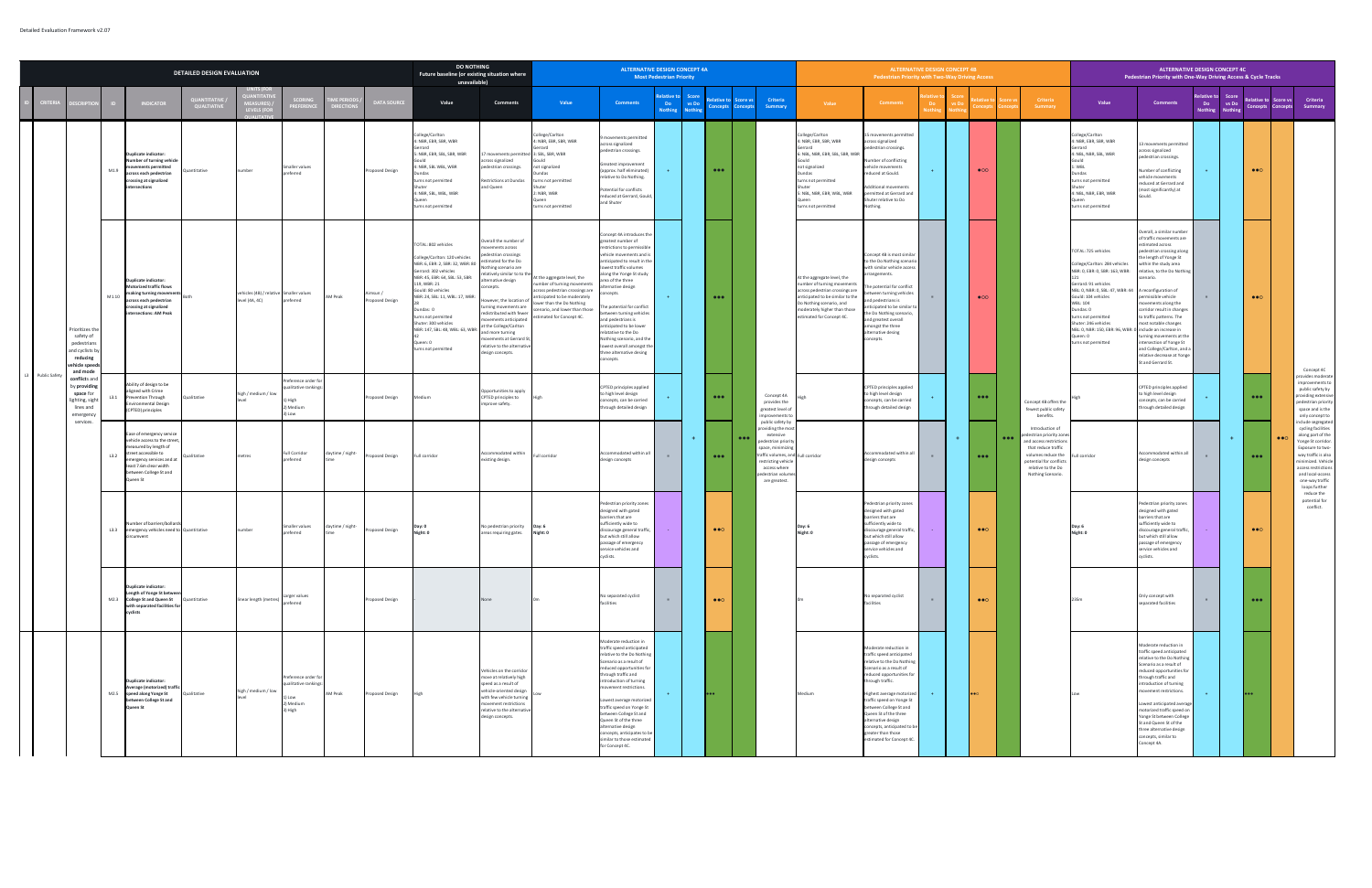|                  |                                                                                                                                                      |      |                                                                                                                                                                                          | <b>DETAILED DESIGN EVALUATION</b> |                                                           |                                                                                                                                      |                  |                             | <b>DO NOTHING</b><br>Future baseline (or existing situation where<br>unavailable)                   |                                                                                                                                                                                                                                                                                                 |                                                                                                                                                                                              | <b>ALTERNATIVE DESIGN CONCEPT 4A</b>                                                                                                                             | <b>Most Pedestrian Priority</b>           |                                         |                                                                                                                     |                         |                                                                                                                                                                                                                     |                                                                                                                                                                                                     | <b>ALTERNATIVE DESIGN CONCEPT 4B</b><br>Pedestrian Priority with Two-Way Driving Access                                                                          |     |                                            |                         |                         |                                                                                                                                                                                                                                  |                                                                                                                                                         | <b>ALTERNATIVE DESIGN CONCEPT 4C</b><br>Pedestrian Priority with One-Way Driving Access & Cycle Tracks                                                                     |                                   |                                 |                              |                       |                                                                                                                                                                                                                                                                                     |
|------------------|------------------------------------------------------------------------------------------------------------------------------------------------------|------|------------------------------------------------------------------------------------------------------------------------------------------------------------------------------------------|-----------------------------------|-----------------------------------------------------------|--------------------------------------------------------------------------------------------------------------------------------------|------------------|-----------------------------|-----------------------------------------------------------------------------------------------------|-------------------------------------------------------------------------------------------------------------------------------------------------------------------------------------------------------------------------------------------------------------------------------------------------|----------------------------------------------------------------------------------------------------------------------------------------------------------------------------------------------|------------------------------------------------------------------------------------------------------------------------------------------------------------------|-------------------------------------------|-----------------------------------------|---------------------------------------------------------------------------------------------------------------------|-------------------------|---------------------------------------------------------------------------------------------------------------------------------------------------------------------------------------------------------------------|-----------------------------------------------------------------------------------------------------------------------------------------------------------------------------------------------------|------------------------------------------------------------------------------------------------------------------------------------------------------------------|-----|--------------------------------------------|-------------------------|-------------------------|----------------------------------------------------------------------------------------------------------------------------------------------------------------------------------------------------------------------------------|---------------------------------------------------------------------------------------------------------------------------------------------------------|----------------------------------------------------------------------------------------------------------------------------------------------------------------------------|-----------------------------------|---------------------------------|------------------------------|-----------------------|-------------------------------------------------------------------------------------------------------------------------------------------------------------------------------------------------------------------------------------------------------------------------------------|
|                  |                                                                                                                                                      |      | <b>INDICATOR</b>                                                                                                                                                                         | <b>QUALTIATIV</b>                 |                                                           |                                                                                                                                      | ME PER           | DATA SOURCE                 | Value                                                                                               | <b>Comments</b>                                                                                                                                                                                                                                                                                 | Value                                                                                                                                                                                        | <b>Comments</b>                                                                                                                                                  | <b>elative</b> to<br>Do<br><b>Nothing</b> | <b>Score</b><br>vs Do<br><b>Nothing</b> | elative to Score vs<br><b>Concepts</b>                                                                              | <b>Concepts</b>         | Criteria<br>Summary                                                                                                                                                                                                 | Value                                                                                                                                                                                               | <b>Comments</b>                                                                                                                                                  |     |                                            |                         |                         | Criteria<br>Summary                                                                                                                                                                                                              | Value                                                                                                                                                   | <b>Comments</b>                                                                                                                                                            | elative t<br>Do<br><b>Nothing</b> | Score<br>vs Do<br><b>Nothin</b> | elative to<br>Concepts       | Score vs<br>Concept   | Criteria<br>Summary                                                                                                                                                                                                                                                                 |
|                  |                                                                                                                                                      | M2.6 | Duplicate indicator:<br><b>Average (motorized) traffi</b><br>flow along Yonge St<br>between College St and<br>Queen St                                                                   |                                   | vehicles (4B) / relative Smaller values<br>level (4A, 4C) | preferred                                                                                                                            | AM Peak          | imsun /<br>Proposed Design  | NB: 587 vehicles/hr<br>SB: 481 vehicles/hr                                                          | affic volumes in the Do<br>thing scenario are<br>ater than those<br>ticipated for all three<br>f the alternative design<br>oncepts.                                                                                                                                                             | raffic volumes are expected to<br>e most significantly reduced<br>ative to Do Nothing and<br>oderately lower than those<br>timated for Concept 4C.                                           | west average motorized<br>affic volumes on Yonge S<br>tween College St and<br>een St.<br>oderate reduction<br>lative to the Do nothing<br>enario.                | $\rightarrow$ .                           |                                         |                                                                                                                     |                         |                                                                                                                                                                                                                     |                                                                                                                                                                                                     | Highest average motorized<br>raffic volumes on Yonge S<br>etween College St and<br>Queen St.<br>Reduced relative to the Do<br>Nothing Scenario.                  |     |                                            |                         |                         |                                                                                                                                                                                                                                  | NB: 68 vehicles/hr<br>SB: 31 vehicles/hr                                                                                                                | Average motorized traffic<br>volumes on Yonge St<br>between College St and<br>Queen St sits in the middle<br>Moderate reduction<br>relative to the Do Nothing<br>Scenario. |                                   |                                 |                              |                       |                                                                                                                                                                                                                                                                                     |
| L3 Public Safety | Prioritizes the<br>safety of<br>pedestrians<br>and cyclists b<br>reducing<br>vehicle speed<br>and mode<br>conflicts and<br>by providing<br>space for | M1.3 | Duplicate indicator:<br>Length of sidewalk<br>adjacent to pedestrian<br>priority area; one-way<br>traffic; and two-way traffi<br>long Yonge St between<br><b>College St and Queen St</b> | uantitative                       | etres                                                     | Larger values<br>preferred in the<br>following order:<br>1) Pedestrian<br>priority areas<br>2) one-way traffic<br>3) two-way traffic | daytime / night- | Proposed Design             | edestrian priority: 0 m<br>e-way traffic: 0 m<br>Two-way traffic: 1874 m<br>Two-way traffic: 1874 m | I sidewalks adjacent to<br>wo-way traffic (curbs                                                                                                                                                                                                                                                | edestrian priority: 596 m<br>One-way traffic: 348 m<br>Two-way traffic: 930 m<br>Two-way traffic: 1874 m                                                                                     | 0% adjacent to pedestriar<br>riority (biggest gain);<br>0% adjacent to one-way<br>affic;<br>0% remains adjacent to<br>ro-way traffic.                            | $+$                                       |                                         | $\bullet\bullet\bullet$                                                                                             |                         | Concept 4A                                                                                                                                                                                                          | Pedestrian priority: 442 m<br>One-way traffic: 348 m<br>Two-way traffic: 1084 m<br>light<br>wo-way traffic: 1874 m                                                                                  | 24% adjacent to pedestriar<br>ority;<br>9% adjacent to one-way;<br>58% remains adjacent to<br>vo-way traffic<br>east improved).                                  |     |                                            | $\bullet$ 00            |                         |                                                                                                                                                                                                                                  | Pedestrian priority: 442 m<br>One-way traffic: 616 m<br>Two-way traffic: 816 m<br>Two-way traffic: 1874 m                                               | 24% adjacent to pedestria<br>riority;<br>33% adjacent to one-way<br>traffic (biggest gain);<br>44% remains adjacent to<br>two-way traffic (lowest<br>exposure).            | $+$                               |                                 | $\bullet\bullet\circ$        |                       | Concept 4C<br>provides moderate<br>mnrovements to<br>public safety by<br>providing extensive                                                                                                                                                                                        |
|                  | lighting, sight<br>lines and<br>emergency<br>services.                                                                                               |      | L3.4 Speed limit                                                                                                                                                                         | Quantitative                      | km/hr                                                     | Smaller values<br>preferred                                                                                                          |                  | Proposed Design             | 40 km/hr                                                                                            | 40km/hr posted speed<br>limit along length of<br>orridor                                                                                                                                                                                                                                        | 0 km/hr zones (local access):<br>ndas Sq to Shuter<br>0 km/hr zones:<br>College to Gerrard;<br>Shuter to Queen                                                                               | reatest speed reductions<br>ind traffic free areas most<br>significantly limit<br>opportunities for vehicle<br>conflicts.                                        | $+$                                       |                                         | $\bullet\bullet\bullet$                                                                                             | $\bullet\bullet\bullet$ | provides the<br>greatest level of<br>improvements to<br>public safety by<br>providing the mo:<br>extensive<br>bedestrian priorit<br>space, minimizing<br>traffic volumes, ar<br>restricting vehicle<br>access where | ) km/hr zones (local access):<br>undas Sq to Shuter<br>0 km/hr zones:<br>College to Walton;<br>uter to Queen                                                                                        | doderate speed<br>eductions and traffic-free<br>areas reduce opportunitie<br>for conflicts involving<br>vehicles.                                                | $+$ |                                            | $\bullet$ 00            | $\bullet\bullet\bullet$ | Concept 4B offers the<br>fewest public safety<br>benefits.<br>Introduction of<br>pedestrian priority zon<br>and access restriction<br>that reduce traffic<br>volumes reduce the<br>potential for conflicts<br>relative to the Do | 20 km/hr zones (local access):<br>Gerrard to Walton;<br>Im to Edward;<br>undas Sq to Shuter<br>30 km/hr zones:<br>ollege to Gerrard;<br>Shuter to Queen | Moderate speed<br>reductions and traffic-free<br>areas reduce opportunitie<br>for conflicts involving<br>vehicles.                                                         |                                   |                                 | $\bullet\bullet\circ$        | $\bullet\bullet\circ$ | pedestrian priority<br>space and is the<br>only concept to<br>$\operatorname{\sf include}\, \operatorname{\sf segregated}$<br>cycling facilities<br>along part of the<br>Yonge St corridor.<br>Exposure to two-<br>way traffic is also<br>minimized. Vehicle<br>access restrictions |
|                  |                                                                                                                                                      |      | Potential to improve<br>L3.5 roadway and pedestrian<br>lighting levels                                                                                                                   | Qualitative                       | high / medium / low                                       | Preference order for<br>qualitative rankings:<br>High<br>2) Medium<br>3) Low                                                         |                  | Proposed Design             | Medium                                                                                              | Lighting fixtures and<br>wnership/maintenance<br>esponsibilities carry<br>long the length of the<br>rridor.<br>Opportunity to improve High<br>oadway and pedestrian<br>ighting levels and to<br>create a unified lighting<br>experience along the<br>length of the corridor<br>with investment. |                                                                                                                                                                                              | All options provide<br>pportunity to improve<br>pedestrian lighting levels<br>and to create a unified<br>lighting experience along<br>the length of the corridor |                                           |                                         | $\bullet\bullet\bullet$                                                                                             |                         | pedestrian volum<br>are greatest.                                                                                                                                                                                   |                                                                                                                                                                                                     | All options provide<br>opportunity to improve<br>edestrian lighting levels<br>and to create a unified<br>lighting experience along<br>the length of the corridor |     |                                            | $\bullet\bullet\bullet$ |                         | Nothing Scenario.                                                                                                                                                                                                                |                                                                                                                                                         | All options provide<br>opportunity to improve<br>pedestrian lighting levels<br>and to create a unified<br>lighting experience along<br>the length of the corridor          |                                   |                                 | $\bullet\bullet\bullet\quad$ |                       | and local-access<br>one-way traffic<br>loops further<br>reduce the<br>potential for<br>conflict.                                                                                                                                                                                    |
|                  |                                                                                                                                                      | M4.9 | <b>Duplicate indicator:</b><br>Change in average vehicle<br>speed in study area; AM                                                                                                      |                                   | km/h (4C) / relative<br>level (4A, 4B)                    | Positive values<br>preferred                                                                                                         | AM Peak          | Aimsun /<br>Proposed Design | 1.0 km/hr on average<br>within study area                                                           | inor reduction in<br>erage vehicle speed<br>ithin the study area.                                                                                                                                                                                                                               | verage travel speeds are<br>xpected to be similar across all<br>ree alternative design concept<br>the study area level, with<br>narginally lower speeds in<br>Concept 4A relative to Concept | eatest reduction in<br>erage vehicle speed<br>within the study area.                                                                                             |                                           |                                         | and the contract of the contract of the contract of the contract of the contract of the contract of the contract of |                         |                                                                                                                                                                                                                     | Average travel speeds are<br>expected to be similar across all<br>hree alternative design concepts<br>at the study area level, with<br>marginally lower speeds in<br>Concept 4A relative to Concept | west reduction in<br>erage travel speed<br>within the study area.                                                                                                |     | and the state of the state of the state of |                         |                         |                                                                                                                                                                                                                                  | -1.6 km/hr on average<br>within study area                                                                                                              | Moderate reduction in<br>average travel speed<br>within the study area (sits<br>between Concept 4A and<br>Concept 4B)                                                      |                                   |                                 |                              |                       |                                                                                                                                                                                                                                                                                     |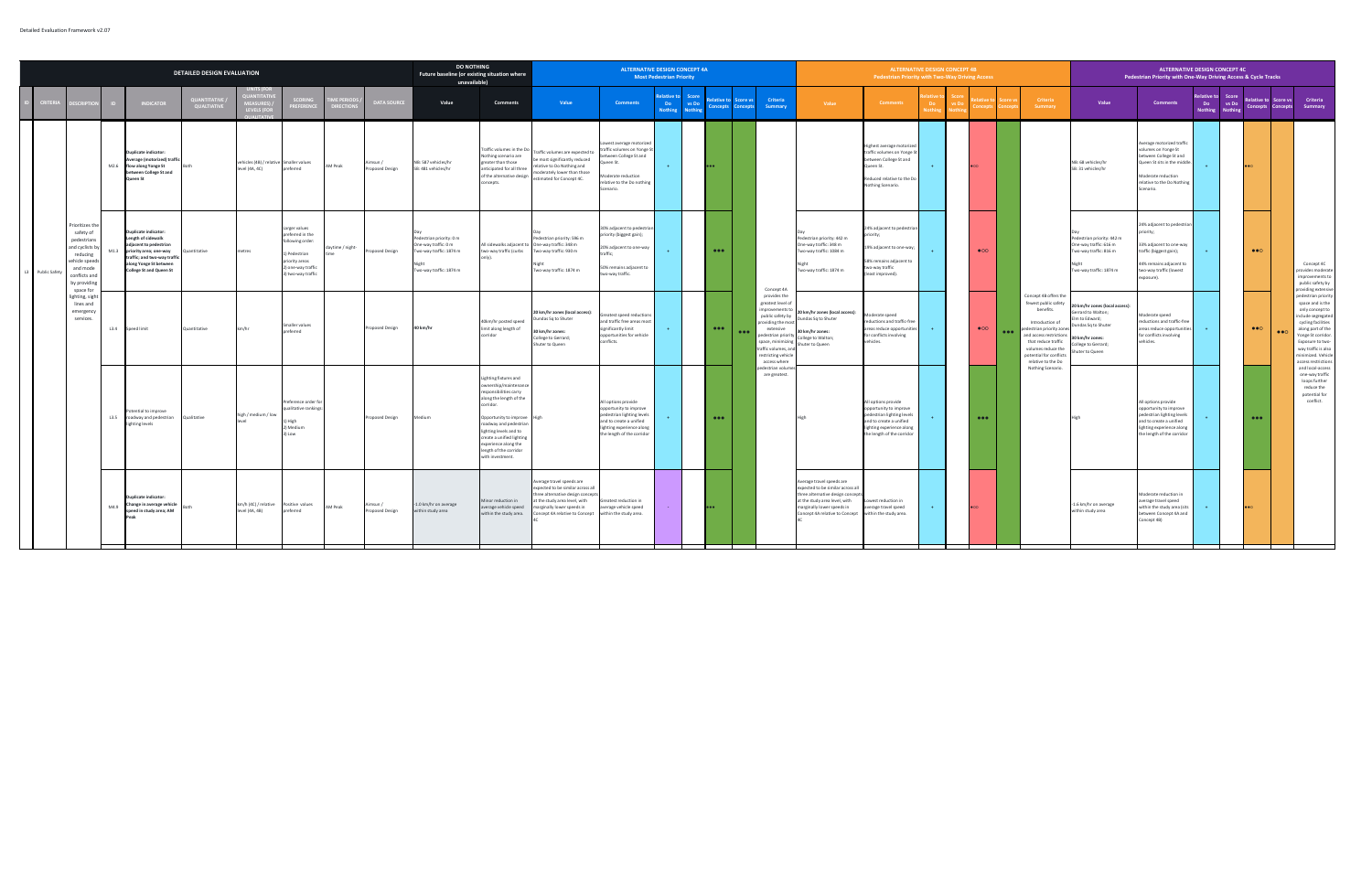|                     |                                                                                                               |                                                                                                                                                            | <b>DETAILED DESIGN EVALUATION</b>       |                                                                                       |                                                          |                                       |                   | <b>DO NOTHING</b><br>Future baseline (or existing situation where<br>unavailable) |                                                                      |                        | <b>ALTERNATIVE DESIGN CONCEPT 4A</b>                                                                                                                                                                                                                               | <b>Most Pedestrian Priority</b> |                 |                                        |         |                                                                                                                                            |                        | <b>ALTERNATIVE DESIGN CONCEPT 4B</b><br><b>Pedestrian Priority with Two-Way Driving Access</b>                                                                                                                                                                     |  |                       |           |                                                                                                                                                                    |                        | <b>ALTERNATIVE DESIGN CONCEPT 4C</b><br>Pedestrian Priority with One-Way Driving Access & Cycle Tracks                                                                                                                                                            |                                     |                         |                               |                      |                                                                                                                                                   |
|---------------------|---------------------------------------------------------------------------------------------------------------|------------------------------------------------------------------------------------------------------------------------------------------------------------|-----------------------------------------|---------------------------------------------------------------------------------------|----------------------------------------------------------|---------------------------------------|-------------------|-----------------------------------------------------------------------------------|----------------------------------------------------------------------|------------------------|--------------------------------------------------------------------------------------------------------------------------------------------------------------------------------------------------------------------------------------------------------------------|---------------------------------|-----------------|----------------------------------------|---------|--------------------------------------------------------------------------------------------------------------------------------------------|------------------------|--------------------------------------------------------------------------------------------------------------------------------------------------------------------------------------------------------------------------------------------------------------------|--|-----------------------|-----------|--------------------------------------------------------------------------------------------------------------------------------------------------------------------|------------------------|-------------------------------------------------------------------------------------------------------------------------------------------------------------------------------------------------------------------------------------------------------------------|-------------------------------------|-------------------------|-------------------------------|----------------------|---------------------------------------------------------------------------------------------------------------------------------------------------|
| <b>CRITERI</b>      | <b>DESCRIPTIC</b>                                                                                             | <b>INDICATOR</b>                                                                                                                                           | <b>UANTITATIVE</b><br><b>UALTIATIVI</b> | UNITS (FOR<br><b>UANTITATI</b><br><b>IFASURES</b><br><b>LEVELS (FO</b><br>ΟΗΔΙΙΤΑΤΙΜΕ | SCORING<br><b>FFFRENCE</b>                               | <b>IME PERIOD</b><br><b>DIRECTION</b> | <b>ATA SOURCE</b> | Value                                                                             | <b>Comments</b>                                                      | Value                  | <b>Comments</b>                                                                                                                                                                                                                                                    | Relative to<br><b>Jothing</b>   | vs Do<br>othing | elative to<br><b>Concepts Concepts</b> | core vs | Criteria<br><b>Summary</b>                                                                                                                 | Value                  | <b>Comments</b>                                                                                                                                                                                                                                                    |  |                       |           | Criteria<br>Summary                                                                                                                                                | Value                  | <b>Comments</b>                                                                                                                                                                                                                                                   | Relative to<br>Do<br><b>Nothing</b> | vs Do<br><b>Nothing</b> | elative to<br><b>Concepts</b> | Score vs<br>Concepts | Criteria<br>Summary                                                                                                                               |
|                     | L2.1<br>Support's<br><b>Yonge Street</b>                                                                      | <b>Duplicate indicator:</b><br>Length of pedestrian<br>priority areas on Yonge St Quantitative<br>between College St and<br>Queen St                       |                                         | metres                                                                                | Larger values<br>referred                                |                                       | Proposed Design   | Day: 0 m<br>Night: 0 m                                                            | No pedestrian priority<br>areas                                      | Day: 275m<br>Night: 0m | Provides the greatest<br>amount of flexible space<br>for street activities, events<br>and festivals.                                                                                                                                                               |                                 |                 | <b>Sec.</b>                            |         | Concept 4A                                                                                                                                 | Day: 190m<br>Night: 0m | Provides moderate amount<br>of flexible space for street<br>activities, events, and<br>festivals.                                                                                                                                                                  |  |                       |           |                                                                                                                                                                    | Day: 190m<br>Night: 0m | Provides moderate amou<br>of flexible space for street<br>activities, events, and<br>festivals.                                                                                                                                                                   |                                     |                         | $\bullet\bullet\circ$         |                      | Concept 4C                                                                                                                                        |
| Retail &<br>Tourism | role as a<br>priority retail<br>street by<br>P1.1<br>adding space<br>for patios ar<br>ending and<br>oviding   | Area available for potential<br>patios, store frontages and<br>street vendors at all times  Quantitative<br>on Yonge St between<br>College St and Queen St |                                         | square metres                                                                         | Larger values<br>referred                                |                                       | Proposed Design   |                                                                                   | No space for expanded<br>retail/dining.                              | 3.180 $m2$             | <b>Greatest potential for</b><br>expanded retail/dining<br>within expanded sidewalks<br>and pedestrianized areas                                                                                                                                                   |                                 | $+$             | $\bullet\bullet\bullet$                |         | provides the<br>greatest potentia<br>for expanded ret<br>and dining,<br>including wider<br>sidewalks and th<br>largest amount<br>dedicated | 255 m <sup>2</sup>     | Good potential for<br>expanded retail/dinin<br>within expanded sidewalks                                                                                                                                                                                           |  | $\bullet$ 00          | $\bullet$ | Concept 4B provides th<br>least potential for<br>expanded retail and<br>dining, with wider<br>idewalks on some stre<br>segments and areas o<br>dedicated pedestria | 2.485 m <sup>2</sup>   | Good potential for<br>expanded retail/dining<br>within expanded sidewalk<br>and pedestrianized areas                                                                                                                                                              |                                     |                         | $\bullet\bullet\circ$         |                      | provides good<br>potential for<br>expanded retail<br>and dining,<br>including wider<br>idewalks on many<br>street segments<br>and the large areas |
|                     | streetscape<br>which<br>provides a<br>pleasant<br>experience<br>P <sub>1.2</sub><br>shop, dine ar<br>explore. | Level of support for Yonge<br>St focussed tour operators<br>(both level and suitability of Quantitative<br>location of curbside<br>provision)              |                                         | high / medium / low                                                                   | Preference order fo<br>qualitative rankings<br>2) Medium |                                       | Proposed Design   | High                                                                              | Tour bus stop located NB<br>on Yonge St north of<br>Dundas Sq (lane) | Aedium                 | Tour bus access to Yonge-<br>Dundas square retained.<br>stop relocated from Yonge<br>St to Dundas Sq (lane).<br>Note that location of<br>existing tour bus stop is<br>more prominent and thu<br>performs better than all<br>concepts from operator<br>perspective. |                                 |                 | $\bullet\bullet\circ$                  |         | edestrian priori<br>space for events<br>and programming                                                                                    | Medium                 | Tour bus access to Yonge-<br>Dundas square retained.<br>stop relocated from Yonge<br>St to Dundas Sq (lane).<br>Note that location of<br>existing tour bus stop is<br>more prominent and thu<br>performs better than all<br>concepts from operator<br>perspective. |  | $\bullet\bullet\circ$ |           | priority space that<br>permit events and<br>programming.                                                                                                           | Medium                 | Tour bus access to Yonge-<br>Dundas square retained.<br>stop relocated from Yong<br>St to Dundas Sq (lane).<br>Note that location of<br>existing tour bus stop is<br>more prominent and thu<br>performs better than all<br>concepts from operator<br>perspective. |                                     |                         | $\bullet\bullet\circ$         |                      | of dedicated<br>pedestrian priority<br>space that also<br>ermits events and<br>programming.                                                       |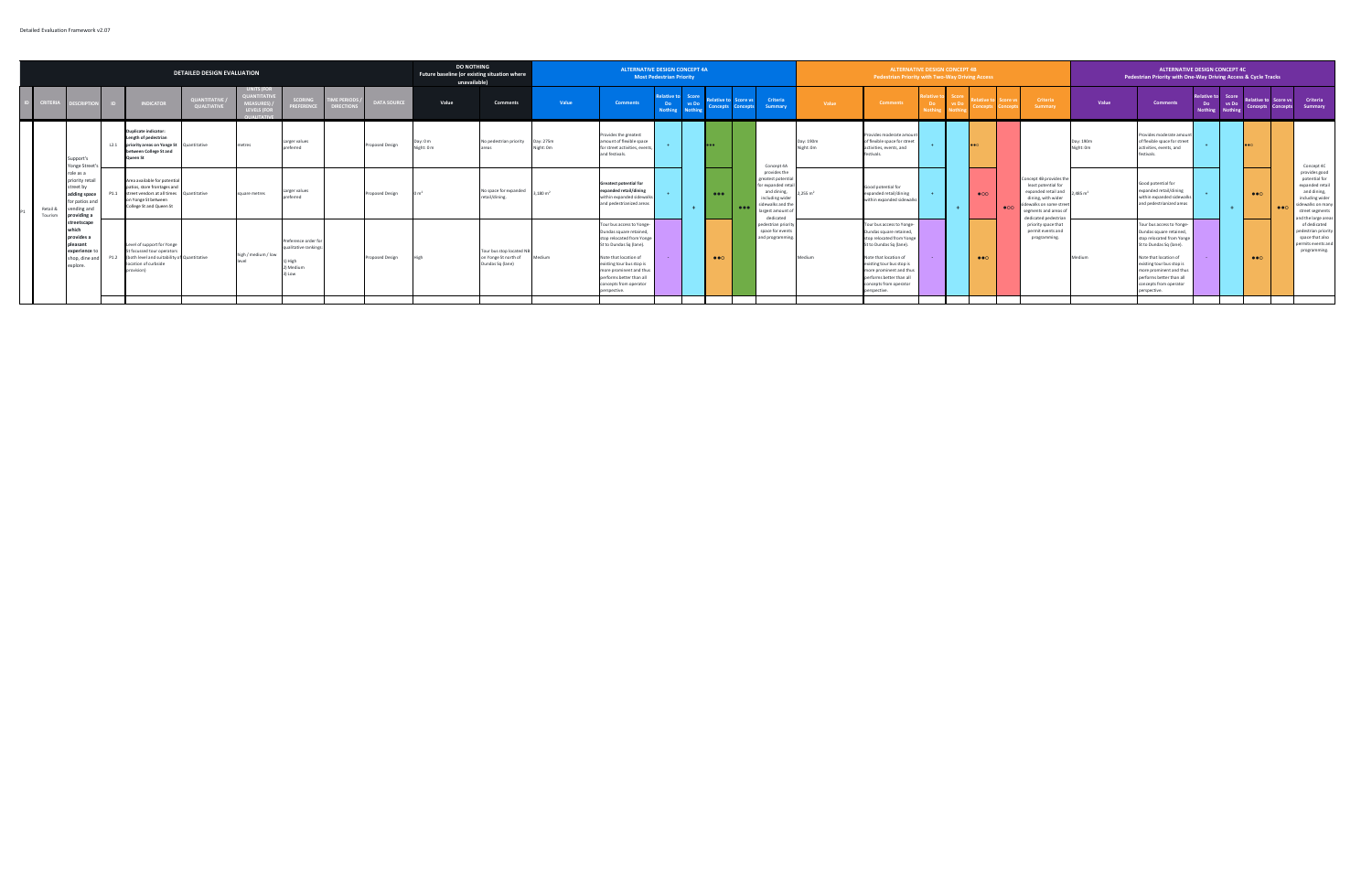|                       |                                                                                                                                        |                  |                                                                               | <b>DETAILED DESIGN EVALUATION</b>            |                                                                                 |                                   |                                        |                    | <b>DO NOTHING</b><br>Future baseline (or existing situation where<br>unavailable) |                                                                                                                                                                                           |                                                                                                                |                                                                                                                                                                                                                        | <b>ALTERNATIVE DESIGN CONCEPT 4A</b><br><b>Most Pedestrian Priority</b> |                       |                              |                                                                                                                                                                                                                                      |                                                                                                             | <b>ALTERNATIVE DESIGN CONCEPT 4B</b><br><b>Pedestrian Priority with Two-Way Driving Access</b>                                                                                                                                                    |  |                       |       |                                                                                                                                                                                                                                            |                                                                                                               | <b>ALTERNATIVE DESIGN CONCEPT 4C</b><br>Pedestrian Priority with One-Way Driving Access & Cycle Tracks                                                                                                                                           |                                                     |                |                                  |         |                                                                                                                                                                                                                     |
|-----------------------|----------------------------------------------------------------------------------------------------------------------------------------|------------------|-------------------------------------------------------------------------------|----------------------------------------------|---------------------------------------------------------------------------------|-----------------------------------|----------------------------------------|--------------------|-----------------------------------------------------------------------------------|-------------------------------------------------------------------------------------------------------------------------------------------------------------------------------------------|----------------------------------------------------------------------------------------------------------------|------------------------------------------------------------------------------------------------------------------------------------------------------------------------------------------------------------------------|-------------------------------------------------------------------------|-----------------------|------------------------------|--------------------------------------------------------------------------------------------------------------------------------------------------------------------------------------------------------------------------------------|-------------------------------------------------------------------------------------------------------------|---------------------------------------------------------------------------------------------------------------------------------------------------------------------------------------------------------------------------------------------------|--|-----------------------|-------|--------------------------------------------------------------------------------------------------------------------------------------------------------------------------------------------------------------------------------------------|---------------------------------------------------------------------------------------------------------------|--------------------------------------------------------------------------------------------------------------------------------------------------------------------------------------------------------------------------------------------------|-----------------------------------------------------|----------------|----------------------------------|---------|---------------------------------------------------------------------------------------------------------------------------------------------------------------------------------------------------------------------|
|                       | <b>CRITERIA DESCRIPTION</b>                                                                                                            |                  | <b>INDICATOR</b>                                                              | <b>QUANTITATIV</b><br><b>UALTIATIV</b>       | <b>UNITS (F</b><br><b>IZAMENTALI</b><br><b>LEVELS (FO</b><br><b>OUALITATIVE</b> | <b>SCORING</b><br><b>EFERENCE</b> | <b>TIME PERIOD</b><br><b>DIRECTION</b> | <b>DATA SOURCE</b> | Value                                                                             | <b>Comments</b>                                                                                                                                                                           | Value                                                                                                          | <b>Comments</b>                                                                                                                                                                                                        | elative to<br>nthina<br>$A + B$                                         | <b>telative to</b>    | core vs<br>Concepts Concepts | Criteria<br><b>Summary</b>                                                                                                                                                                                                           | Value                                                                                                       | Comment                                                                                                                                                                                                                                           |  |                       |       | Criteria<br>Summary                                                                                                                                                                                                                        | Value                                                                                                         | <b>Comments</b>                                                                                                                                                                                                                                  | <b>Relative to</b><br>Do <b>D</b><br><b>Nothing</b> | Score<br>ys Do | Relative to Score vs<br>Concepts |         | <b>Criteria</b><br>Summary                                                                                                                                                                                          |
|                       | nproves                                                                                                                                | P <sub>2.1</sub> | Capital cost of design<br>option (ranked lowest to                            | Quantitative / qualitative Lowest to highest |                                                                                 | owest is preferred                |                                        | Proposed Design    | Approximately \$14 million                                                        | The two watermains that<br>run along the length of<br>Yonge Street will require<br>replacement.                                                                                           | Concepts relatively equal:<br>approximately five times greater quality materials results in<br>than Do Nothing | Complete frontage to<br>frontage rebuild in high<br>minor cost variation across                                                                                                                                        |                                                                         | $\bullet\bullet\circ$ |                              | Concept 4A<br>performs poorest<br>due to higher<br>operations and<br>maintenano                                                                                                                                                      | oncepts relatively equal;<br>proximately five times greater quality materials results in<br>than Do Nothing | Complete frontage to<br>frontage rebuild in high<br>minor cost variation across<br>options.                                                                                                                                                       |  | $\bullet\bullet\circ$ |       | Concept 4B (and<br>Concept 4C) perform<br>best due to lower                                                                                                                                                                                | Concepts relatively equal;<br>pproximately five times greater quality materials results in<br>than Do Nothing | Complete frontage to<br>frontage rebuild in high<br>minor cost variation across<br>options.                                                                                                                                                      |                                                     |                | $\bullet\bullet\circ$            |         | Concept 4C (and<br>Concept 4B)<br>perform best due to<br>lower operations<br>and maintenance-                                                                                                                       |
| Cost<br>Effectiveness | Yonge Street<br>a cost<br><b>ffective</b><br>nanner Inote<br>hat this is<br>onsidered:<br>from the Shor<br>List Selection<br>onwards]. | P2.2             | Operating cost of design<br>options (ranked lowest to Qualitative<br>highest) |                                              | Lowest to highest                                                               | Lowest is preferred               |                                        | Proposed Design    | Lowest                                                                            | Operating and<br>maintenance costs<br>anticipated to remain<br>lower than propose<br>concept designs due to<br>limited opportunities fo<br>amenities, street<br>furniture, plantings, etc | Highest                                                                                                        | Highest operating and<br>maintenance costs are<br>anticipated due to larger<br>pedestrian priority areas<br>and greater space for<br>amenities, street furniture.<br>vegetation, etc relative to<br>the other concepts | <b>Contract</b>                                                         | $\bullet$ 00          | $\bullet\bullet\circ$        | related costs tha<br>are associated wi<br>increased space f<br>programming,<br>planning, cafes,<br>and furnishings<br>relative to Concer<br>4B and Concept 4C.<br>Capital costs are<br>expected to be<br>similar for all<br>options. |                                                                                                             | Lower operating and<br>maintenance costs are<br>anticipated (similar to<br>Concept 4C) due to smaller<br>pedestrian priority areas<br>and limited space for<br>amenities, street furniture.<br>vegetation, etc relative to<br>the other concepts. |  | $\bullet\bullet\circ$ | • • • | operations and<br>maintenance-related<br>costs that are associate<br>with reduced space fo<br>programming, planting<br>cafes, and furnishings<br>relative to Concept 4A<br>Capital costs are<br>expected to be simila<br>for all concepts. | Middle                                                                                                        | Lower operating and<br>maintenance costs are<br>anticipated (similar to<br>Concept 4B) due to smaller<br>pedestrian priority areas<br>and limited space for<br>amenities, street furniture<br>vegetation, etc relative to<br>the other concepts. |                                                     |                | $\bullet\bullet\circ$            | $-0.05$ | related costs that<br>are associated with<br>reduced space for<br>programming,<br>plantings, cafes,<br>and furnishings<br>elative to Concept<br>Capital costs are<br>expected to be<br>similar for all<br>concepts. |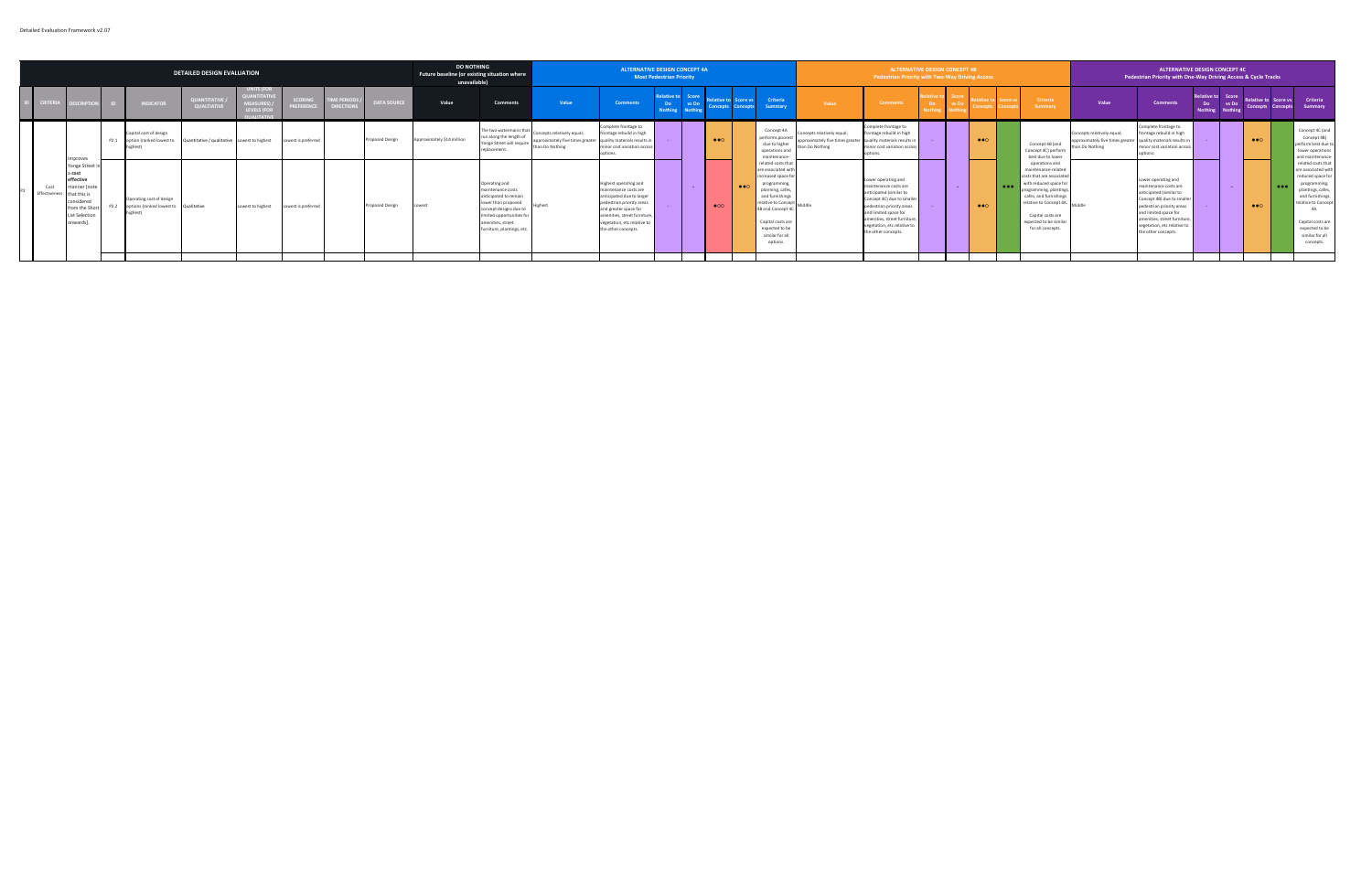|                                                  |                                                                                                                                                                        |      |                                                                                                                                                                                                                          | DETAILED DESIGN EVALUATION              |                    |                                                 |                           |                    | <b>DO NOTHING</b><br>Future baseline (or existing situation where<br>unavailable)                                                                                                                                                                                                                                                                                                                                                                                                                                                                                                                                               |                                                                                                                                                                                                        |                                                                                                                                                                                                                                                                                                                                                                                                                                                                                                                                                                             | <b>ALTERNATIVE DESIGN CONCEPT 4A</b>                                                                                                                                                                                                                                                         | <b>Most Pedestrian Priority</b>   |                           |                                                              |                                                                                                                                                                                             |                                                                                                                                                                                                                                                                                                                                                                                                                                                                                                                                                    | <b>Pedestrian Priority with Two-Way Driving Access</b>                                                                                                                                                                     | <b>ALTERNATIVE DESIGN CONCEPT 4B</b> |       |                                          |                         |                                                                                                                                                                                                                                                                      |                                                                                                                                                                                                                                                                                                                                                                                                                                                                                                                                    | <b>ALTERNATIVE DESIGN CONCEPT 4C</b><br>Pedestrian Priority with One-Way Driving Access & Cycle Tracks                                                                                                                                                                                                        |                                                    |                           |                                        |                       |                                                                                                                                                                                                                                 |
|--------------------------------------------------|------------------------------------------------------------------------------------------------------------------------------------------------------------------------|------|--------------------------------------------------------------------------------------------------------------------------------------------------------------------------------------------------------------------------|-----------------------------------------|--------------------|-------------------------------------------------|---------------------------|--------------------|---------------------------------------------------------------------------------------------------------------------------------------------------------------------------------------------------------------------------------------------------------------------------------------------------------------------------------------------------------------------------------------------------------------------------------------------------------------------------------------------------------------------------------------------------------------------------------------------------------------------------------|--------------------------------------------------------------------------------------------------------------------------------------------------------------------------------------------------------|-----------------------------------------------------------------------------------------------------------------------------------------------------------------------------------------------------------------------------------------------------------------------------------------------------------------------------------------------------------------------------------------------------------------------------------------------------------------------------------------------------------------------------------------------------------------------------|----------------------------------------------------------------------------------------------------------------------------------------------------------------------------------------------------------------------------------------------------------------------------------------------|-----------------------------------|---------------------------|--------------------------------------------------------------|---------------------------------------------------------------------------------------------------------------------------------------------------------------------------------------------|----------------------------------------------------------------------------------------------------------------------------------------------------------------------------------------------------------------------------------------------------------------------------------------------------------------------------------------------------------------------------------------------------------------------------------------------------------------------------------------------------------------------------------------------------|----------------------------------------------------------------------------------------------------------------------------------------------------------------------------------------------------------------------------|--------------------------------------|-------|------------------------------------------|-------------------------|----------------------------------------------------------------------------------------------------------------------------------------------------------------------------------------------------------------------------------------------------------------------|------------------------------------------------------------------------------------------------------------------------------------------------------------------------------------------------------------------------------------------------------------------------------------------------------------------------------------------------------------------------------------------------------------------------------------------------------------------------------------------------------------------------------------|---------------------------------------------------------------------------------------------------------------------------------------------------------------------------------------------------------------------------------------------------------------------------------------------------------------|----------------------------------------------------|---------------------------|----------------------------------------|-----------------------|---------------------------------------------------------------------------------------------------------------------------------------------------------------------------------------------------------------------------------|
|                                                  | <b>SCRIPT</b>                                                                                                                                                          |      | <b>INDICATOR</b>                                                                                                                                                                                                         | <b>JANTITATIV</b><br><b>QUALTIATIVI</b> | <b>LEVELS (FOI</b> | <b>CORIN</b>                                    | ME PERI<br><b>DIRECTI</b> | <b>DATA SOURCE</b> | Value                                                                                                                                                                                                                                                                                                                                                                                                                                                                                                                                                                                                                           | <b>Comments</b>                                                                                                                                                                                        | Value                                                                                                                                                                                                                                                                                                                                                                                                                                                                                                                                                                       | <b>Comments</b>                                                                                                                                                                                                                                                                              | elative t<br>Do<br><b>Nothing</b> | vs Do                     | elative to<br><b>Score vs</b><br>Concepts<br><b>Concept:</b> | Criteria<br>Summary                                                                                                                                                                         | Value                                                                                                                                                                                                                                                                                                                                                                                                                                                                                                                                              | Comment                                                                                                                                                                                                                    | Do                                   | vs Do |                                          |                         | Criteria<br>Summary                                                                                                                                                                                                                                                  | Value                                                                                                                                                                                                                                                                                                                                                                                                                                                                                                                              | <b>Comments</b>                                                                                                                                                                                                                                                                                               | elative to!<br>$\blacksquare$ Do<br><b>Nothing</b> | Score<br>vs Do<br>Nothing | elative to<br><b>Concepts Concepts</b> | Score vs              | <b>Criteria</b><br>Summary                                                                                                                                                                                                      |
|                                                  |                                                                                                                                                                        | P3.1 | Total length of curbside<br>ctivity areas available on<br>onge St between College<br>St and Queen St                                                                                                                     | Quantitative                            | metres             | Larger values are<br>preferred                  | daytime / night-          | roposed Design     | Day: 16m<br>Night: 16m                                                                                                                                                                                                                                                                                                                                                                                                                                                                                                                                                                                                          | imited space dedicated.<br>or commercial<br>bading/delivery access                                                                                                                                     | 0 m; + 64 m relative to Do<br>Nothing<br>Night:<br>5 m; +79 m relative to Do<br>othing                                                                                                                                                                                                                                                                                                                                                                                                                                                                                      | ovides some dedicated<br>space for commercial<br>ading/delivery access.                                                                                                                                                                                                                      |                                   |                           | $\bullet$ 00                                                 |                                                                                                                                                                                             | 305 m; +289 m relative to Do<br>Vothing<br>340 m; +324 m relative to Do<br>Nothine                                                                                                                                                                                                                                                                                                                                                                                                                                                                 | rovides greatest level of<br>dedicated space for<br>nmercial<br>ading/delivery access                                                                                                                                      |                                      |       | $\bullet\bullet\bullet$                  |                         |                                                                                                                                                                                                                                                                      | 154 m; +138 m relative to Do<br>189 m; +173m relative to Do<br>Nothine                                                                                                                                                                                                                                                                                                                                                                                                                                                             | ovides moderate level o<br>ledicated space for<br>ommercial<br>pading/delivery access                                                                                                                                                                                                                         |                                                    |                           | $\bullet\bullet\circ$                  |                       |                                                                                                                                                                                                                                 |
|                                                  |                                                                                                                                                                        | P3.2 | Total length of commercia<br>pading areas available or<br>side streets adjacent to<br>Yonge Street between<br>College St and Queen St                                                                                    | Quantitative                            | metres             | Larger values are<br>preferred                  | daytime / night-<br>time  | Proposed Design    | Total: 50 m<br><b>Walton St</b><br>Elm St<br><b>Gould St</b><br><b>Edward St</b><br>Dundas Sq<br><b>Shuter St</b>                                                                                                                                                                                                                                                                                                                                                                                                                                                                                                               | mited space dedicated<br>o commercial<br>loading/deliveries on<br>djacent side streets<br>Dundas Sq).                                                                                                  | Total: 50 m<br><b>Valton St</b><br>lm St<br><b>Gould St</b><br>dward St<br>undas Sq<br>huter St                                                                                                                                                                                                                                                                                                                                                                                                                                                                             | Total space dedicated to<br>ommercial loading/<br>leliveries maintained on<br>adjacent side streets<br>shifted from Dundas Sq to<br>Dundas Sq and Elm).                                                                                                                                      | $\equiv$                          |                           | $\bullet\bullet\circ$                                        |                                                                                                                                                                                             | Total: 75 m<br><b>Walton St</b><br>Elm St<br>25 <sub>m</sub><br><b>Gould St</b><br>Edward St<br>5 m<br>Jundas So<br>huter S                                                                                                                                                                                                                                                                                                                                                                                                                        | Increased space dedicated<br>to commercial loading/<br>deliveries on adjacent sid<br>streets (Elm, Edward, and<br>Dundas Sq).<br>+50% relative to Do<br>Nothing.                                                           |                                      |       | $\bullet\bullet\bullet$                  |                         |                                                                                                                                                                                                                                                                      | Total: 75 m<br><b>Walton St</b><br>dward St                                                                                                                                                                                                                                                                                                                                                                                                                                                                                        | ncreased space dedicated<br>o commercial loading/<br>deliveries on adjacent side<br>streets (Elm, Edward, and<br>Dundas Sq).<br>+50% relative to Do<br>Nothing.                                                                                                                                               | $+$                                                |                           | $\bullet\bullet\bullet\quad$           |                       |                                                                                                                                                                                                                                 |
|                                                  | Supports<br>appropriate<br>access and                                                                                                                                  | P3.3 | otal length of ride hail<br>reas available on Yonge St<br>etween College St and<br>lueen St                                                                                                                              | Quantitative                            | metres             | arger values are<br>preferred                   | daytime / night-          | Proposed Design    |                                                                                                                                                                                                                                                                                                                                                                                                                                                                                                                                                                                                                                 | lo dedicated space for<br>ride hailing passenger<br>drop-off/pick-up                                                                                                                                   |                                                                                                                                                                                                                                                                                                                                                                                                                                                                                                                                                                             | lo dedicated space for<br>ride hailing passenger drop-<br>off/pick-up                                                                                                                                                                                                                        | $\mathbf{r}$                      |                           | $\bullet$ 00                                                 |                                                                                                                                                                                             |                                                                                                                                                                                                                                                                                                                                                                                                                                                                                                                                                    | o dedicated space for<br>ride hailing passenger drop-<br>off/pick-up                                                                                                                                                       | $\mathbf{r}$                         |       | $\bullet$ 00                             |                         |                                                                                                                                                                                                                                                                      |                                                                                                                                                                                                                                                                                                                                                                                                                                                                                                                                    | No dedicated space for<br>ide hailing passenger drop<br>off/pick-up                                                                                                                                                                                                                                           | $=$                                                |                           | $\bullet$ 00                           |                       |                                                                                                                                                                                                                                 |
| Curbside<br>Activity                             | level of servic<br>or ride hailin<br>goods<br>movement<br>nd municip<br>services to<br>support<br>ousiness an                                                          | P3.4 | Total length of ride hail<br>reas available on side<br>streets adjacent to Yonge<br>Street between College St<br>and Queen St                                                                                            | Quantitative                            | metres             | Larger values are<br>oreferred                  | daytime / night-          | Proposed Design    | Day/Night                                                                                                                                                                                                                                                                                                                                                                                                                                                                                                                                                                                                                       | lo dedicated space for<br>ride hailing passenger<br>drop-off/pick-up on<br>adjacent side streets                                                                                                       | Day/Night<br>i m                                                                                                                                                                                                                                                                                                                                                                                                                                                                                                                                                            | esignated space for ride<br>ailing passenger drop-<br>off/pick-up on adjacent<br>side streets.<br>Same for all concepts.                                                                                                                                                                     | $+$                               |                           | $\bullet\bullet\bullet$                                      |                                                                                                                                                                                             | Day/Night<br>25 <sub>m</sub>                                                                                                                                                                                                                                                                                                                                                                                                                                                                                                                       | esignated space for ride<br>ailing passenger drop-<br>off/pick-up on adjacent<br>side streets.<br>Same for all concepts.                                                                                                   | $+$                                  |       | $\bullet\bullet\bullet$                  |                         | Concept 4B provides th                                                                                                                                                                                                                                               | Day/Night                                                                                                                                                                                                                                                                                                                                                                                                                                                                                                                          | esignated space for ride<br>ailing passenger drop-<br>off/pick-up on adjacent<br>ide streets.<br>Same for all concepts.                                                                                                                                                                                       | $+$                                                |                           | $\bullet\bullet\bullet$                |                       |                                                                                                                                                                                                                                 |
|                                                  | tourism.                                                                                                                                                               | M4.7 | Ouplicate indicator:<br><b>Number of directions to</b><br>and from Yonge St each<br>ninor side street is<br>ccessible from (Walton 9<br>Elm St, Gould St, Edward S<br>Dundas Sq, Eaton Centre<br>Onge Parkade, Shuter St | Quantitative                            | umber              | Larger values<br>preferred                      | daytime / night-          | Proposed Design    | Walton: 4/4 - Access from Yonge<br>from N and S; access to Yonge<br>towards N and S<br>Elm: 4/4 - Access from Yonge<br>from N and S; access to Yonge<br>towards N and S<br>Gould: 4/4 - Access from Yonge<br>from N and S; access to Yonge<br>owards N and S<br>Edward: 4/4 - Access from Yonge<br>rom N and S; access to Yonge<br>owards N and S<br>Dundas Sq: 2/4 - Access from<br>Yonge from N and S; no access to Sq (only accessible from<br>ronge<br>Shuter: 4/4 - Access from Yonge<br>from N and S; access to Yonge<br>towards N and S<br>Eaton Centre Yonge Parkade: 0/<br>No access from Yonge; no access<br>to Yonge | Most minor side streets<br>are accessible both to<br>and from Yonge in both<br>ections.<br>Exceptions are the Eaton<br>ntre Yonge Parkade<br>ot accessible either to<br>om Yonge) and Dundas<br>onge). | Walton: 0/4 - No access from<br>Yonge; no access to Yonge<br>Elm: 2/4 - Access from Yonge<br>from S; access to Yonge towards S Do Nothing.<br>Gould: 2/4 - Access from Yonge Access from Yonge<br>rom N; access to Yonge towards maintained in one<br>lward: 0/4 - No access from<br>onge; no access to Yonge<br>undas Sq: 1/4 - Access from<br>onge from S; no access to Yonge d<br>huter: 2/4 - Access from Yonge and Shuter).<br>from S; access to Yonge towards<br>Eaton Centre Yonge Parkade: 0/4 Centre Yonge Parkade.<br>No access from Yonge; no access<br>to Yonge | Largest reduction in access<br>to/from Yonge relative to<br>irection at most minor<br>ide streets (Elm, Gould,<br>Dundas Sq, and Shuter).<br>cess to Yonge<br>aintained from one<br>lirection at some minor<br>side streets (Elm, Gould,<br>access to/from Yonge<br>Walton, Edward and Eaton |                                   | $\mathbf{r} = \mathbf{r}$ | $\bullet$ 00<br>$\bullet$ 00                                 | Concept 4A<br>includes the<br>greatest level of<br>vehicle access<br>restrictions and<br>smallest gain in<br>dedicated<br>commercial<br>loading/delivery<br>pace relative to Do<br>Nothing. | <b>Nalton: 2/4 - Access from Yonge</b><br>rom N; access to Yonge towards<br>Elm: 2/4 - Access from Yonge<br>from S; access to Yonge towards !<br>ould: 4/4 - Access from Yonge<br>om N and S; access to Yonge<br>owards N and S<br>dward: 2/4 - Access from Yonge<br>rom N; access to Yonge towards<br>undas Sq: 1/4 - Access from<br>Yonge from S; no access to Yonge<br>Shuter: 3/4 - Access from Yonge<br>om S; access to Yonge towards<br>N and S<br>Eaton Centre Yonge Parkade: 2/4<br>Access from Yonge from S; access<br>to Yonge towards S | larginal reduction in<br>ccess to/from Yonge<br>elative to Do Nothing.<br>ccess to/from Yonge<br>intained in one or mo<br>rections at all minor sid<br>eets with the exceptior<br><b>Dundas Sq (no access to</b><br>onge). |                                      |       | $\bullet\bullet\bullet$                  | $\bullet\bullet\bullet$ | greatest level of access<br>for goods movement,<br>ride hailing, and<br>municipal servicing, wit<br>the greatest increase i<br>space dedicated to<br>commercial<br>loading/deliveries, and<br>the lowest level of<br>restrictions to turning<br>off of the corridor. | Walton: 1/4 - No access from<br>Yonge; access to Yonge towards<br>Elm: 1/4 - No access from Yonge;<br>movements on to and<br>access to Yonge towards S<br>Gould: 2/4 - Access from Yonge<br>from N ; access to Yonge towards<br>Edward: 1/4 - Access from Yonge<br>from N; no access to Yonge<br>Dundas Sq: 1/4 - Access from<br>onge from S; no access to Yonge<br>Shuter: 2/4 - Access from Yonge<br>from S; access to Yonge towards<br>Eaton Centre Yonge Parkade: 2/<br>Access from Yonge from S; access<br>to Yonge towards S | teduced access to/from<br>onge relative to Do<br>othing.<br>cess from Yonge<br>aintained in one<br>irection at most mino<br>ide streets with the<br>xception of Walton and<br>ccess to Yonge<br>naintained in one<br>lirection at most minor<br>side streets with the<br>xception of Edward and<br>Dundas Sq. |                                                    |                           | $\bullet\bullet\circ$                  | $\bullet\bullet\circ$ | Concept 4C<br>performs similarly<br>to Concept 4B with<br>respect to provision<br>f dedicated space<br>for deliveries and<br>commercial<br>oading, but with<br>additional vehicle<br>access restrictions<br>onto and off Yonge. |
| Curbside<br>Activity<br><b>Contract Contract</b> | upports<br>appropriate<br>access and<br>level of service<br>for ride hailing<br>goods<br>movement<br>and municipa<br>services to<br>upport<br>business and<br>tourism. | P3.5 | Change in length of<br>curbside parking available<br>on side streets (between<br>College St and Queen St)                                                                                                                | Quantitative                            | metres             | Larger values are daytime / night-<br>preferred | time                      | Proposed Design    | N/A                                                                                                                                                                                                                                                                                                                                                                                                                                                                                                                                                                                                                             |                                                                                                                                                                                                        | Total: -50 m<br><b>Valton St</b><br>Elm St<br>$-25m$<br><b>Gould St</b><br>dward St<br>undas Sq<br>25 <sub>m</sub><br>uter St                                                                                                                                                                                                                                                                                                                                                                                                                                               | Removal of 50m of<br>dedicated curbside parking<br>on adjacent side streets to<br>accommodate new<br>dedicated commercial<br>loading/delivery zones.                                                                                                                                         |                                   |                           | $\bullet\bullet\circ$                                        |                                                                                                                                                                                             | Total: -75 m<br><b>Walton St</b><br>Elm St<br>$-25m$<br><b>Gould St</b><br>0 <sub>m</sub><br><b>Edward St</b><br>$-25m$<br>Dundas Sq<br>25 <sub>m</sub><br>huter St                                                                                                                                                                                                                                                                                                                                                                                | Removal of 75m of<br>dedicated curbside parkin<br>on adjacent side streets to<br>accommodate new<br>dedicated commercial<br>loading/delivery zones.                                                                        |                                      |       | $\bullet$ 00<br><b>Contract Contract</b> |                         |                                                                                                                                                                                                                                                                      | Total: -75 m<br><b>Walton St</b><br>$-25m$<br>ould S<br>dward St<br>.75 m<br>ındas S                                                                                                                                                                                                                                                                                                                                                                                                                                               | Removal of 75m of<br>dedicated curbside parkir<br>on adjacent side streets to<br>accommodate new<br>dedicated commercial<br>loading/delivery zones.                                                                                                                                                           |                                                    |                           | $\bullet$ 00                           |                       |                                                                                                                                                                                                                                 |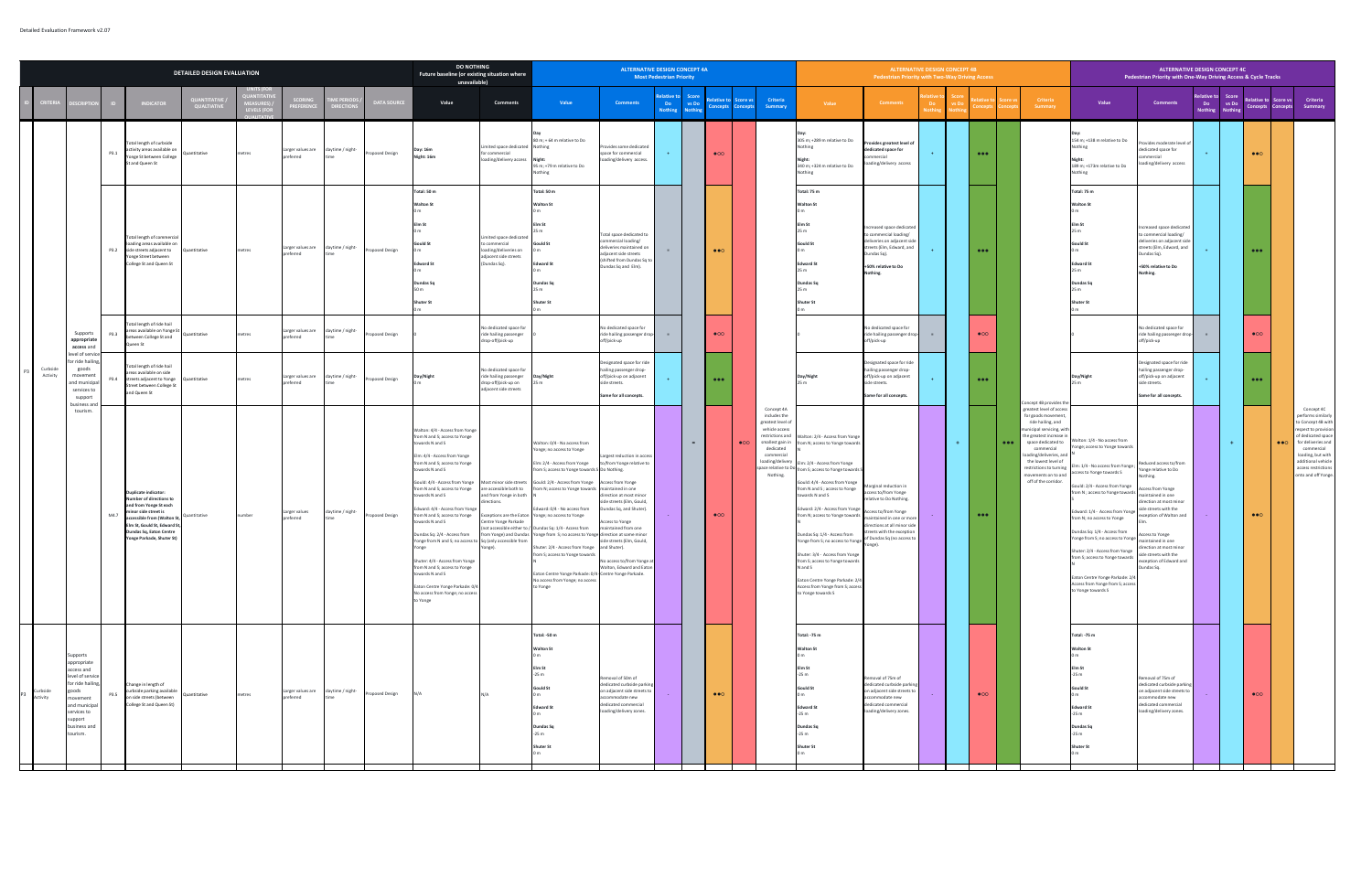|                  |                                                            |             |                                                                                                                  | <b>DETAILED DESIGN EVALUATION</b>       |                     |                                                                           |                        |                    | <b>DO NOTHING</b><br>Future baseline (or existing situation where<br>unavailable) |                                                                                                              |               |                                                                                                                                                                                                                                                                                                                                                                                                                        | <b>ALTERNATIVE DESIGN CONCEPT 4A</b><br><b>Most Pedestrian Priority</b> |                        |                                             |                                                                                                                                                                                       |         | <b>Pedestrian Priority with Two-Way Driving Access</b>                                                                                                                                                                                                                                                                                                                                               | <b>ALTERNATIVE DESIGN CONCEPT 4B</b> |         |                         |           |                                                                                                                                                                                                |         | <b>ALTERNATIVE DESIGN CONCEPT 4C</b><br>Pedestrian Priority with One-Way Driving Access & Cycle Tracks                                                                                                                                                                                                                                                                                                                   |                               |                 |                               |                       |                                                                                                                                                |
|------------------|------------------------------------------------------------|-------------|------------------------------------------------------------------------------------------------------------------|-----------------------------------------|---------------------|---------------------------------------------------------------------------|------------------------|--------------------|-----------------------------------------------------------------------------------|--------------------------------------------------------------------------------------------------------------|---------------|------------------------------------------------------------------------------------------------------------------------------------------------------------------------------------------------------------------------------------------------------------------------------------------------------------------------------------------------------------------------------------------------------------------------|-------------------------------------------------------------------------|------------------------|---------------------------------------------|---------------------------------------------------------------------------------------------------------------------------------------------------------------------------------------|---------|------------------------------------------------------------------------------------------------------------------------------------------------------------------------------------------------------------------------------------------------------------------------------------------------------------------------------------------------------------------------------------------------------|--------------------------------------|---------|-------------------------|-----------|------------------------------------------------------------------------------------------------------------------------------------------------------------------------------------------------|---------|--------------------------------------------------------------------------------------------------------------------------------------------------------------------------------------------------------------------------------------------------------------------------------------------------------------------------------------------------------------------------------------------------------------------------|-------------------------------|-----------------|-------------------------------|-----------------------|------------------------------------------------------------------------------------------------------------------------------------------------|
|                  |                                                            |             | <b>INDICATOR</b>                                                                                                 | <b>UANTITATIV</b><br><b>QUALTIATIVI</b> | LEVELS (FI          |                                                                           | <b><i>AE PERIC</i></b> | <b>DATA SOURCE</b> | Value                                                                             | <b>Comments</b>                                                                                              | Value         | <b>Comments</b>                                                                                                                                                                                                                                                                                                                                                                                                        | ative to<br>Do<br><b>Nothing</b>                                        | vs Do<br><b>Nothin</b> | lative to<br>core vs<br>oncepts<br>Concepts | <b>Criteria</b><br>Summary                                                                                                                                                            | Value   | <b>Comments</b>                                                                                                                                                                                                                                                                                                                                                                                      | Do                                   |         |                         |           | Criteria<br>Summary                                                                                                                                                                            | Value   | <b>Comments</b>                                                                                                                                                                                                                                                                                                                                                                                                          | Do <b>D</b><br><b>Nothing</b> | vs Do<br>Nothin | ative to<br>Concepts Concepts | tore vs               | Criteria<br>Summary                                                                                                                            |
|                  |                                                            | S1.1        | ze of potential landscape<br>ne on Yonge St between<br>ollege St and Queen St                                    | Quantitative                            | square metres       | arger values are<br>ferred                                                |                        | oposed Design      |                                                                                   | lo space for landscaping.                                                                                    | 3,180 m2      | Largest potential<br>andscape zone.                                                                                                                                                                                                                                                                                                                                                                                    |                                                                         |                        | $\bullet\bullet\bullet$                     |                                                                                                                                                                                       | ,255 m2 | mallest potential<br>ndscape zone.                                                                                                                                                                                                                                                                                                                                                                   | $+$                                  |         | $\bullet$ 00            |           |                                                                                                                                                                                                | ,485 m2 | Second largest potential<br>andscape zone; marginal<br>ncrease relative to<br>oncept 4B.                                                                                                                                                                                                                                                                                                                                 |                               |                 | $\bullet\bullet\circ$         |                       |                                                                                                                                                |
|                  |                                                            | <b>S1.2</b> | bility to support<br>reductions in air quality<br>pact                                                           | Qualitative                             | high / medium / low | reference order f<br>ualitative ranking<br>) High<br>2) Medium<br>l) Low  |                        | roposed Design     |                                                                                   | O Nothing maintains<br>existing traffic volumes,<br>esulting in similar local<br>ir quality.                 | <b>Aedium</b> | Local air quality is<br>anticipated to improve<br>relative to the Do Nothing<br>Scenario in line with<br>educed traffic.<br>Performance is likely to be<br>similar to Concept 4C.                                                                                                                                                                                                                                      |                                                                         |                        | $\bullet\bullet\circ$                       |                                                                                                                                                                                       |         | Local air quality is<br>nticipated to improve<br>elative to the Do Nothing<br>cenario in line with<br>educed traffic.<br>Performance may be<br>marginally lower than<br>Concept 4A and Concept                                                                                                                                                                                                       | $+$                                  |         | $\bullet$ 00            |           |                                                                                                                                                                                                | ledium  | Local air quality along<br>Yonge St is anticipated to<br>improve moderately in lir<br>with reduced vehicle<br>traffic.<br>Performance is likely to be<br>similar to Concept 4A.                                                                                                                                                                                                                                          | $+$                           |                 | $\bullet\bullet\circ$         |                       |                                                                                                                                                |
|                  |                                                            | <b>S1.3</b> | Ability to support<br>reductions in traffic noise<br>npact                                                       | Qualitative                             | high / medium / low | reference order t<br>qualitative ranking<br>1) High<br>) Medium<br>l) Low |                        | Proposed Design    |                                                                                   | Do Nothing maintains<br>xisting traffic volumes,<br>resulting in similar local<br>noise levels.              | <b>Aedium</b> | Local traffic noise impacts<br>are anticipated to decreas<br>relative to the Do Nothing<br>cenario in line with<br>reduced traffic.<br>Performance is anticipated<br>to be similar to Concept                                                                                                                                                                                                                          |                                                                         |                        | $\bullet\bullet\circ$                       | Concept 4A<br>provides the<br>greatest potential<br>to support<br>healthier and mo<br>resilient<br>streetscapes,<br>including the                                                     |         | Local traffic noise impacts<br>are anticipated to decrease<br>relative to the Do Nothing<br>Scenario in line with<br>educed traffic.<br>erformance may be<br>arginally worse than<br>Concept 4A and Concept                                                                                                                                                                                          | $+$                                  |         | $\bullet$ 00            |           | Concept 4B provides le                                                                                                                                                                         | edium   | Local traffic noise impacts<br>are anticipated to decrea<br>relative to the Do Nothing<br>Scenario in line with<br>reduced traffic.<br>Performance is anticipated<br>to be similar to Concept                                                                                                                                                                                                                            | $+$                           |                 | $\bullet\bullet\circ$         |                       | Concept 4C<br>berforms similarly<br>o Concept 4A, with<br>the second greatest<br>potential for                                                 |
| Natural          | supports a<br>ealthier and<br>ore resilient<br>reetscape b | \$1.4       | bility to support<br>ductions in volume of<br>runoff, as measured by<br>hange in permeable<br>urfaces            | Qualitative                             | high / medium / low | eference order f<br>alitative ranking<br>) High<br>Medium<br>Low          |                        | roposed Design     | N/A                                                                               | <b>Il surfaces impermeab</b><br>all precipitation<br>hannelled to stormwate<br>nanagement system.            |               | Landscaped features and<br>street trees offer potential<br>to reduce stormwater<br>runoff.                                                                                                                                                                                                                                                                                                                             |                                                                         | $+$ $-$                | $\bullet\bullet\circ$<br>$\bullet$          | largest potential fo<br>landscaping and<br>street trees within<br>the buffer zone, in<br>addition to<br>potential use of<br>surface treatment<br>that reduce the<br>ırban heat island |         | Landscaped features and<br>treet trees offer potential<br>reduce stormwater<br>unoff.                                                                                                                                                                                                                                                                                                                | $+$                                  | $+$ $-$ | $\bullet\bullet\circ$   | $\bullet$ | potential for landscapin<br>and street trees relative<br>to Concept 4A and<br>Concept 4C, though wit<br>moderate improvemen<br>relative to the Do<br>Nothing Scenario.<br>All concepts provide |         | Landscaped features and<br>street trees offer potential<br>to reduce stormwater<br>runoff.                                                                                                                                                                                                                                                                                                                               |                               | $+$             | $\bullet\bullet\circ$         | $\bullet\bullet\circ$ | landscaping and<br>street trees,<br>potential use of<br>surface treatments<br>that reduce the<br>urban heat island<br>effect.<br>All concepts  |
| <b>nvironmen</b> | roviding<br>oportunitie:<br>or tree<br>planting.           | <b>S1.5</b> | bility to support potentia<br>sustainable lighting<br>provements                                                 | Qualitative                             | high / medium / low | Preference order f<br>qualitative ranking<br>High<br>!) Medium<br>l) Low  |                        | roposed Design     | Medium                                                                            | Potential for retrofit of<br>existing light fixtures to<br>make use of more<br>efficient technology          |               | Design will accommodate<br>use of low-power/energy<br>efficient light fixtures.                                                                                                                                                                                                                                                                                                                                        |                                                                         |                        | $\bullet\bullet\bullet$                     | effect.<br>All concepts<br>provide<br>opportunities fo<br>use of energy<br>efficient lighting<br>and application of                                                                   |         | Design will accommodate<br>use of low-power/energy<br>fficient light fixtures.                                                                                                                                                                                                                                                                                                                       | $+$                                  |         | $\bullet\bullet\bullet$ |           | opportunities for use o<br>energy efficient lightin<br>and application of Low<br>Impact Development<br>principles to reduce th<br>burden on stormwate<br>management<br>infrastructure.         |         | Design will accommodate<br>use of low-power/energy<br>efficient light fixtures.                                                                                                                                                                                                                                                                                                                                          | $+$                           |                 | $\bullet\bullet\bullet\quad$  |                       | provide<br>opportunities for<br>use of energy<br>efficient lighting<br>and application of<br>Low Impact<br>Development<br>principles to reduce |
|                  |                                                            | <b>S1.6</b> | evel of opportunity to<br>rovide for sustainable<br>ormwater management<br>hrough Low Impact<br>evelopment (LID) | Qualitative                             | high / medium / low | eference order f<br>ualitative ranking<br>1) High<br>Medium<br>Low        |                        | roposed Design     |                                                                                   | Conventional stormwate<br>management design                                                                  |               | High-level potential for<br>integration of more<br>sustainable stormwater<br>management system as<br>part of detailed design<br>ocess                                                                                                                                                                                                                                                                                  |                                                                         |                        | $\bullet\bullet\bullet$                     | Low Impact<br>Development<br>principles to reduc<br>the burden on<br>stormwater<br>management<br>infrastructure.                                                                      |         | High-level potential for<br>integration of more<br>sustainable stormwater<br>anagement system as<br>part of detailed design<br>cess                                                                                                                                                                                                                                                                  |                                      |         | $\bullet\bullet\bullet$ |           |                                                                                                                                                                                                |         | High-level potential for<br>integration of more<br>sustainable stormwater<br>management system as<br>part of detailed design<br>rocess                                                                                                                                                                                                                                                                                   |                               |                 | $\bullet\bullet\bullet\quad$  |                       | the burden on<br>stormwater<br>management<br>infrastructure.                                                                                   |
|                  |                                                            | <b>S1.7</b> | Level of opportunity to use<br>aterials that reduce<br>mperatures and minimi<br>the urban heat island effec      | Qualitative                             | high / medium / low | Preference order f<br>qualitative ranking<br>1) High<br>Medium<br>Low     |                        | Proposed Design    | I ow                                                                              | Baseline surface<br>treatments have<br>relatively low albedo,<br>contributing to urban<br>heat island effect | ledium        | tential for use of<br>becialized pavers or<br>surface material with<br>increased albedo relative<br>to baseline<br>concrete/asphalt<br>treatments to reduce<br>ontribution to urban heat<br>island effect.<br>Material selection limited<br>to some extent to ensure<br>naterials are appropriate<br>for vehicle loading<br>(including local access and<br>night bus sections)<br>Materials to be<br>etermined through |                                                                         |                        | $\bullet\bullet\circ$                       |                                                                                                                                                                                       |         | tential for use of<br>ecialized pavers or<br>urface material with<br>creased albedo relative<br>baseline<br>oncrete/asphalt<br>reatments to reduce<br>ontribution to urban hea<br>sland effect.<br>Material selection likely to<br>e more limited due to<br>tructural / durability<br>equirements for increased<br>traffic loading.<br>Materials to be<br>termined through<br>etailed design process | $=$                                  |         | $\bullet$ 00            |           |                                                                                                                                                                                                | Medium  | otential for use of<br>specialized pavers or<br>surface material with<br>ncreased albedo relative<br>to baseline<br>concrete/asphalt<br>treatments to reduce<br>contribution to urban hea<br>island effect.<br>Material selection limited<br>to some extent to ensure<br>materials are appropriate<br>for vehicle loading<br>(including local access and<br>night bus sections)<br>Materials to be<br>determined through |                               |                 | $\bullet\bullet\circ$         |                       |                                                                                                                                                |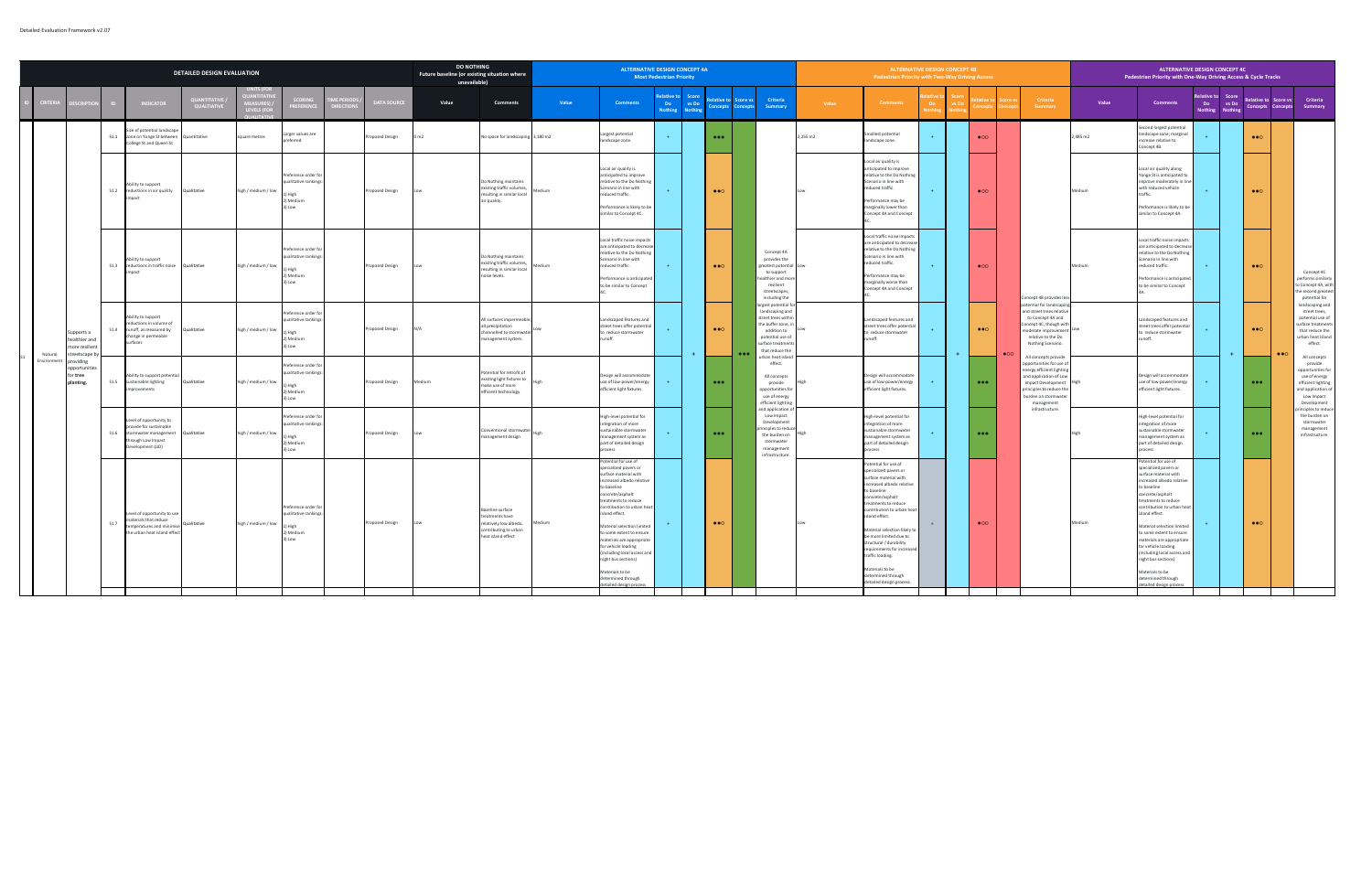|                             |                                                               |             |                                                                                                                                                                                            | <b>DETAILED DESIGN EVALUATION</b> |                                                           |                                                                               |                             |                             | <b>DO NOTHING</b><br>Future baseline (or existing situation where<br>unavailable) |                                                                                                                                                                                                                               |                                                                                                                                                    | <b>ALTERNATIVE DESIGN CONCEPT 4A</b>                                                                                                                                                                               | <b>Most Pedestrian Priority</b>                    |                       |                                                 |                                                                                             |                        | <b>ALTERNATIVE DESIGN CONCEPT 4B</b><br>Pedestrian Priority with Two-Way Driving Access                                                                                                                                                                                                                                      |                      |          |                         |              |                                                                                                                                                            |                                          | <b>ALTERNATIVE DESIGN CONCEPT 4C</b><br>Pedestrian Priority with One-Way Driving Access & Cycle Tracks                                                                                                                                                        |                                                     |                |                                        |                       |                                                                                                             |
|-----------------------------|---------------------------------------------------------------|-------------|--------------------------------------------------------------------------------------------------------------------------------------------------------------------------------------------|-----------------------------------|-----------------------------------------------------------|-------------------------------------------------------------------------------|-----------------------------|-----------------------------|-----------------------------------------------------------------------------------|-------------------------------------------------------------------------------------------------------------------------------------------------------------------------------------------------------------------------------|----------------------------------------------------------------------------------------------------------------------------------------------------|--------------------------------------------------------------------------------------------------------------------------------------------------------------------------------------------------------------------|----------------------------------------------------|-----------------------|-------------------------------------------------|---------------------------------------------------------------------------------------------|------------------------|------------------------------------------------------------------------------------------------------------------------------------------------------------------------------------------------------------------------------------------------------------------------------------------------------------------------------|----------------------|----------|-------------------------|--------------|------------------------------------------------------------------------------------------------------------------------------------------------------------|------------------------------------------|---------------------------------------------------------------------------------------------------------------------------------------------------------------------------------------------------------------------------------------------------------------|-----------------------------------------------------|----------------|----------------------------------------|-----------------------|-------------------------------------------------------------------------------------------------------------|
|                             |                                                               |             | <b>INDICATOR</b>                                                                                                                                                                           | <b>QUALTIATIVE</b>                | LEVELS (FOI                                               | EFERENCE                                                                      | AE PERI<br><b>DIRECTION</b> | <b>ATA SOURCE</b>           | Value                                                                             | <b>Comments</b>                                                                                                                                                                                                               | Value                                                                                                                                              | <b>Comments</b>                                                                                                                                                                                                    | lative to<br>Do <b>D</b><br><b>Nothing</b> Nothing | <b>Score</b><br>vs Do | elative to Score vs<br><b>Concepts Concepts</b> | <b>Criteria</b><br>Summary                                                                  | Value                  | <b>Comments</b>                                                                                                                                                                                                                                                                                                              | Do<br><b>lothing</b> | vs Do    |                         | ore :        | <b>Criteria</b><br>Summary                                                                                                                                 | Value                                    | <b>Comments</b>                                                                                                                                                                                                                                               | elative to<br>Do <b>D</b><br><b>Nothing Nothing</b> | Score<br>vs Do | elative to<br><b>Concepts Concepts</b> | tore vs               | <b>Criteria</b><br>Summary                                                                                  |
|                             |                                                               |             | Ease of altering operation<br>in the future to reflect long<br>term changing pattern of<br>S2.1 use on Yonge St, without<br>requiring significant<br>investment in further<br>construction | Qualitative                       | high / medium / low                                       | Preference order fo<br>qualitative rankings<br>1) High<br>2) Medium<br>3) Low |                             | Proposed Design             | Low                                                                               | Current roadway layout<br>ermits<br>changes/flexibility of<br>traffic patterns on Yonge<br>St for vehicles, but<br>infrastructure changes<br>required to<br>ccommodate changing<br>use of other users.                        |                                                                                                                                                    | Consistent 6.6m clearway<br>designed for vehicle<br>loading allows for<br>flexibility in response to<br>changing movement<br>patterns.                                                                             | $+$                                                |                       | $\bullet\bullet\bullet$                         |                                                                                             | Medium                 | onsistent 6.6m clearway<br>designed for vehicle<br>loading allows for<br>flexibility in response to<br>changing movement<br>patterns.<br>Flexibility is reduced<br>somewhat by<br>infrastructure needed to<br>accommodating higher<br>traffic volumes                                                                        | $+$                  |          | $\bullet\bullet\circ$   |              |                                                                                                                                                            |                                          | Consistent 6.6m clearway<br>designed for vehicle<br>loading allows for<br>flexibility in response to<br>changing movement<br>patterns.<br>Reduced somewhat<br>relative to Concept 4A due<br>to presence of cycle lanes<br>on northern section                 | $+$                                                 |                | $\bullet\bullet\bullet$                |                       |                                                                                                             |
|                             | rovides<br>flexible and                                       | <b>S2.2</b> | Ease of altering physical<br>elements along Yonge St<br>between College St and<br>Queen St on regular and<br>short term basis - short<br>terms ops                                         | Qualitative                       | high / medium / low                                       | Preference order fo<br>qualitative rankings:<br>) High<br>2) Medium<br>I Low  |                             | Proposed Design             | <b>OW</b>                                                                         | Short term operational<br>changes are required to<br>commodate events,<br>estivals, and temporary<br>uses, including temporary High<br>infrastructure and<br>perational interventio<br>to divert traffic off the<br>corridor. |                                                                                                                                                    | Greatest level of<br>pedestrianization offers<br>greatest level of short-<br>term flexibility to<br>accommodate events,<br>festivals, and temporary<br>uses as fewer short-term<br>vehicle diversions<br>required. | $+$                                                |                       | $\bullet\bullet\bullet$                         | Concept 4A<br>provides the<br>greatest level of<br>short-term                               |                        | This concept offers limited<br>flexibility increases for<br>short term uses, festivals,<br>and events relative to Do<br>Nothing.<br>Moderately less flexible<br>than A and B due to<br>increased traffic<br>accommodated along the<br>length of the corridor<br>requiring temporary<br>diversion<br>infrastructure/staffing. | $\equiv$             |          | $\bullet$ 00            |              | Concept 4B performs<br>poorest with respect to<br>short term flexibility.<br>Though pedestrianized<br>areas are similar in size<br>to Concept 4C, offering | Medium                                   | Pedestrianized sections<br>and limited, local-access<br>traffic only provides high<br>level of flexibility to<br>accommodate events,<br>festivals, and temporary<br>uses as fewer short-term<br>vehicle diversions are<br>required relative to<br>Concept 4B. | $+$                                                 |                | $\bullet\bullet\circ$                  |                       | Concept 4C<br>performs second<br>best with similar<br>levels of short-term<br>operational<br>flexibility to |
| Flexibility &<br>Innovation | adaptable<br>treet desigr<br>hat can<br>espond to<br>changing | S1.1        | plicate indicator:<br>Size of potential landscape<br>one on Yonge St between<br>ollege St and Queen St                                                                                     | Quantitative                      | square metres                                             | Larger values are<br>eferred                                                  |                             | roposed Design              | 0m2                                                                               | lo space for landscaping. 3,180 m2                                                                                                                                                                                            |                                                                                                                                                    | Largest potential<br>landscape zone.                                                                                                                                                                               | $+$                                                | $+$                   | • • •<br>$\bullet\bullet\bullet$                | flexibility, potentia<br>for landscaping,<br>and the long-term<br>design can<br>accommodate | 255 m <sub>2</sub>     | Smallest potential<br>landscape zone.                                                                                                                                                                                                                                                                                        | $+$                  | $\equiv$ | $\bullet$ 00            | $\bullet$ 00 | improved flexibility<br>relative to the Do<br>Nothing Scenario, short-2,485 m2<br>term flexibility is<br>reduced relative to                               |                                          | Second largest potential<br>landscape zone; marginal<br>increase relative to<br>Concept 4B.                                                                                                                                                                   | $+$                                                 | $+$            | $\bullet\bullet\circ$                  | $\bullet\bullet\circ$ | Concept 4A, and<br>offers good<br>potential for<br>andscaping and<br>pedestrianized                         |
|                             | demands an<br>needs.                                          |             | Duplicate indicator:<br>ength of pedestrian<br>L2.1 priority areas on Yonge St<br>etween College St and<br>Queen St                                                                        | Quantitative                      | metres                                                    | Larger values<br>preferred                                                    |                             | roposed Design              | Day: 0 m<br>Night: 0 m                                                            | No pedestrian priority<br>reas                                                                                                                                                                                                | Day: 275m<br>Night: 0m                                                                                                                             | Provides the greatest<br>mount of flexible space<br>for street activities, events,<br>and festivals.                                                                                                               | $+$ .                                              |                       | $\bullet\bullet\bullet$                         | different<br>novement patter<br>in the future.                                              | Day: 190m<br>Vight: Om | rovides moderate amoun<br>f flexible space for street<br>ctivities, events, and<br>stivals.                                                                                                                                                                                                                                  |                      |          | $\bullet\bullet\circ$   |              | Concept 4A and C due t<br>higher traffic volumes<br>that would need to be<br>diverted for larger scale<br>events.                                          | Day: 190m<br>Night: 0m                   | Provides moderate amoui<br>of flexible space for street<br>activities, events, and<br>festivals.                                                                                                                                                              | $+$                                                 |                | $\bullet\bullet\circ$                  |                       | areas. The long-<br>term design can<br>accommodate<br>different<br>movement patterns<br>in the future.      |
|                             |                                                               |             | Duplicate indicator:<br>Average (motorized) traffic<br>M2.6 flow along Yonge St<br>between College St and<br>Queen St                                                                      |                                   | vehicles (4B) / relative Smaller values<br>level (4A, 4C) | preferred                                                                     | AM Peak                     | Aimsun /<br>Proposed Design | NB: 587 vehicles/hr<br>SB: 481 vehicles/hr                                        | raffic volumes in the Do<br>othing scenario are<br>reater than those<br>ticipated for all three<br>of the alternative design<br>oncepts.                                                                                      | raffic volumes are expected to<br>e most significantly reduced<br>lative to Do Nothing and<br>derately lower than those<br>timated for Concept 4C. | owest average motorized<br>traffic volumes on Yonge St<br>between College St and<br>Queen St.<br>oderate reduction<br>elative to the Do nothing<br>Scenario.                                                       | $\rightarrow$ $\rightarrow$                        |                       | $\bullet\bullet\bullet$                         |                                                                                             |                        | Highest average motorized<br>traffic volumes on Yonge S<br>between College St and<br>Queen St.<br>Reduced relative to the Do<br>Nothing Scenario.                                                                                                                                                                            | $+$                  |          | $\bullet$ 00            |              |                                                                                                                                                            | NB: 68 vehicles/hr<br>SB: 31 vehicles/hr | Average motorized traffic<br>volumes on Yonge St<br>between College St and<br>Queen St sits in the middle.<br>Moderate reduction<br>relative to the Do Nothing<br>Scenario.                                                                                   | $+$ .                                               |                | $\bullet\bullet\circ$                  |                       |                                                                                                             |
|                             |                                                               | S2.3        | Flexibility to cater for utility<br>Qualitative<br>requirements                                                                                                                            |                                   | high / medium / low                                       | Preference order fo<br>qualitative rankings<br>High<br>2) Medium<br>3) Low    |                             | Proposed Design             | Low                                                                               | Replacement of aging<br>nfrastructure required                                                                                                                                                                                |                                                                                                                                                    | Utility requirements<br>captured and<br>accommodated                                                                                                                                                               | $\rightarrow$ $\rightarrow$                        |                       | $\bullet\bullet\bullet$                         |                                                                                             | ligh                   | Utility requirements<br>captured and<br>ccommodated                                                                                                                                                                                                                                                                          | $\rightarrow$        |          | $\bullet\bullet\bullet$ |              |                                                                                                                                                            |                                          | Utility requirements<br>captured and<br>ccommodated                                                                                                                                                                                                           | $\pm$ 10 $\pm$                                      |                | $\bullet\bullet\bullet\quad$           |                       |                                                                                                             |